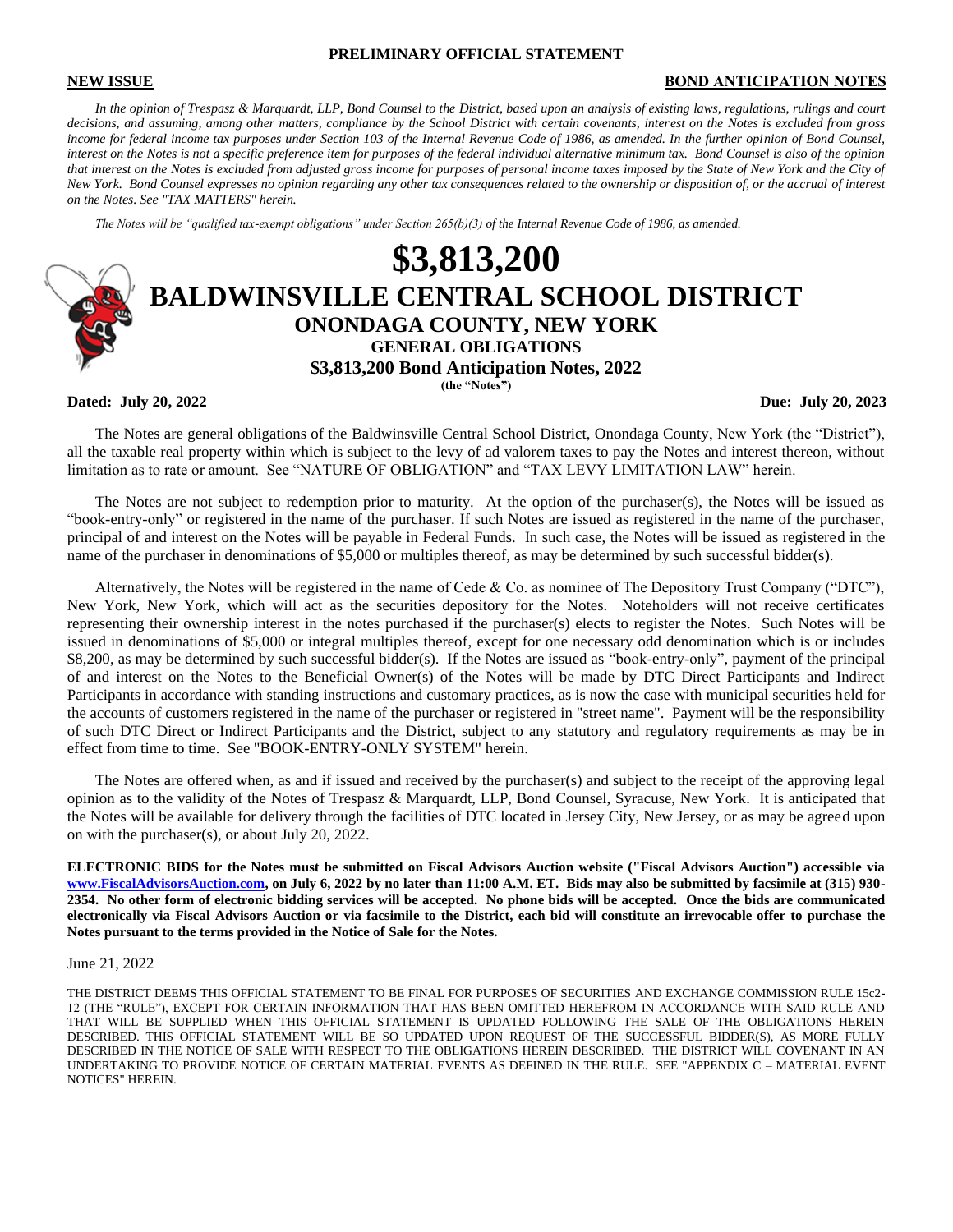# **BALDWINSVILLE CENTRAL SCHOOL DISTRICT ONONDAGA COUNTY, NEW YORK**

# **DISTRICT OFFICIALS**

# **2021-2022 BOARD OF EDUCATION**

JENNIFER PATRUNO BRIAN DINGLE



President Vice President Vice President

DENISE FALSO ANTHONY L. GERMANO MICHELE BLIGH GOECKEL JEFFREY MARIER FRANK M. MATUS JOAN REEVES MATTHEW YAGER KAYLEE EVANS – Student Member

\* \* \* \* \*

JASON D. THOMSON Superintendent of Schools

KIMBERLY A. VILE Assistant Superintendent for Management Services

> TIFFANY TURNER School Business Official

> TIMOTHY J. LYNCH School District Treasurer



FISCAL ADVISORS & MARKETING, INC. School District Municipal Advisor

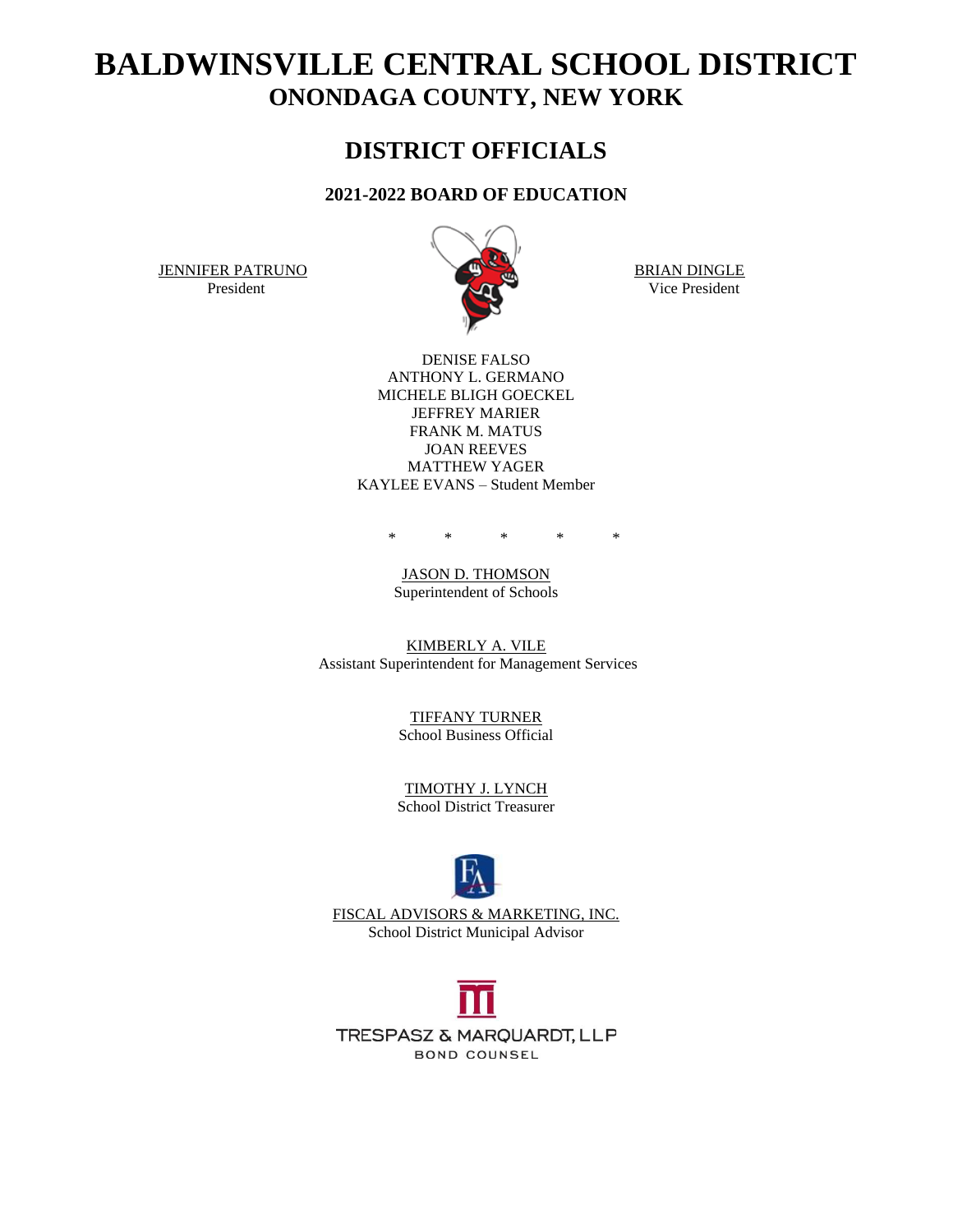No person has been authorized by Baldwinsville Central School District to give any information or to make any representations not contained in this Official Statement, and, if given or made, such information or representations must not be relied upon as having been authorized. This Official Statement does not constitute an offer to sell or solicitation of an offer to buy any of the Notes in any jurisdiction to any person to whom it is unlawful to make such offer or solicitation in such jurisdiction. The information, estimates and expressions of opinion herein are subject to change without notice, and neither the delivery of this Official Statement nor any sale made hereunder shall, under any circumstances, create any implication that there has been no change in the affairs of Baldwinsville Central School District.

# **TABLE OF CONTENTS**

| Page                                                        |
|-------------------------------------------------------------|
|                                                             |
|                                                             |
|                                                             |
|                                                             |
|                                                             |
|                                                             |
|                                                             |
|                                                             |
|                                                             |
|                                                             |
|                                                             |
|                                                             |
|                                                             |
|                                                             |
|                                                             |
|                                                             |
|                                                             |
|                                                             |
|                                                             |
|                                                             |
|                                                             |
| Status and Financing of Employee Pension Benefits 12        |
|                                                             |
|                                                             |
|                                                             |
| New York State Comptroller Report of Examination 16         |
| The State Comptroller's Fiscal Stress Monitoring System  16 |
|                                                             |
|                                                             |
|                                                             |
|                                                             |
|                                                             |
|                                                             |
| Larger Taxpayers for 2021-2022 Tax Roll  18                 |
|                                                             |
|                                                             |
|                                                             |
|                                                             |
|                                                             |
|                                                             |
|                                                             |
|                                                             |
|                                                             |
|                                                             |
|                                                             |
|                                                             |
|                                                             |
|                                                             |
|                                                             |

| Page                                                                                                                      |
|---------------------------------------------------------------------------------------------------------------------------|
| <b>SPECIAL PROVISIONS AFFECTING</b>                                                                                       |
|                                                                                                                           |
|                                                                                                                           |
|                                                                                                                           |
|                                                                                                                           |
|                                                                                                                           |
|                                                                                                                           |
|                                                                                                                           |
|                                                                                                                           |
|                                                                                                                           |
| <b>APPENDIX - A</b><br><b>GENERAL FUND - Balance Sheets</b>                                                               |
| <b>APPENDIX - A1</b><br><b>GENERAL FUND - Revenues, Expenditures and</b><br><b>Changes in Fund Balance</b>                |
| $APPENDIX - A2$<br><b>GENERAL FUND - Revenues, Expenditures and</b><br><b>Changes in Fund Balance - Budget and Actual</b> |
| $APPENDIX - B$<br><b>BONDED DEBT SERVICE</b>                                                                              |
| $APPENDIX - B1 - B2$<br><b>CURRENT BONDS OUTSTANDING</b>                                                                  |
| <b>APPENDIX – C</b><br>CONTINUING DISCLOSURE UNDERTAKING                                                                  |
| $APPENDIX - D$<br><b>AUDITED FINANCIAL STATEMENTS</b><br>For the Fiscal Year Ending June 30, 2021                         |
| $APPENDIX - E$<br><b>FORM OF BOND COUNSEL'S OPINION</b>                                                                   |
|                                                                                                                           |
|                                                                                                                           |

# **PREPARED WITH THE ASSISTANCE OF**



Fiscal Advisors & Marketing, Inc. 250 South Clinton Street, Suite 502 Syracuse, New York 13202 (315) 752-0051 http://www.fiscaladvisors.com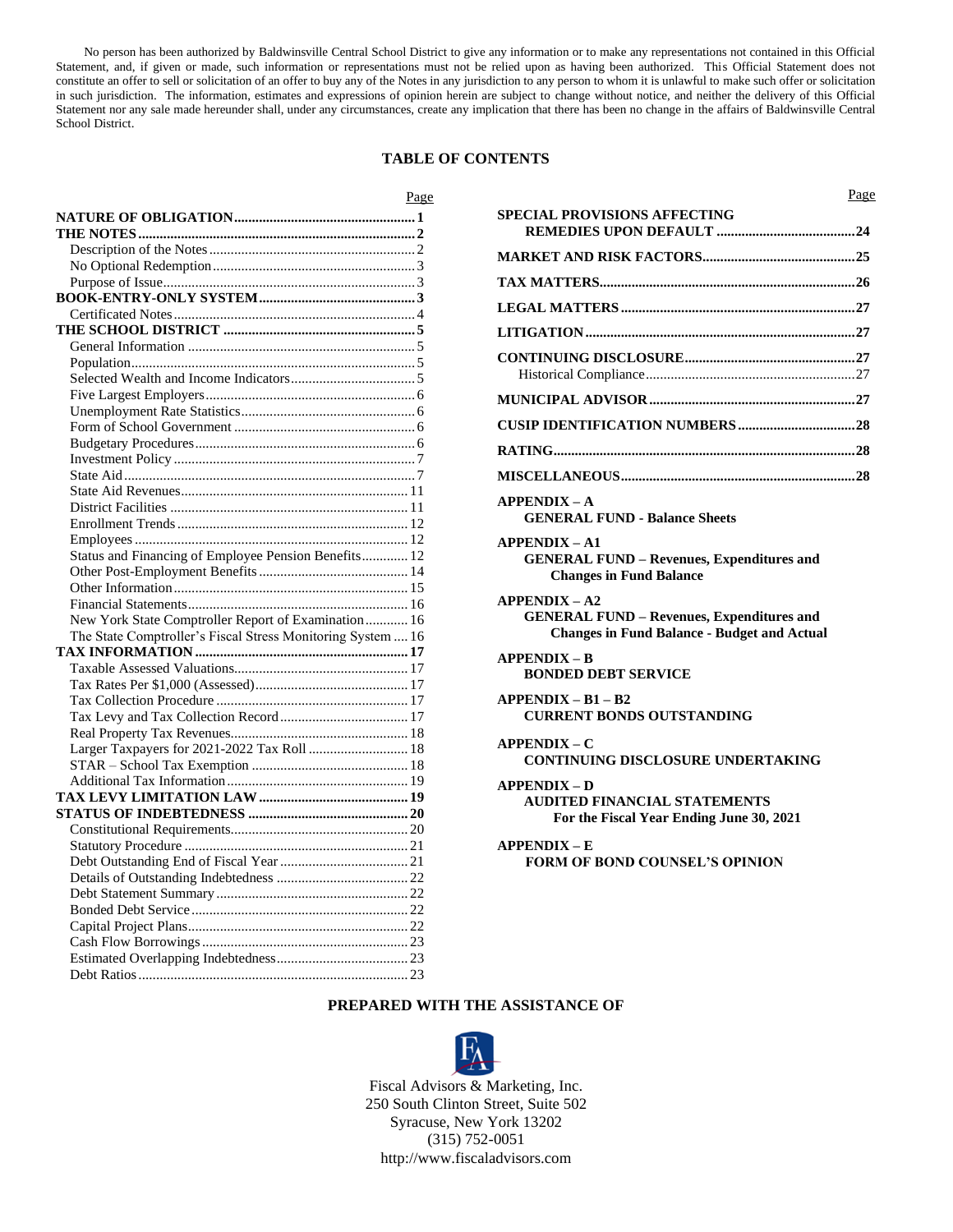# **OFFICIAL STATEMENT**

#### **of the**

# **BALDWINSVILLE CENTRAL SCHOOL DISTRICT ONONDAGA COUNTY, NEW YORK**

# **Relating To**

# **\$3,813,200 Bond Anticipation Notes, 2022**

This Official Statement, which includes the cover page and appendices, has been prepared by the Baldwinsville Central School District, Onondaga County, New York (the "School District" or "District", "County", and "State", respectively) in connection with the sale by the District of \$3,813,200 principal amount of Bond Anticipation Notes, 2022 (the "Notes").

The factors affecting the District's financial condition and the Notes are described throughout this Official Statement. Inasmuch as many of these factors, including economic and demographic factors, are complex and may influence the District tax base, revenues, and expenditures, this Official Statement should be read in its entirety, and no one factor should be considered more or less important than any other by reason of its relative position in this Official Statement.

All quotations from and summaries and explanations of provisions of the Constitution and laws of the State and acts and proceedings of the District contained herein do not purport to be complete and are qualified in their entirety by reference to the official compilations thereof, and all references to the Notes and the proceedings of the District relating thereto are qualified in their entirety by reference to the definitive forms of the Notes and such proceedings.

This Official Statement should be read with the understanding that the ongoing COVID-19 global pandemic has created prevailing economic conditions (at the global, national, State and local levels) that are highly uncertain, generally negative, and rapidly changing, and these conditions are expected to continue for an indefinite period of time. Accordingly, the District's overall economic situation and outlook (and all of the specific District-related information contained herein) should be carefully reviewed, evaluated and understood in the full light of this unprecedented world-wide event, the effects of which are extremely difficult to predict and quantify. See "STATE AID" and "MARKET AND RISK FACTORS" herein.

# **NATURE OF OBLIGATION**

Each Note when duly issued and paid for will constitute a contract between the District and the holder thereof.

Holders of any series of notes or bonds of the District may bring an action or commence a proceeding in accordance with the civil practice law and rules to enforce the rights of the holders of such series of notes or bonds.

The Notes will be general obligations of the District and will contain a pledge of the faith and credit of the District for the payment of the principal thereof and the interest thereon as required by the Constitution and laws of the State. For the payment of such principal and interest, the District has power and statutory authorization to levy ad valorem taxes on all real property within the District subject to such taxation by the District, without limitation as to rate or amount.

Although the State Legislature is restricted by Article VIII, Section 12 of the State Constitution from imposing limitations on the power to raise taxes to pay "interest on or principal of indebtedness theretofore contracted" prior to the effective date of any such legislation, the New York State Legislature may from time to time impose additional limitations or requirements on the ability to increase a real property tax levy or on the methodology, exclusions or other restrictions of various aspects of real property taxation (as well as on the ability to issue new indebtedness). On June 24, 2011, Chapter 97 of the Laws of 2011 was signed into law by the Governor (the "Tax Levy Limitation Law" or "Chapter 97"). The Tax Levy Limitation Law applies to local governments and school districts in the State (with certain exceptions) and imposes additional procedural requirements on the ability of municipalities and school districts to levy certain year-to-year increases in real property taxes.

Under the Constitution of the State, the District is required to pledge its faith and credit for the payment of the principal of and interest on the Notes and is required to raise real estate taxes, and without specification, other revenues, if such levy is necessary to repay such indebtedness. While the Tax Levy Limitation Law imposes a statutory limitation on the District's power to increase its annual tax levy, with the amount of such increase limited by the formulas set forth in the Tax Levy Limitation Law, it also provides the procedural method to surmount that limitation. See "TAX LEVY LIMITATION LAW" herein.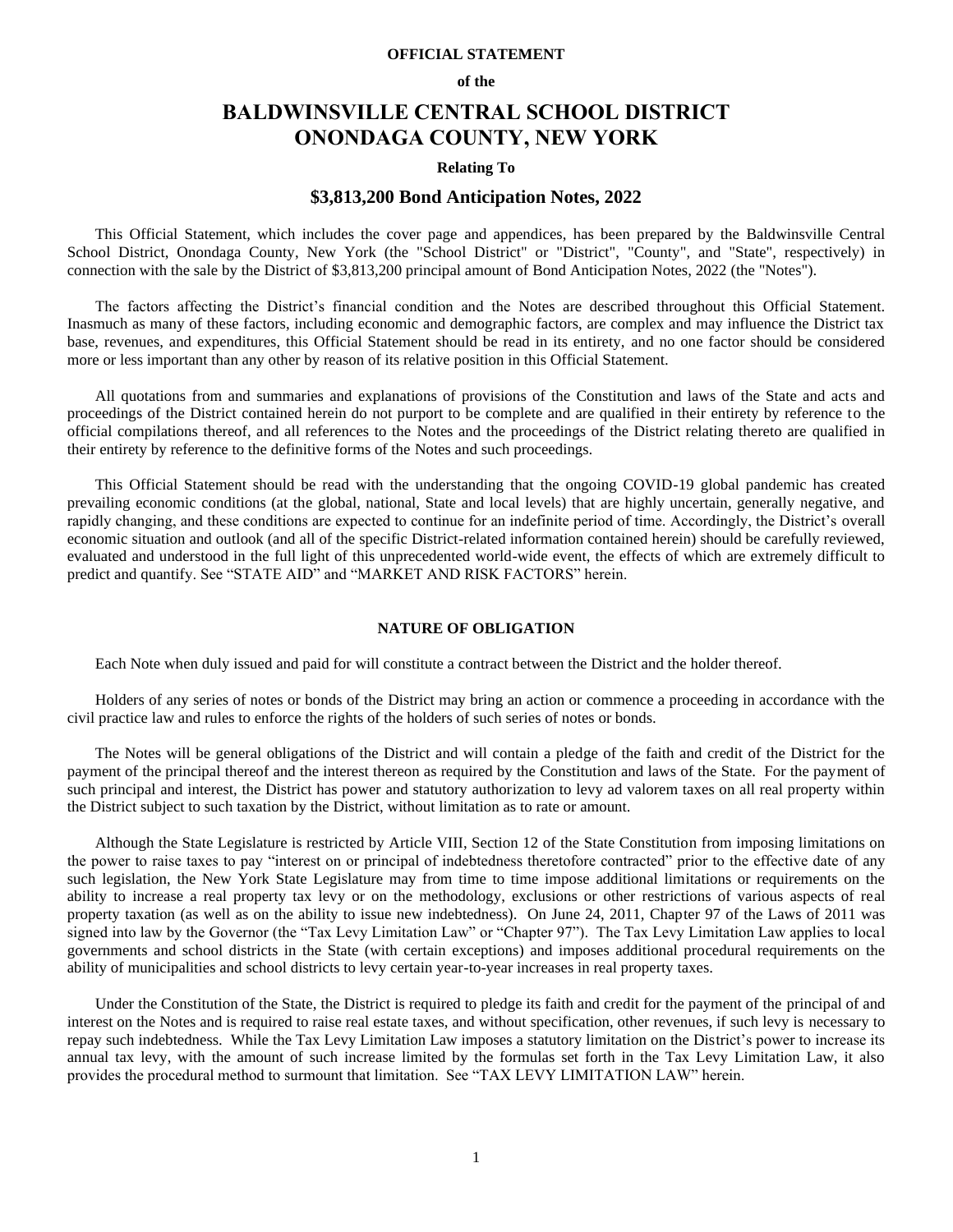The Constitutionally-mandated general obligation pledge of municipalities and school districts in New York State has been interpreted by the Court of Appeals, the State's highest court, in *Flushing National Bank v. Municipal Assistance Corporation for the City of New York*, 40 N.Y.2d 731 (1976), as follows:

"A pledge of the city's faith and credit is both a commitment to pay and a commitment of the city's revenue generating powers to produce the funds to pay. Hence, an obligation containing a pledge of the city's "faith and credit" is secured by a promise both to pay and to use in good faith the city's general revenue powers to produce sufficient funds to pay the principal and interest of the obligation as it becomes due. That is why both words, "faith" and "credit" are used and they are not tautological. That is what the words say and this is what the courts have held they mean... So, too, although the Legislature is given the duty to restrict municipalities in order to prevent abuses in taxation, assessment, and in contracting of indebtedness, it may not constrict the city's power to levy taxes on real estate for the payment of interest on or principal of indebtedness previously contracted… While phrased in permissive language, these provisions, when read together with the requirement of the pledge and faith and credit, express a constitutional imperative: debt obligations must be paid, even if tax limits be exceeded".

In addition, the Court of Appeals in the *Flushing National Bank* (1976) case has held that the payment of debt service on outstanding general obligation bonds and notes takes precedence over fiscal emergencies and the police power of political subdivisions in New York State.

The pledge has generally been understood as a promise to levy property taxes without limitation as to rate or amount to the extent necessary to cover debt service due to language in Article VIII Section 10 of the Constitution, which provides an exclusion for debt service from Constitutional limitations on the amount of a real property tax levy, insuring the availability of the levy of property tax revenues to pay debt service. As the *Flushing National Bank* (1976) Court noted, the term "faith and credit" in its context is "not qualified in any way". Indeed, in *Flushing National Bank v. Municipal Assistance Corp.*, 40 N.Y.2d 1088 (1977) the Court of Appeals described the pledge as a direct constitutional mandate. In *Quirk v. Municipal Assistance Corp.*, 41 N.Y.2d 644 (1977), the Court of Appeals stated that, while holders of general obligation debt did not have a right to particular revenues such as sales tax, "with respect to traditional real estate tax levies, the bondholders are constitutionally protected against an attempt by the State to deprive the city of those revenues to meet its obligations." According to the Court in *Quirk*, the State Constitution "requires the city to raise real estate taxes, and without specification other revenues, if such a levy be necessary to repay indebtedness."

In addition, the Constitution of the State requires that every county, city, town, village, and school district in the State provide annually by appropriation for the payment of all interest and principal on its serial bonds and certain other obligations, and that, if at any time the respective appropriating authorities shall fail to make such appropriation, a sufficient sum shall be set apart from the first revenues thereafter received and shall be applied to such purposes. In the event that an appropriating authority were to make an appropriation for debt service and then decline to expend it for that purpose, this provision would not apply. However, the Constitution of the State does also provide that the fiscal officer of any county, city, town, village, or school district may be required to set apart and apply such first revenues at the suit of any holder of any such obligations.

In *Quirk v. Municipal Assistance Corp.*, the Court of Appeals described this as a "first lien" on revenues, but one that does not give holders a right to any particular revenues. It should thus be noted that the pledge of the faith and credit of a political subdivision in New York State is a pledge of an issuer of a general obligation bond or note to use its general revenue powers, including, but not limited to, its property tax levy to pay debt service on such obligations, but that such pledge may not be interpreted by a court of competent jurisdiction to include a constitutional or statutory lien upon any particular revenues.

While the courts in New York State have historically been protective of the rights of holders of general obligation debt of political subdivisions, it is not possible to predict what a future court might hold.

# **THE NOTES**

# **Description of the Notes**

The Notes are general obligations of the District, and will contain a pledge of its faith and credit for the payment of the principal of and interest on the Notes as required by the Constitution and laws of the State of New York (State Constitution, Art. VIII, Section 2; Local Finance Law, Section 100.00). All the taxable real property within the District is subject to the levy of ad valorem taxes to pay the Notes and interest thereon, without limitation as to rate or amount. See "NATURE OF OBLIGATION" hereunder and "TAX LEVY LIMITATION LAW" herein.

The Notes are to be dated July 20, 2022 and will mature, without option of prior redemption, on July 20, 2023. Interest will be calculated on a 30-day month and 360-day year basis, payable at maturity.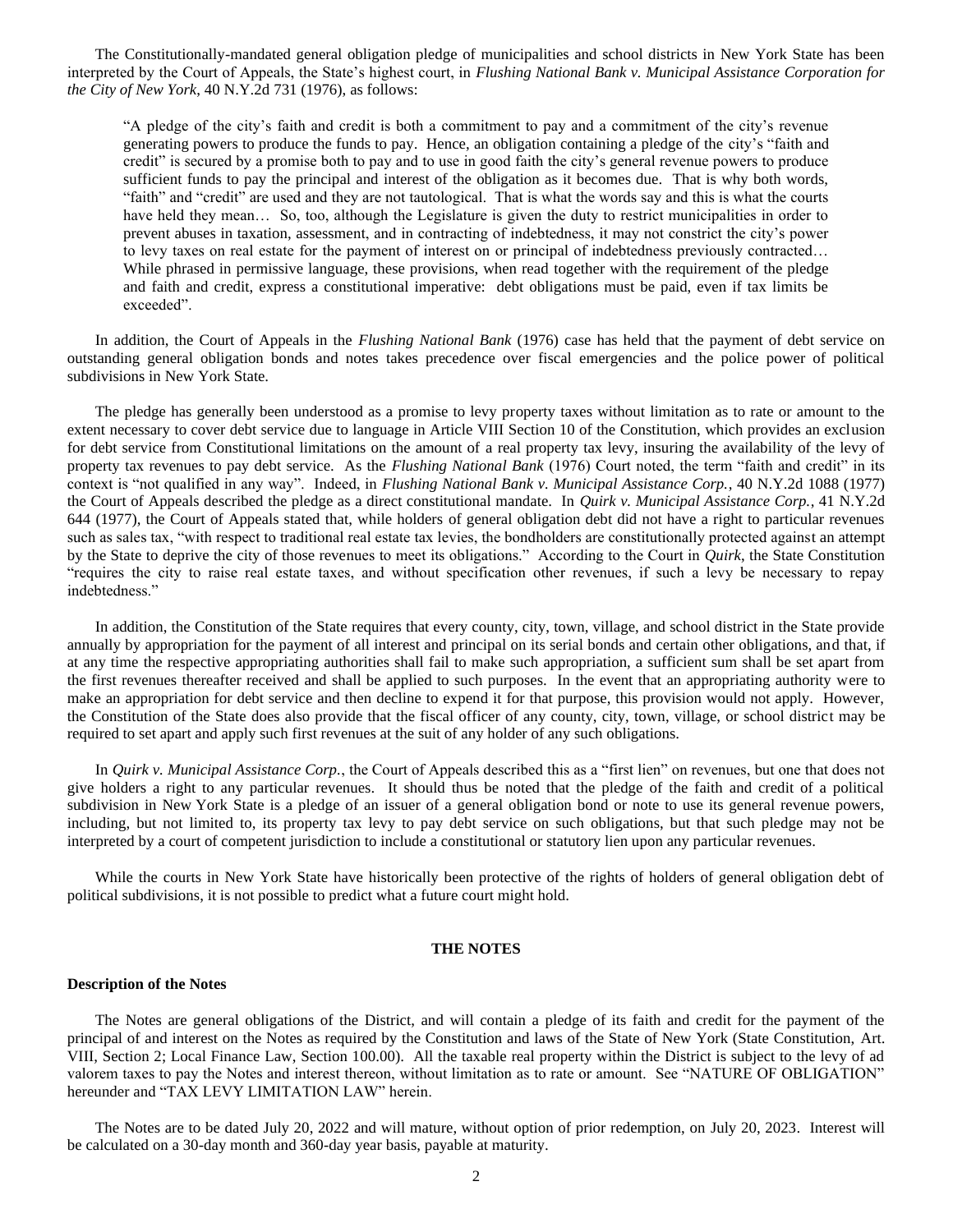The Notes will be issued in either (i) the name of the purchaser(s), as may be determined by the successful bidder(s) with principal and interest payable in Federal Funds at such bank(s) or trust company(ies) located and authorized to do business in the State as may be selected by such successful bidder(s); or (ii) at the option of the purchaser(s), registered in the name of Cede & Co. as nominee of The Depository Trust Company, New York, New York ("DTC") which will act as the securities depository for the Notes. See "BOOK-ENTRY-ONLY SYSTEM" herein.

# **No Optional Redemption**

The Notes are not subject to redemption prior to maturity.

#### **Purpose of Issue**

The Notes are being issued pursuant to the Constitution and statutes of the State of New York, including the Education Law and the Local Finance Law, pursuant to a bond resolution duly adopted by the Board of Education on August 23, 2021, authorizing a capital project in the amount of \$3,813,200, authorizing the issuance of \$3,813,200 serial bonds for renovations and improvements to various District buildings and facilities.

The Notes are being issued as new money for the aforementioned purpose.

# **BOOK-ENTRY-ONLY SYSTEM**

The Depository Trust Company ("DTC"), New York, NY, will act as securities depository for the Notes, if so requested. The Notes will be issued as fully-registered securities registered in the name of Cede & Co. (DTC's partnership nominee) or such other name as may be requested by an authorized representative of DTC. One fully-registered note certificate will be issued for each note bearing the same rate of interest and CUSIP number and will be deposited with DTC.

DTC is a limited-purpose trust company organized under the New York Banking Law, a "banking organization" within the meaning of the New York Banking Law, a member of the Federal Reserve System, a "clearing corporation" within the meaning of the New York Uniform Commercial Code, and a "clearing agency" registered pursuant to the provisions of Section 17A of the Securities Exchange Act of 1934. DTC holds and provides asset servicing for over 3.5 million issues of U.S. and non-U.S. equity issues, corporate and municipal debt issues, and money market instruments from over 100 countries that DTC's participants ("Direct Participants") deposit with DTC. DTC also facilitates the post-trade settlement among Direct Participants of sales and other securities transactions in deposited securities, through electronic computerized book-entry transfers and pledges between Direct Participants' accounts. This eliminates the need for physical movement of securities certificates. Direct Participants include both U.S. and non-U.S. securities brokers and dealers, banks, trust companies, clearing corporations, and certain other organizations. DTC is a wholly-owned subsidiary of The Depository Trust & Clearing Corporation ("DTCC"). DTCC is the holding company for DTC, and Fixed Income Clearing Corporation, all of which are registered clearing agencies. DTCC is owned by the users of its regulated subsidiaries. Access to the DTC system is also available to others such as both U.S. and non-U.S. securities brokers and dealers, banks, trust companies, and clearing corporations that clear through or maintain a custodial relationship with a Direct Participant, either directly or indirectly ("Indirect Participants"). The DTC Rules applicable to its Participants are on file with the Securities and Exchange Commission. More information about DTC can be found at **[www.dtcc.com](http://www.dtcc.com/) an[d www.dtc.org](http://www.dtc.org/)**.

Purchases of Notes under the DTC system must be made by or through Direct Participants, which will receive a credit for the Notes on DTC's records. The ownership interest of each actual purchaser of each Note ("Beneficial Owner") is in turn to be recorded on the Direct and Indirect Participants' records. Beneficial Owners will not receive written confirmation from DTC of their purchase. Beneficial Owners are, however, expected to receive written confirmations providing details of the transaction, as well as periodic statements of their holdings, from the Direct or Indirect Participant through which the Beneficial Owner entered into the transaction. Transfers of ownership interests in the Notes are to be accomplished by entries made on the books of Direct and Indirect Participants acting on behalf of Beneficial Owners. Beneficial Owners will not receive certificates representing their ownership interests in Notes, except in the event that use of the book-entry system for the Notes is discontinued.

To facilitate subsequent transfers, all Notes deposited by Direct Participants with DTC are registered in the name of DTC's partnership nominee, Cede & Co., or such other name as may be requested by an authorized representative of DTC. The deposit of Notes with DTC and their registration in the name of Cede & Co. or such other DTC nominee do not effect any change in beneficial ownership. DTC has no knowledge of the actual Beneficial Owners of the Notes; DTC's records reflect only the identity of the Direct Participants to whose accounts such Notes are credited, which may or may not be the Beneficial Owners. The Direct and Indirect Participants will remain responsible for keeping account of their holdings on behalf of their customers.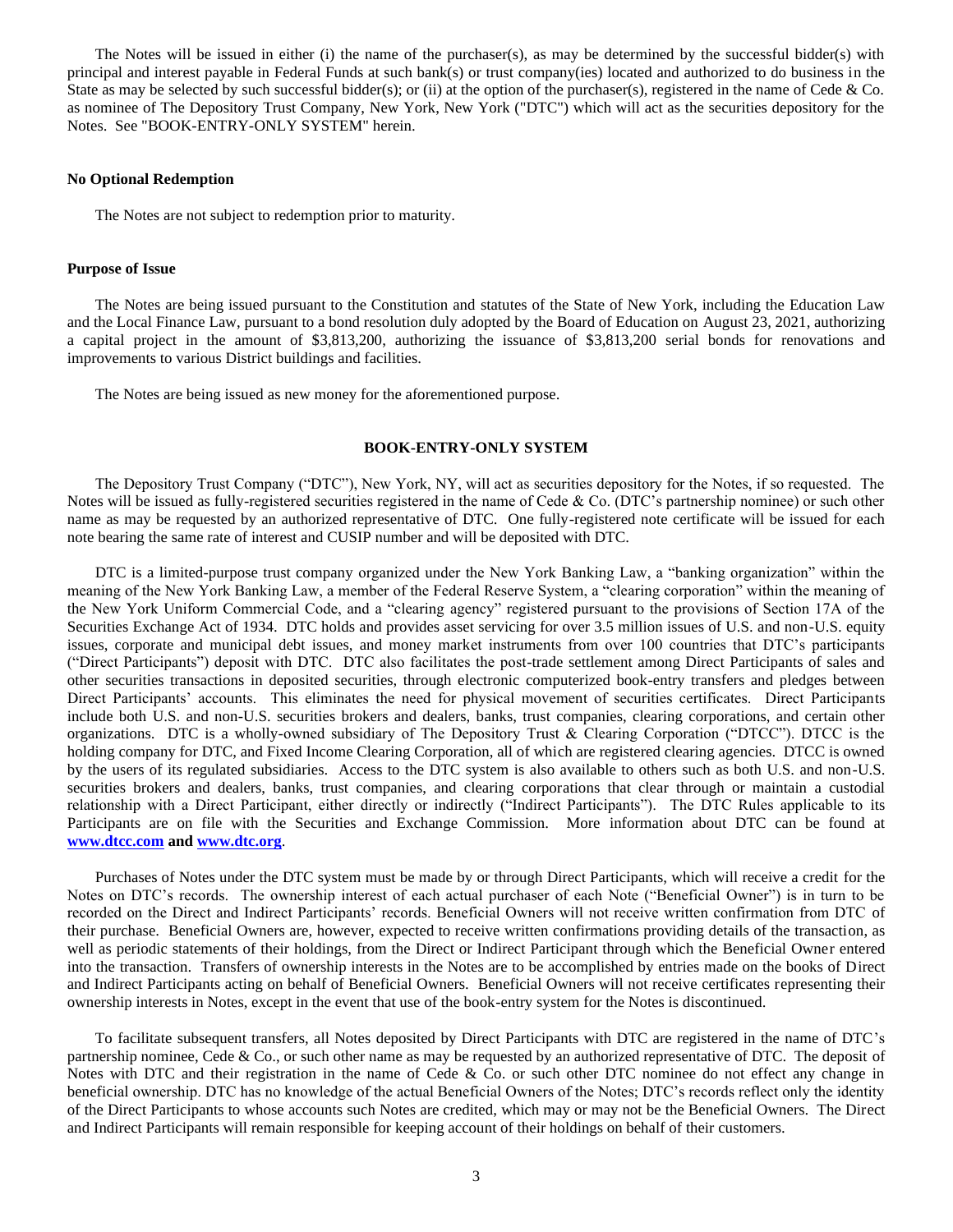Conveyance of notices and other communications by DTC to Direct Participants, by Direct Participants to Indirect Participants, and by Direct Participants and Indirect Participants to Beneficial Owners will be governed by arrangements among them, subject to any statutory or regulatory requirements as may be in effect from time to time. Beneficial Owners of Notes may wish to take certain steps to augment the transmission to them of notices of significant events with respect to the Notes, such as redemptions, tenders, defaults, and proposed amendments to the Note documents. For example, Beneficial Owners of Notes may wish to ascertain that the nominee holding the Notes for their benefit has agreed to obtain and transmit notices to Beneficial Owners. In the alternative, Beneficial Owners may wish to provide their names and addresses to the registrar and request that copies of notices be provided directly to them.

Redemption proceeds, distributions, and dividend payments on the Notes will be made to Cede  $\&$  Co., or such other nominee as may be requested by an authorized representative of DTC. DTC's practice is to credit Direct Participants' accounts upon DTC's receipt of funds and corresponding detail information from the District on payable date in accordance with their respective holdings shown on DTC's records. Payments by Participants to Beneficial Owners will be governed by standing instructions and customary practices, as is the case with securities held for the accounts of customers in bearer form or registered in "street name," and will be the responsibility of such Participant and not of DTC nor its nominee or the District, subject to any statutory or regulatory requirements as may be in effect from time to time. Payment of redemption proceeds, distributions, and dividend payments to Cede & Co. (or such other nominee as may be requested by an authorized representative of DTC) is the responsibility of the District, disbursement of such payments to Direct Participants will be the responsibility of DTC, and disbursement of such payments to the Beneficial Owners will be the responsibility of Direct and Indirect Participants.

DTC may discontinue providing its services as depository with respect to the Notes at any time by giving reasonable notice to the District. Under such circumstances, in the event that a successor depository is not obtained, note certificates are required to be printed and delivered.

The District may decide to discontinue use of the system of book-entry transfers through DTC (or a successor securities depository). In that event, note certificates will be printed and delivered.

The information in this section concerning DTC and DTC's book-entry system has been obtained from sources that the District believes to be reliable, but the District takes no responsibility for the accuracy thereof.

Source: The Depository Trust Company.

THE DISTRICT CANNOT AND DOES NOT GIVE ANY ASSURANCES THAT DTC, DIRECT PARTICIPANTS OR INDIRECT PARTICIPANTS OF DTC WILL DISTRIBUTE TO THE BENEFICIAL OWNERS OF THE NOTES (1) PAYMENTS OF PRINCIPAL OF OR INTEREST OR REDEMPTION PREMIUM ON THE NOTES; (2) CONFIRMATIONS OF THEIR OWNERSHIP INTERESTS IN THE NOTES; OR (3) OTHER NOTICES SENT TO DTC OR CEDE & CO., ITS PARTNERSHIP NOMINEE, AS THE REGISTERED OWNER OF THE NOTES, OR THAT THEY WILL DO SO ON A TIMELY BASIS, OR THAT DTC, DIRECT PARTICIPANTS OR INDIRECT PARTICIPANTS WILL SERVE AND ACT IN THE MANNER DESCRIBED IN THIS OFFICIAL STATEMENT.

THE DISTRICT WILL NOT HAVE ANY RESPONSIBILITY OR OBLIGATIONS TO DTC, THE DIRECT PARTICIPANTS, THE INDIRECT PARTICIPANTS OF DTC OR THE BENEFICIAL OWNERS WITH RESPECT TO (1) THE ACCURACY OF ANY RECORDS MAINTAINED BY DTC OR ANY DIRECT PARTICIPANTS OR INDIRECT PARTICIPANTS OF DTC; (2) THE PAYMENT BY DTC OR ANY DIRECT PARTICIPANTS OR INDIRECT PARTICIPANTS OF DTC OF ANY AMOUNT DUE TO ANY BENEFICIAL OWNER IN RESPECT OF THE PRINCIPAL AMOUNT OF OR INTEREST OR REDEMPTION PREMIUM ON THE NOTES; (3) THE DELIVERY BY DTC OR ANY DIRECT PARTICIPANTS OR INDIRECT PARTICIPANTS OF DTC OF ANY NOTICE TO ANY BENEFICIAL OWNER; OR (4) ANY CONSENT GIVEN OR OTHER ACTION TAKEN BY DTC AS THE REGISTERED HOLDER OF THE NOTES.

THE INFORMATION CONTAINED HEREIN CONCERNING DTC AND ITS BOOK-ENTRY SYSTEM HAS BEEN OBTAINED FROM DTC AND THE DISTRICT MAKES NO REPRESENTATION AS TO THE COMPLETENESS OR THE ACCURACY OF SUCH INFORMATION OR AS TO THE ABSENCE OF MATERIAL ADVERSE CHANGES IN SUCH INFORMATION SUBSEQUENT TO THE DATE HEREOF.

## **Certificated Notes**

If the book-entry form is initially chosen by the purchaser(s) of the Notes, DTC may discontinue providing its services with respect to the Notes at any time by giving notice to the District and discharging its responsibilities with respect thereto under applicable law, or the District may terminate its participation in the system of book-entry-only system transfers through DTC at any time. In the event that such book-entry-only system is utilized by a purchaser(s) of the Notes upon issuance and later discontinued, the following provisions will apply: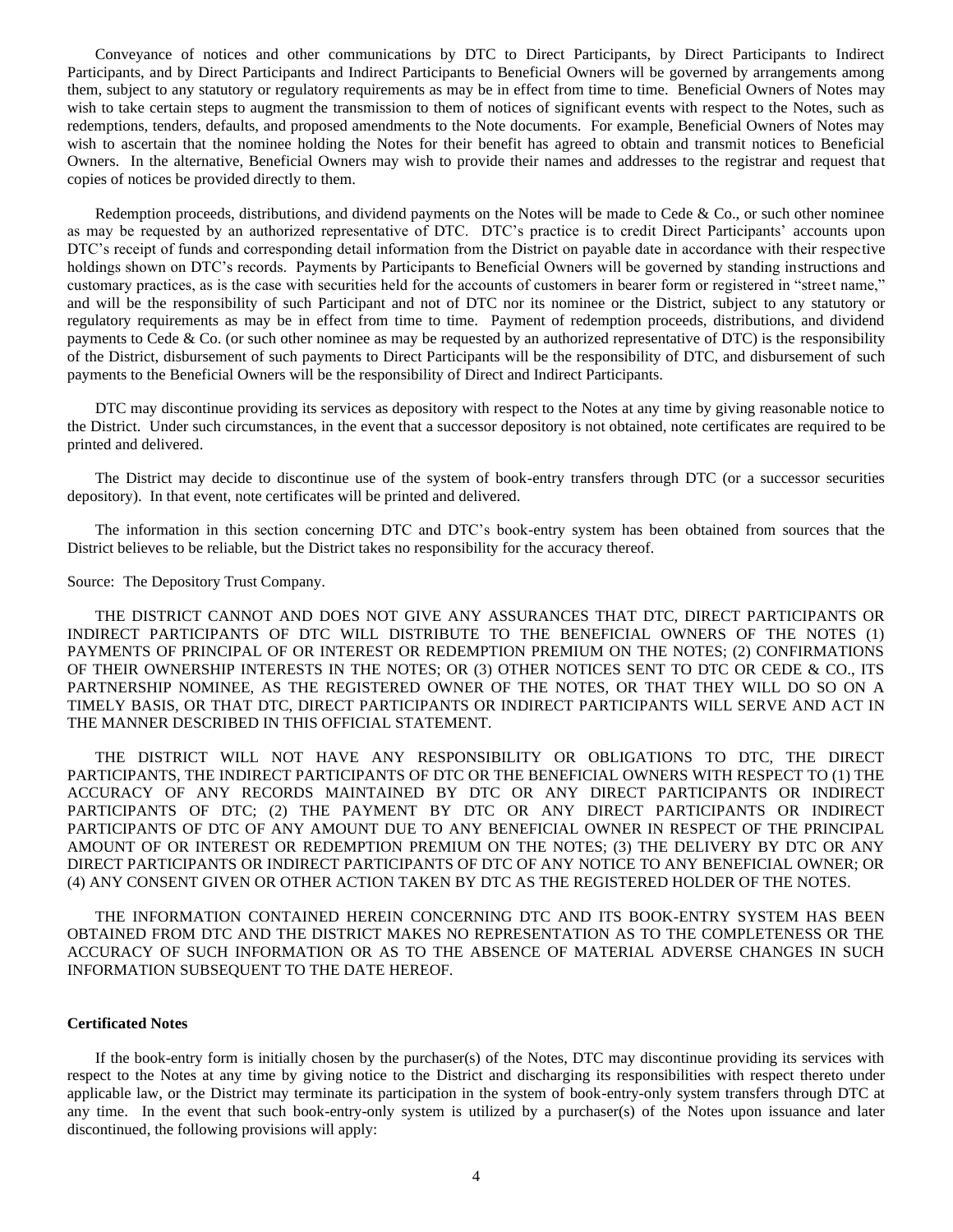The Notes will be issued in registered form in denominations of \$5,000 or integral multiples thereof, except for one necessary odd denomination which is or includes \$8,200. Principal of and interest on the Notes will be payable at a principal corporate trust office of a bank or trust company located and authorized to do business in the State of New York to be named as fiscal agent by the District. The Notes will remain not subject to redemption prior to their stated final maturity date.

# **THE SCHOOL DISTRICT**

# **General Information**

The District is located in upstate New York, 10 miles northwest of the City of Syracuse. Major highways accessible to the District include Interstate 690, 481 and 90 (the New York State Thruway).

The District is approximately 80 square miles in land area and contains portions of the Towns of Lysander, Van Buren and Clay. The Village of Baldwinsville is wholly within the District.

The District community has a blend of residential, commercial and industrial characteristics. The District has available all the usual retail and professional services, the majority of which are found in the Village of Baldwinsville. Also available in close proximity to the District are several major shopping centers and the downtown district of the City of Syracuse.

Electricity and gas are provided by National Grid. Fire protection is supplied by various volunteer units. Police protection is furnished by local, county and State agencies.

United Auto Supply has begun preliminary discussion of the possible construction of a 1 million square foot warehouse within the District boundaries. The estimated cost is expected to be approximately \$120 million and could eventually employ up to 500 people, should United Auto Supply decide to move forward with construction of the warehouse.

Source: District officials.

# **Population**

The current estimated population of the District is 36,669. (Source: 2020 U.S. Census Bureau estimate)

# **Selected Wealth and Income Indicators**

Per capita income statistics are not available for the District as such. The smallest areas for which such statistics are available, which includes the District, are the Towns of Camillus, Elbridge, Geddes, Onondaga, Van Buren and the County of Onondaga. The figures set below with respect to such Towns and County is included for information only. It should not be inferred from the inclusion of such data in the Official Statement that the Towns or the County is necessarily representative of the District, or vice versa.

|            | Per Capita Income |           |              | <b>Median Family Income</b> |           |              |
|------------|-------------------|-----------|--------------|-----------------------------|-----------|--------------|
|            | 2000              | 2006-2010 | 2016-20208   | 2000                        | 2006-2010 | 2016-2020    |
| Towns of:  |                   |           |              |                             |           |              |
| Lysander   | \$26,187          | \$ 36,019 | \$<br>44.123 | \$67,539                    | \$89,785  | 107,406<br>S |
| Van Buren  | 20.997            | 26.913    | 30,940       | 50.724                      | 62.834    | 73,726       |
| Clay       | 22,011            | 28,637    | 36,767       | 57,493                      | 74,777    | 94,113       |
| County of: |                   |           |              |                             |           |              |
| Onondaga   | 21,336            | 27,037    | 34,600       | 38,816                      | 65,929    | 82,368       |
| State of:  |                   |           |              |                             |           |              |
| New York   | 23,389            | 30,948    | 40,898       | 51,691                      | 67,405    | 87,270       |

Note: 2017-2021 American Community Survey estimates are not available as of the date of this Official Statement.

Source: U.S. Census Bureau, 2000 census, 2006-2010 and 2016-2020 American Community Survey data.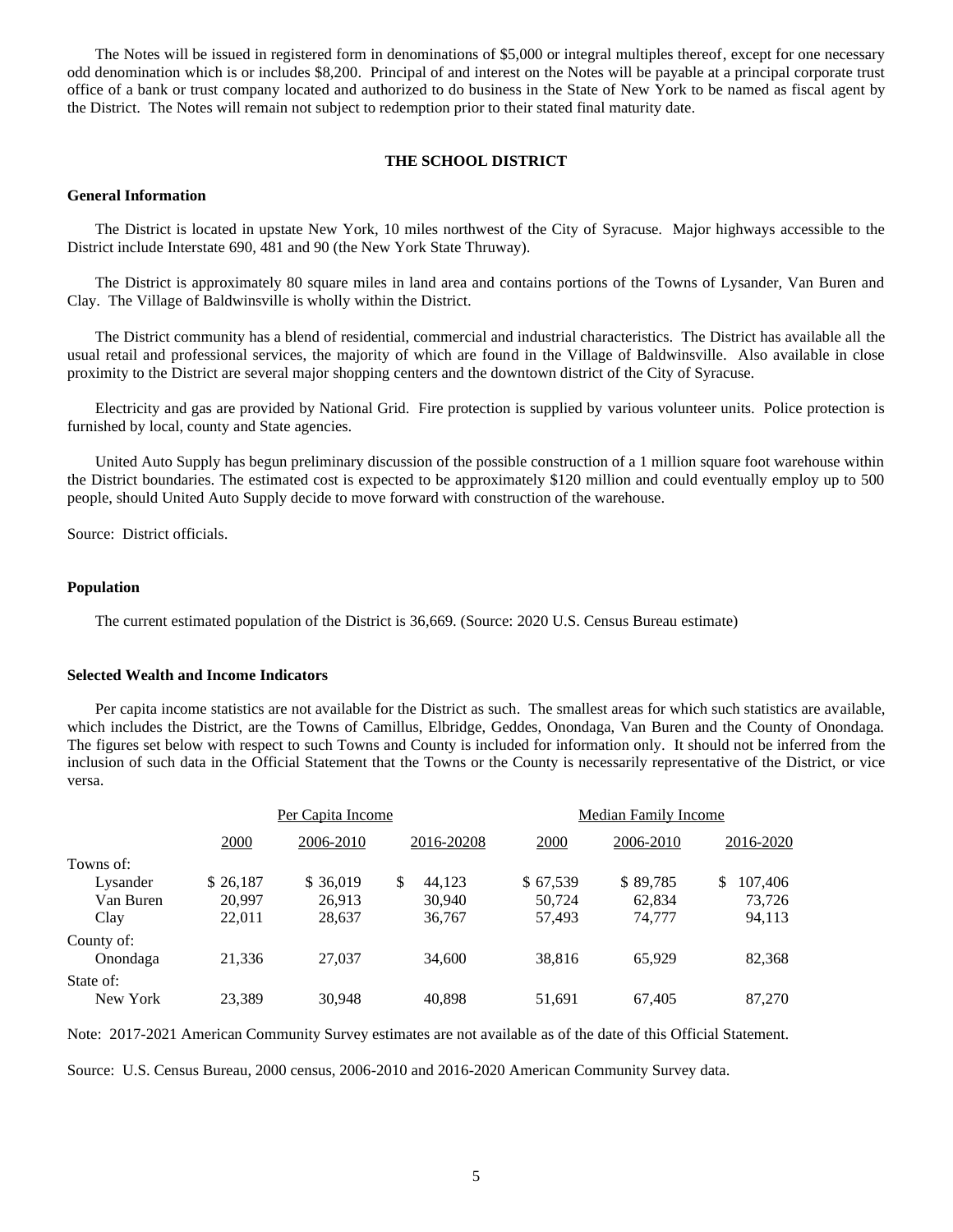# **Five Largest Employers**

The following are the five larger employers within or in close proximity to the School District.

| Name                                  | Type               | Employees |
|---------------------------------------|--------------------|-----------|
| Lockheed Martin (nearby in Liverpool) | Defense Contractor | 2,250     |
| Anheuser Busch                        | <b>Brewer</b>      | 450       |
| McClane Trucking                      | Trucking Co        | 450       |
| Gypsum Trucking                       | Trucking Co        | 150       |
| PaperWorks Industries                 | Paper Company      | 150       |

Source: District officials.

# **Unemployment Rate Statistics**

Unemployment statistics are not available for the School District as such. The smallest area for which such statistics are available (which includes the School District) is the County of Onondaga. The information set forth below with respect to the County is included for informational purposes only. It should not be implied from the inclusion of such data in this Official Statement that County statistics are necessarily representative of the School District, or vice versa.

|                 |      |      |      |      | <b>Annual Average</b> |                      |      |      |      |
|-----------------|------|------|------|------|-----------------------|----------------------|------|------|------|
|                 | 2015 |      | 2016 |      | 2017                  | 2018                 | 2019 | 2020 | 2021 |
| Onondaga County | 4.9% |      | 4.5% |      | 4.7%                  | 4.0%                 | 3.8% | 8.0% | 4.9% |
| New York State  | 5.3% |      | 4.8% |      | 4.7%                  | 4.1%                 | 3.8% | 9.9% | 6.9% |
|                 |      |      |      |      |                       | 2022 Monthly Figures |      |      |      |
|                 | Jan  | Feb  | Mar  | Apr  | May                   | Jun                  |      |      |      |
| Onondaga County | 3.8% | 4.0% | 3.7% | 3.2% | N/A                   | N/A                  |      |      |      |
| New York State  | 5.3% | 5.1% | 4.7% | 4.2% | N/A                   | N/A                  |      |      |      |

Note: Unemployment rates for May and June 2022 are unavailable as of the date of this Official Statement.

Source: Department of Labor, State of New York. (Note: Figures not seasonally adjusted).

# **Form of School Government**

The Board of Education, which is the policy-making body of the School District, consists of nine members with overlapping three-year terms so that as nearly as possible an equal number is elected to the Board each year. Each Board member must be a qualified voter of the School District and no Board member may hold certain other district offices or position while serving on the Board of Education. The President and the Vice President are selected by the Board members.

# **Budgetary Procedures**

Pursuant to the Education Law, the Board of Education annually prepares or causes to be prepared, a budget for the ensuing fiscal year. A public hearing on such budget is held not less than seven days and not more than fourteen days prior to the vote. The Board of Education causes notice of such public hearing to be published four times beginning seven weeks prior to the vote. After the public hearing, but not less than six days prior to the budget vote, the District must mail a school budget notice to all qualified voters which contains the total budget amount, the dollar and percentage increase or decrease in the proposed budget (or contingency budget) as compared to the current budget, the percentage increase or decrease in the consumer price index, the estimated property tax levy, the basic STAR exemption impact and the date, time and place of the vote.

After the budget hearing and subsequent notice, a referendum upon the question of the adoption of the budget is held on the third Tuesday in May each year. All qualified District residents are eligible to participate.

Pursuant to Chapter 97 of the Laws of 2011 ("Chapter 97"), beginning with the 2012 – 2013 fiscal year, if the proposed budget requires a tax levy increase that does not exceed the lesser of 2% or the rate of inflation (the "School District Tax Cap"), then a majority vote is required for approval. If the proposed budget requires a tax levy that exceeds the School District Tax Cap, the budget proposition must include special language and a 60% vote is required for approval. Any separate proposition that would cause the School District to exceed the School District Tax Cap must receive at least 60% voter approval.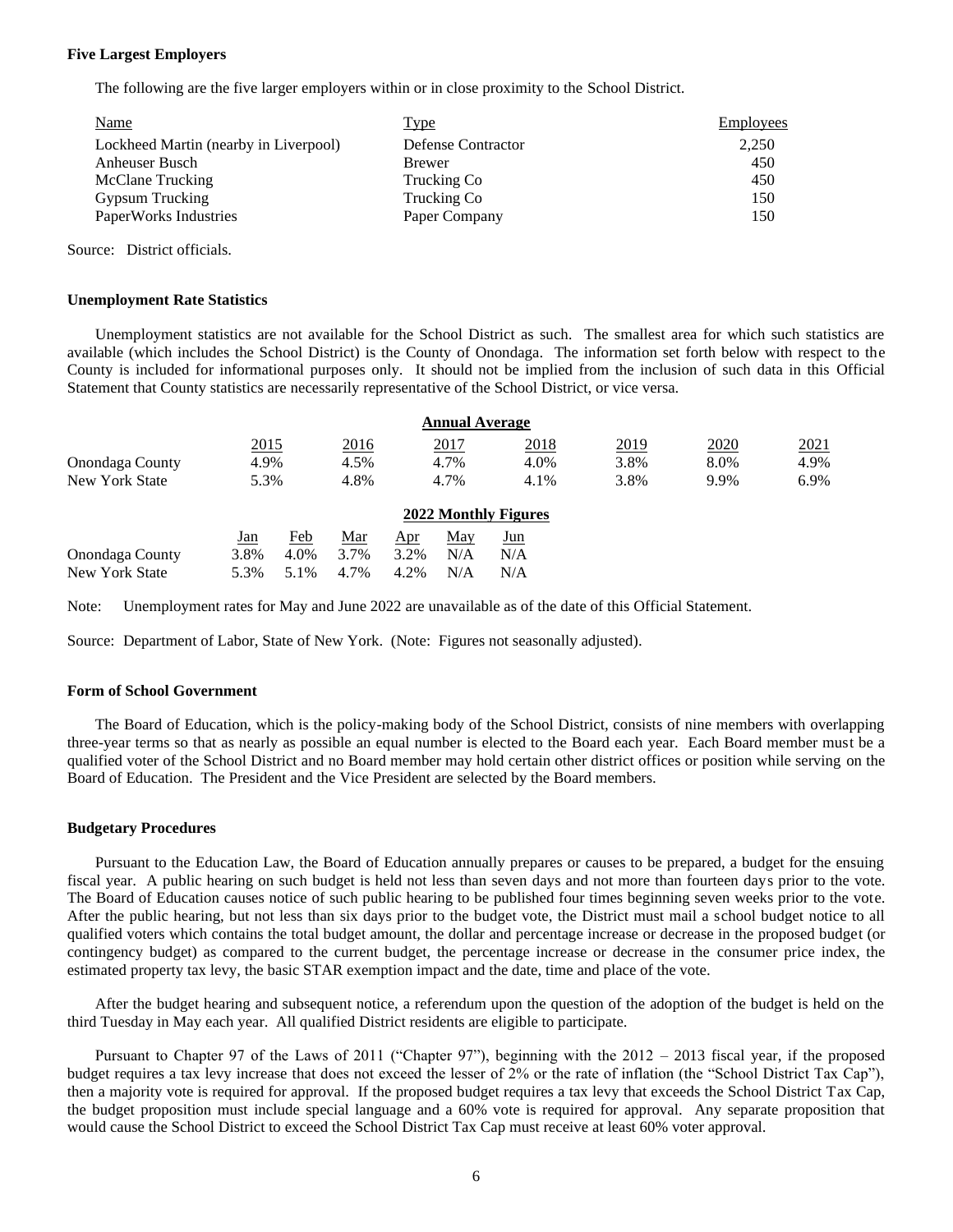If the proposed budget is not approved by the required margin, the Board of Education may resubmit the original budget or a revised budget to the voters on the 3rd Tuesday in June, or adopt a contingency budget (which would provide for ordinary contingent expenses, including debt service) that levies a tax levy no greater than that of the prior fiscal year (i.e. a 0% increase in the tax levy).

If the resubmitted and/or revised budget is not approved by the required margin, the Board of Education must adopt a budget that requires a tax levy no greater than that of the prior fiscal year (i.e. a 0% increase in the tax levy). For a complete discussion of Chapter 97, see "TAX LEVY LIMITATION LAW" herein.

# *Recent Budget Vote Results*

The school district budget vote for the 2020-21 fiscal year was originally scheduled to be held on May 19, 2020, however, annual school budget votes across the State were postponed until June 16, 2020 under an Executive Order from Governor Andrew Cuomo that extends and expands restrictions aimed at limiting the spread of COVID-19. The District voters approved the budget for the 2020-21 fiscal year with a vote of 4,871 yes to 1,729 no. The District's adopted budget for the 2020-21 fiscal year remained within the Tax Cap imposed by Chapter 97 of the Laws of 2011.

The budget for the 2021-22 fiscal year was approved by the by the qualified voters on May 18, 2021 by a vote of 1,152 to 352. The District's adopted budget for the 2021-22 fiscal year remained within the Tax Cap imposed by Chapter 97 of the Laws of 2011. The budget called for a total tax levy increase of 2.06%, which was equal to the District tax levy limit of 2.06%.

The budget for the 2022-23 fiscal year was approved by the by the qualified voters on May 17, 2022 by a vote of 2,183 to 698. The District's adopted budget for the 2022-23 fiscal year remains within the Tax Cap imposed by Chapter 97 of the Laws of 2011. The budget called for a total tax levy increase of 2.28%, which was equal to the District tax levy limit of 2.28%.

# **Investment Policy**

Pursuant to the statutes of the State of New York, the School District is permitted to invest only in the following investments: (1) special time deposits or certificates of deposits in a bank or trust company located and authorized to do business in the State of New York; (2) obligations of the United States of America; (3) obligations guaranteed by agencies of the United States of America where the payment of principal and interest is guaranteed by the United States of America; (4) obligations of the State of New York; (5) with the approval of the New York State Comptroller, tax anticipation notes and revenue anticipation notes issued by any New York municipality or district corporation, other than the School District; (6) obligations of a New York public corporation which are made lawful investments by the School District pursuant to another provision of law; (7) certain certificates of participation issued on behalf of political subdivisions of the State of New York; and, (8) in the case of School District moneys held in certain reserve funds established pursuant to law, obligations issued by the School District. These statutes further require that all bank deposits, in excess of the amount insured under the Federal Deposit Insurance Act, be secured by either a pledge of eligible securities, an eligible surety bond or an eligible letter of credit, as those terms are defined in the law.

Consistent with the above statutory limitations, it is the School District's current policy to invest in: (1) Certificates of Deposit issued by a bank or trust company authorized to do business in New York State, (2) Time Deposit Accounts in a bank or trust company authorized to do business in New York State, (3) Obligations of New York State, (4) Obligations of the United States Government, (5) Repurchase Agreements involving the purchase and sale of direct obligations of the United States.

#### **State Aid**

The District receives financial assistance from the State. In its adopted budget for the 2022-2023 fiscal year, approximately 43.74% of the revenues of the District are estimated to be received in the form of State aid. If the State should not adopt its budget in a timely manner, in any year, municipalities and school districts in the State, including the District, may be affected by a delay in the payment of State aid.

The State is not constitutionally obligated to maintain or continue State aid to the District. No assurance can be given that present State aid levels will be maintained in the future. State budgetary restrictions which could eliminate or substantially reduce State aid could have a material adverse effect upon the District, requiring either a counterbalancing increase in revenues from other sources to the extent available, or a curtailment of expenditures.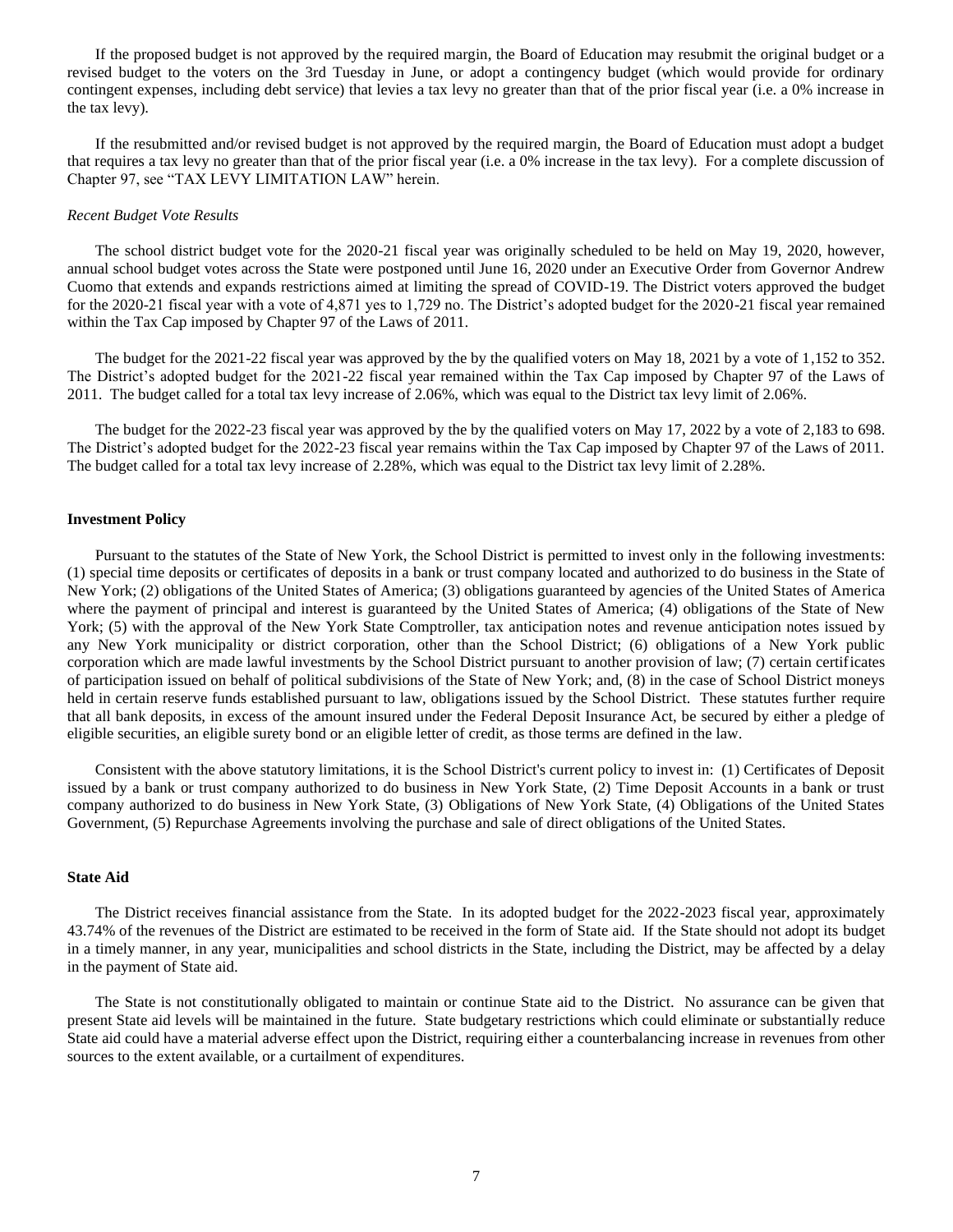There can be no assurance that the State's financial position will not change materially and adversely from current projections. If this were to occur, the State would be required to take additional gap-closing actions. Such actions may include, but are not limited to: reductions in State agency operations; delays or reductions in payments to local governments or other recipients of State aid including school districts in the State. Reductions in the payment of State aid could adversely affect the financial condition of school districts in the State.

Should the District fail to receive State aid expected from the State in the amounts and at the times expected, occasioned by a delay in the payment of such monies or by a mid-year reduction in State aid, the District is authorized by the Local Finance Law to provide operating funds by borrowing in anticipation of the receipt of uncollected State aid.

In addition, the availability of State aid and the timeliness of payment of State aid to school districts could be affected by a delay in the adoption of the State budget. No assurance can be given that the State will not experience delays in the adoption of the budget in future fiscal years. Significant delays in the adoption of the State budget could result in delayed payment of State aid to school districts in the State which could adversely affect the financial condition of school districts in the State.

# *Federal Aid Received by the State*

President Biden has signed into law the American Rescue Plan, a \$1.9 trillion COVID-19 relief package that includes \$350 billion to state, local and territorial governments to keep their frontline workers employed, distribute the vaccine, increase testing, reopen schools and maintain vital services. The American Rescue Plan also includes an additional \$1,400 payment to eligible individuals and families, enhanced unemployment aid, rental and utility assistance to low and moderate income households, an increase in food stamp benefits, additional funding for child care and an increase in child care tax credits.

The State receives a substantial amount of federal aid for other health care, education, transportation and other governmental purposes, as well as federal funding to respond to, and recover from, severe weather events and other disasters. Many of the policies that drive this federal aid may be subject to change under the federal administration and Congress. Current federal aid projections, and the assumptions on which they rely, are subject to revision in the future as a result of changes in federal policy, the general condition of the global and national economies and other circumstances, including the diversion of federal resources to address the current COVID-19 outbreak. The District expects to receive \$10.4 million in funds from the American Rescue Plan and Coronavirus Response and Relief Supplement Appropriations.

Reductions in Federal funding levels could have a materially adverse impact on the State budget. In addition to the potential fiscal impact of policies that may be proposed and adopted by the new administration and Congress, the State budget may be adversely affected by other actions taken by the Federal government, including audits, disallowances, and changes to Federal participation rates or other Medicaid rules.

#### *Building Aid*

A portion of the District's State aid consists of building aid which is related to outstanding indebtedness for capital project purposes. In order to receive building aid, the District must have building plans and specifications approved by the Facilities Planning Unit of the State Education Department. A maximum construction and incidental cost allowance is computed for each building project that takes into account a pupil construction cost allowance and assigned pupil capacity. For each project financed with debt obligations, a bond percentage is computed. The bond percentage is derived from the ratio of total approved cost allowances to the total principal borrowed. Approved cost allowances are estimated until a project final cost report is completed.

Aid on debt service is generally paid in the current fiscal year provided such debt service is reported to the Commissioner of Education by November 15 of that year. Any debt service in excess of amounts reported by November 15 will not be aided until the following fiscal year. The building aid received is equal to the approved building expense, or bond percent, times the building aid ratio that is assigned to the District. The building aid ratio is calculated based on a formula that involves the full valuation per pupil in the District compared to a State-wide average.

Pursuant to the provisions of Chapter 760 of the Laws of 1963, the District is eligible to receive a Building Aid Estimate from the New York State Department of Education. Since the gross indebtedness of the District is within the debt limit, the District is not required to apply for a Building Aid Estimate. Based on 2022-2023 preliminary building aid ratios, the District State Building aid of approximately 87.9% for debt service on State Education Department approved expenditures from July 1, 2004 to the present.

The State building aid ratio is calculated each year based upon a formula which reflects Resident Weighted Average Daily Attendance (RWADA) and the full value per pupil compared with the State average. Consequently, the estimated aid will vary over the life of each issue. State building aid is further dependent upon the continued apportionment of funds by the State Legislature.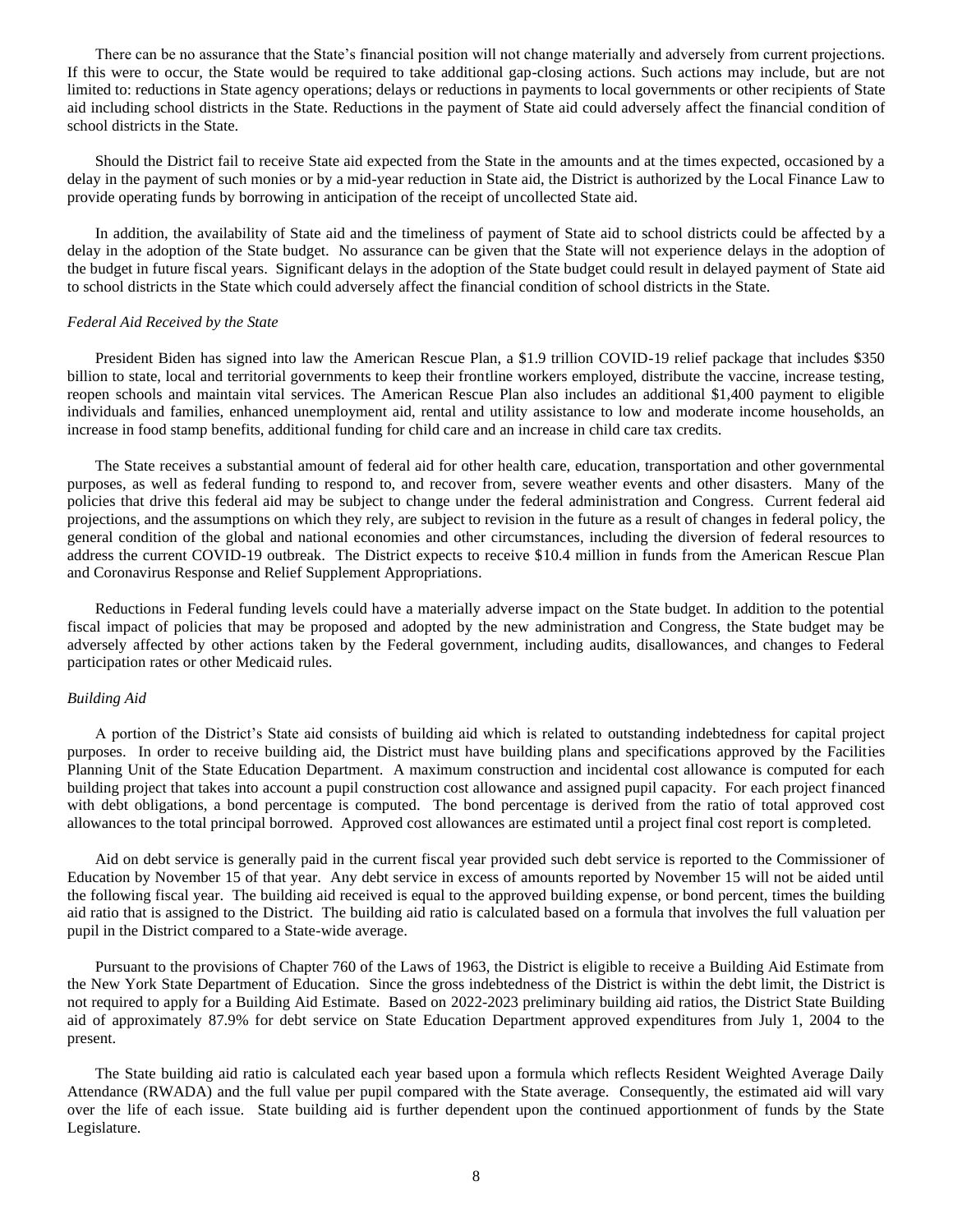# *State aid history*

State aid to school districts within the State had declined in some prior years before increasing more recently.

*School district fiscal year (2016-2017):* The 2016-2017 State budget included a school aid increase of \$991 million over 2015-16, \$863 million of which consisted of traditional operating aid. In addition to full-funding of expense based aids (\$408 million), the budget also included a \$266 million increase in Foundation Aid and an \$189 million restoration to the Gap Elimination Adjustment. The bulk of the remaining increase included \$100 million in Community Schools Aid, an aid category, to support school districts that wish to create community schools. The funds may only be used for certain purposes such as providing health, mental health and nutritional services to students and their families. The District was not part of the Community Schools Grant Initiative (CSGI).

*Gap Elimination Adjustment (GEA).* The GEA law was first introduced for the 2010-2011 fiscal year (although it existed in 2009-10 and was called "Deficit Reduction Assessment") as a way to help close the State's then \$10 billion budget deficit. Under the legislation, a portion of the funding shortfall at the State level was divided among all school districts throughout the State and reflected as a reduction in school district State aid. The GEA was a negative number, money that was deducted from the aid originally due to the District. The total GEA and Deficit Reduction Assessment reduction in school aid for the District amounted to approximately \$29,890,147. The District was forced to deliver programs in new and creative ways, while reducing where necessary based on student-driven needs and increasing taxes accordingly. The District did not lose any additional State aid as a result of the GEA in 2016-2017 fiscal year as the Gap Elimination Adjustment was completely eliminated in the 2016-2017 Enacted State Budget.

*School district fiscal year (2017-2018):* The State 2017-2018 Enacted Budget increased State aid to education by \$1.1 billion, including a \$700 million increase in Foundation Aid, bringing the total amount of State aid to education to \$25.8 billion or an increase of 4.4%. Expense-based aids to support school construction, pupil transportation, BOCES and special education were continued in full, as is the State's usual practice. Transportation aid increased by 5.5% and building aid increased by 4.8%. The State 2017-18 Enacted Budget continued to link school aid increases for 2017-2018 and 2018-2019 to teacher and principal evaluation plans approved by September 1 of the current year in compliance with Education Law Section 3012-d.

*School district fiscal year (2018-2019):* The State's 2018-2019 Enacted Budget included nearly \$1 billion in additional education funding, representing a 3.9% increase over 2017-2018. Approximately \$859 million of that increase was comprised of traditional public school aid, including increased Foundation Aid and full-funding of expense-based aids. Formula-based school aid stood at \$26.03 billion statewide, a 3.4% increase over the prior year. The State's 2018-19 Enacted Budget included an increase of \$618 million in Foundation Aid for school districts. Foundation Aid totaled nearly \$17.8 billion statewide. For the seventh consecutive year, the Foundation Aid increase was distributed using a one year, off formula methodology. The State's 2018-2019 Enacted Budget guaranteed that all school districts receive an increase in Foundation Aid over their 2017-2018 levels. \$50 million of the Foundation Aid increase was "set aside" for certain school districts to fund community schools. The State's 2018-2019 Enacted Budget fully funded all expense-based aid for 2018-2019, including building, transportation, BOCES and special education aid. These categories served as State reimbursements for school district expenses made in the prior year, based on school district-specific aid ratios. A total of \$240 million was approved for increases in all expense-based aids in 2018-2019.

*School district fiscal year (2019-2020):* The State's 2019-2020 Enacted Budget includes a total of \$27.69 billion for School Aid, a year-to-year funding increase of \$956 million or 3.6 percent and will provide additional funding for Foundation Aid of \$338.0 million and \$409.65 million in reimbursements for expense-based aids. In addition, the 2019-2020 Enacted Budget increases the Community Schools set-aside funding amount by \$49.99 million to a total of \$250.0 million. This increased funding is targeted to districts with failing schools and/or districts experiencing significant growth in English language learners. The 2019- 2020 Enacted Budget increases the minimum community schools funding amount from \$75,000 to \$100,000. This ensures all high-need districts across the State can apply the funds to a wide-range of activities.

*School District Fiscal Year (2020-2021)*: The 2020-21 Enacted Budget includes a year-to-year funding increase for State aid of \$95.0 million of .035%. Foundation Aid to school districts is frozen at the same level as the 2019-2020 fiscal year; while other aids, calculated according to formulas in current law, are responsible for the increase. The State's 2020-2021 Enacted Budget includes \$10 million in new funding for grants to school districts for student mental health services. It should be noted that there was an actual year-to-year decrease of State aid implemented through a reduction of each school district's State aid allocation form the 2019-2020 fiscal year. The reduction is being referred to as a "Pandemic Adjustment." However, the decrease in State aid id expected to be fully offset by an allocation received by the State of funds from the recently approved federal stimulus bill. Absent the federal stimulus funds, there would have been a \$1.127 billion decrease in State aid from the 2019-2020 fiscal year. In addition, the State's 2020-2021 Enacted Budget authorized the State's Budget Director to make periodic adjustments to State Aid, in the event that actual State revenues come in below 99% of estimates or If actual disbursements exceed 101% of estimates. See "State Aid" herein for a discussion of this provision set forth in the 2020-2021 Enacted Budget.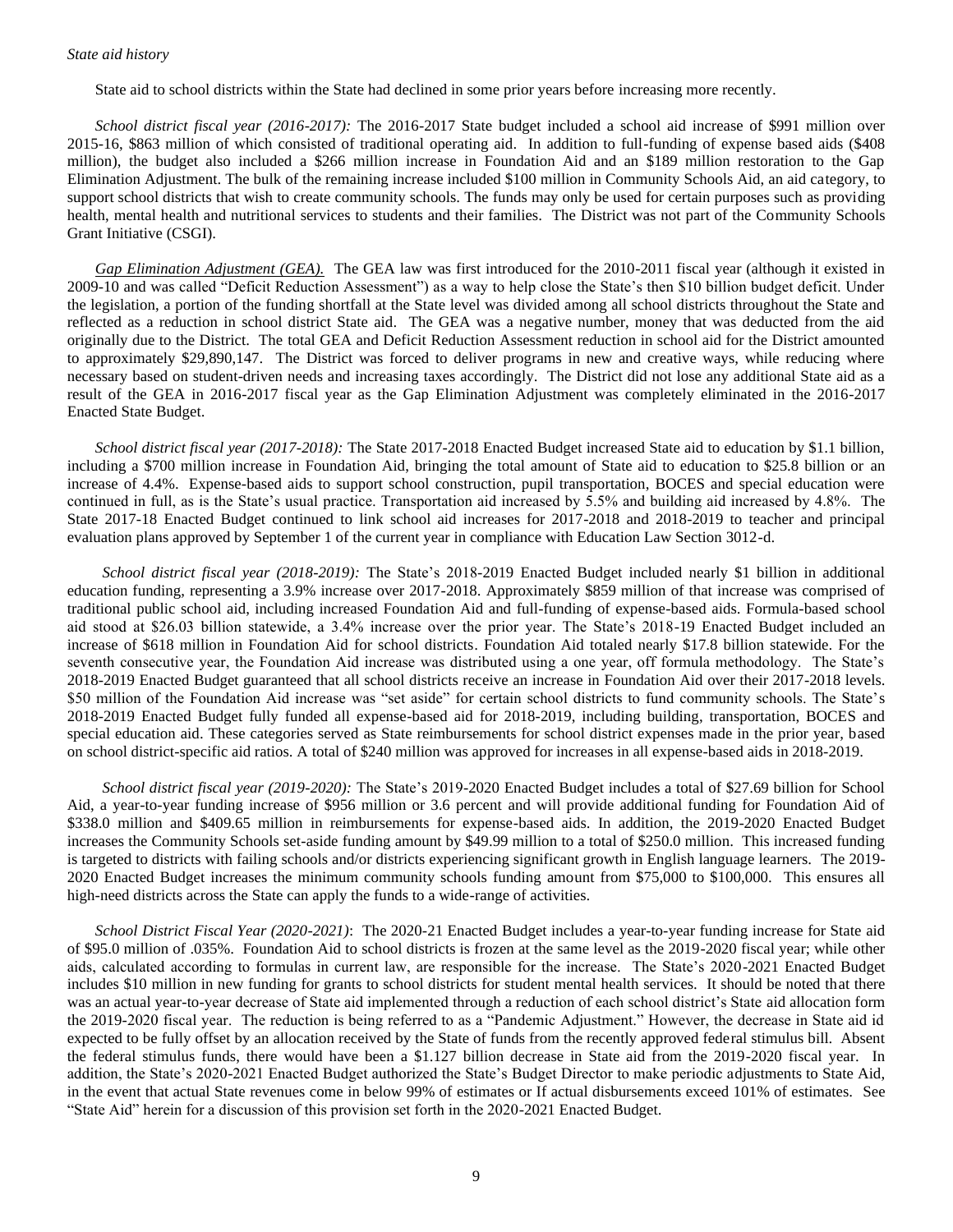*School district fiscal year (2021-2022)*: The State's 2021-22 Budget included \$29.5 billion in State aid to school districts, and significantly increased funding for schools and local governments, including a \$1.4 billion increase in Foundation Aid and a three-year phase-in of the full restoration to school districts of Foundation Aid that was initially promised in 2007. Additionally, the budget includes the use of \$13 billion of federal funds for emergency relief, along with the Governor's Emergency Education Relief, which includes, in part, the allocation of \$629 million to school districts as targeted grants in an effort to address learning loss as a result of the loss of enrichment and after-school activities. In addition, \$105 million of federal funds are to be allocated to expand full-day kindergarten programs. Under the budget, school districts are to be reimbursed for the cost of delivering school meals and instructional materials in connection with COVID-19-related school closures in spring 2020, along with the costs of keeping transportation employees and contractors on stand-by during the short-term school closures prior to the announcement of the closure of schools for the remainder of the 2019-20 year.

*School district fiscal year (2022-2023)*: The State's 2022-23 Enacted Budget provides \$31.5 billion in State funding to school districts for the 2022-23 school year, the highest level of State aid ever. This represents an increase of \$2.1 billion or 7.2 percent compared to the 2021-22 school year, and includes a \$1.5 billion or 7.7 percent Foundation Aid increase. The State's 2022-23 Enacted Budget also programs \$14 billion of federal Elementary and Secondary School Emergency Relief and Governor's Emergency Education Relief funds to public schools. This funding, available for use over multiple years, is designed to assist public schools to reopen for in-person instruction, address learning loss, and respond to students' academic, social, and emotional needs due to the disruptions of the COVID-19 pandemic. The State's 2022-23 Enacted Budget allocates \$100 million over two years for a new State matching fund for school districts with the highest needs to support efforts to address student well-being and learning loss. In addition, the State's 2022-23 Enacted Budget increases federal funds by \$125 million to expand access to full-day prekindergarten programs for four-year-old children in school districts statewide in the 2022-23 school year.

# *State Aid Litigation*

In January 2001, the State Supreme Court issued a decision in Campaign for Fiscal Equity v. New York mandating that the system of apportionment of State aid to school districts within the State be restructured by the Governor and the State Legislature. On June 25, 2002, the Appellate Division of the State Supreme Court reversed that decision. On June 26, 2003, the State Court of Appeals, the highest court in the State, reversed the Appellate Division, holding that the State must, by July 30, 2004, ascertain the actual cost of providing a sound basic education, enact reforms to the system of school funding and ensure a system of accountability for such reforms. The Court of Appeals further modified the decision of the Appellate Division by deciding against a Statewide remedy and instead limited its ruling solely to the New York City school system.

After further litigation, on appeal in 2006, the Court of Appeals held that \$1.93 billion of additional funds for the New York City schools – as initially proposed by the Governor and presented to the Legislature as an amount sufficient to provide a sound basic education – was reasonably determined. State legislative reforms in the wake of The Campaign for Fiscal Equity decision included increased accountability for expenditure of State funds and collapsing over 30 categories of school aid for school districts in the State into one classroom operating formula referred to as foundation aid. The stated purpose of foundation aid is to prioritize funding distribution based upon student need. As a result of the Court of Appeals ruling schools were to receive \$5.5 billion increase in foundation aid over a four fiscal year phase-in covering 2007 to 2011.

In school district fiscal year 2009-2010, foundation aid funding was frozen by the State Legislature to the prior fiscal year level, and in the fiscal year thereafter foundation aid funding was reduced through a "gap elimination adjustment" as described above, and other aid adjustments. The final phase-in of foundation aid as originally projected has not occurred as of this date, but see "*School district fiscal year (2020-2021)*" herein and the following paragraph.

A case related to the Campaign for Fiscal Equity, Inc. v. State of New York was heard on appeal on May 30, 2017 in New Yorkers for Students' Educational Rights v. State of New York ("NYSER") and a consolidated case on the right to a sound basic education. The NYSER lawsuit asserts that the State has failed to comply with the original decision in the Court of Appeals in the Campaign for Fiscal Equity case, and asks the Court of Appeals to require the State to develop new methodologies, formulas and mechanisms for determining State aid, to fully fund the foundation aid formula, to eliminate the supermajority requirement for voter approval of budgets which increase school district property tax levies above the property tax cap limitation, and related matters. On June 27, 2017, the Court of Appeals held that the plaintiffs causes of action were properly dismissed by the earlier Appellate Division decision except insofar as two causes of action regarding accountability mechanisms and sufficient State funding for a "sound basic education" as applicable solely to the school districts in New York City and Syracuse. The Court emphasized its previous ruling in the CFE case that absent "gross education inadequacies", claims regarding state funding for a "sound basic education" must be made on a district-by-district basis based on the specific facts therein.

On October 14, 2021 Governor Kathy Hochul announced that New York State has reached an agreement to settle and discontinue the New Yorkers for Students' Educational Rights v. New York State case, following through on the State's commitment to fully fund the current Foundation Aid formula to New York's school districts over three years and ending the State's prior opposition to providing this funding. The litigation, which has been ongoing since 2014, sought to require New York State to fully fund the Foundation Aid formula that was put into place following the historic Campaign for Fiscal Equity cases, and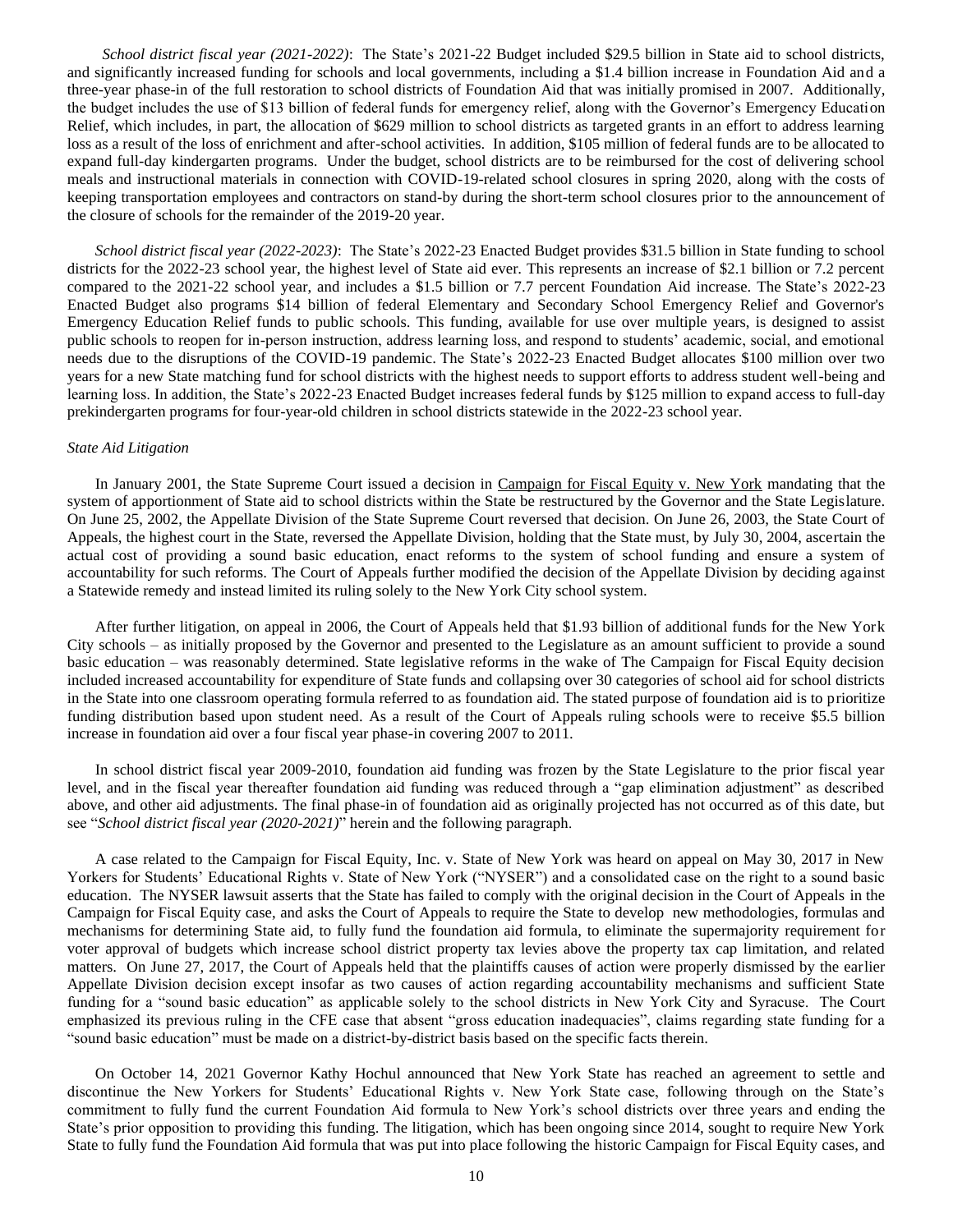had been previously opposed by the State. Foundation Aid was created in 2007 and takes school district wealth and student need into account to create an equitable distribution of state funding to schools, however, New York State has never fully funded Foundation Aid. The new settlement requires New York State to phase-in full funding of Foundation Aid by the FY 2024 budget. In the FY 2022 Enacted State Budget approved in April, the Executive and Legislature agreed to fully fund Foundation Aid by the FY 2024 budget and enshrined this commitment into law.

A breakdown of currently anticipated Foundation Aid funding is available below:

- FY 2022: \$19.8 billion, covering 30% of the existing shortfall
- FY 2023: Approximately \$21.3 billion, covering 50% of the anticipated shortfall
- FY 2024: Approximately \$23.2 billion, eliminating the anticipated shortfall, and funding the full amount of Foundation Aid for all school districts

There can be no assurance that the State appropriation for building aid and other State aid to school districts will be continued in future years, either pursuant to existing formulas or in any form whatsoever. State aid, including building aid appropriated and apportioned to the District, can be paid only if the State has such monies available therefor. The availability of such monies and the timeliness of such payment could be affected by a delay in the adoption of the State budget or their elimination therefrom.

# **State Aid Revenues**

The following table illustrates the percentage of total revenues of the District for each of the below completed fiscal years and the 2021-2022 and 2022-2023 budgeted figures comprised of State aid.

| <b>Fiscal Year</b>   | <b>Total Revenues</b> | <b>Total State Aid</b> | Percentage of<br><b>Total Revenues</b><br>Consisting of State Aid |
|----------------------|-----------------------|------------------------|-------------------------------------------------------------------|
| 2016-2017            | \$98,561,895          | \$41,400,500           | 42.00%                                                            |
| 2017-2018            | 101,494,118           | 42,373,232             | 41.75                                                             |
| 2018-2019            | 107,723,907           | 43,642,518             | 40.51                                                             |
| 2019-2020            | 105,452,936           | 42,947,832             | 40.73                                                             |
| 2020-2021            | 108,977,333           | 43,730,582             | 40.13                                                             |
| 2021-2022 (Budgeted) | 109,968,452           | 46,063,784             | 41.89                                                             |
| 2022-2023 (Budgeted) | 116,011,719           | 50,740,500             | 43.74                                                             |

Source: Audited financial statements for the 2016-2017 fiscal year through and including the 2020-2021 fiscal year, and the budgets of the District for the 2021-2022 and 2022-2023 fiscal years. This table is not audited.

# **District Facilities**

| <b>Name</b>             | Grades  | Capacity | $Year(s)$ Built                |
|-------------------------|---------|----------|--------------------------------|
| <b>Elden Elementary</b> | $K-5$   | 675      | 1956, '57, '80 '86, '05        |
| McNamara Elementary     | $K-5$   | 729      | 1961, '80, 2003                |
| Palmer Elementary       | $K-5$   | 729      | 1961, '80, 2003                |
| Van Buren Elementary    | $K-5$   | 675      | 1953, '57, '80, '86, '05       |
| Reynolds Elementary     | $K-5$   | 702      | 1965, '80, '05                 |
| D. S. Ray Middle        | $6 - 7$ | 1,105    | 1974, '80, '05                 |
| Durgee Junior High      | 8-9     | 935      | 1959, '80, '86, '97            |
| Baker High              | $10-12$ | 1,833    | 1951, '65, '72, '80, '86, 2004 |

Source: District officials.

# **THE REMAINDER OF THIS PAGE IS LEFT INTENTIONALLY BLANK**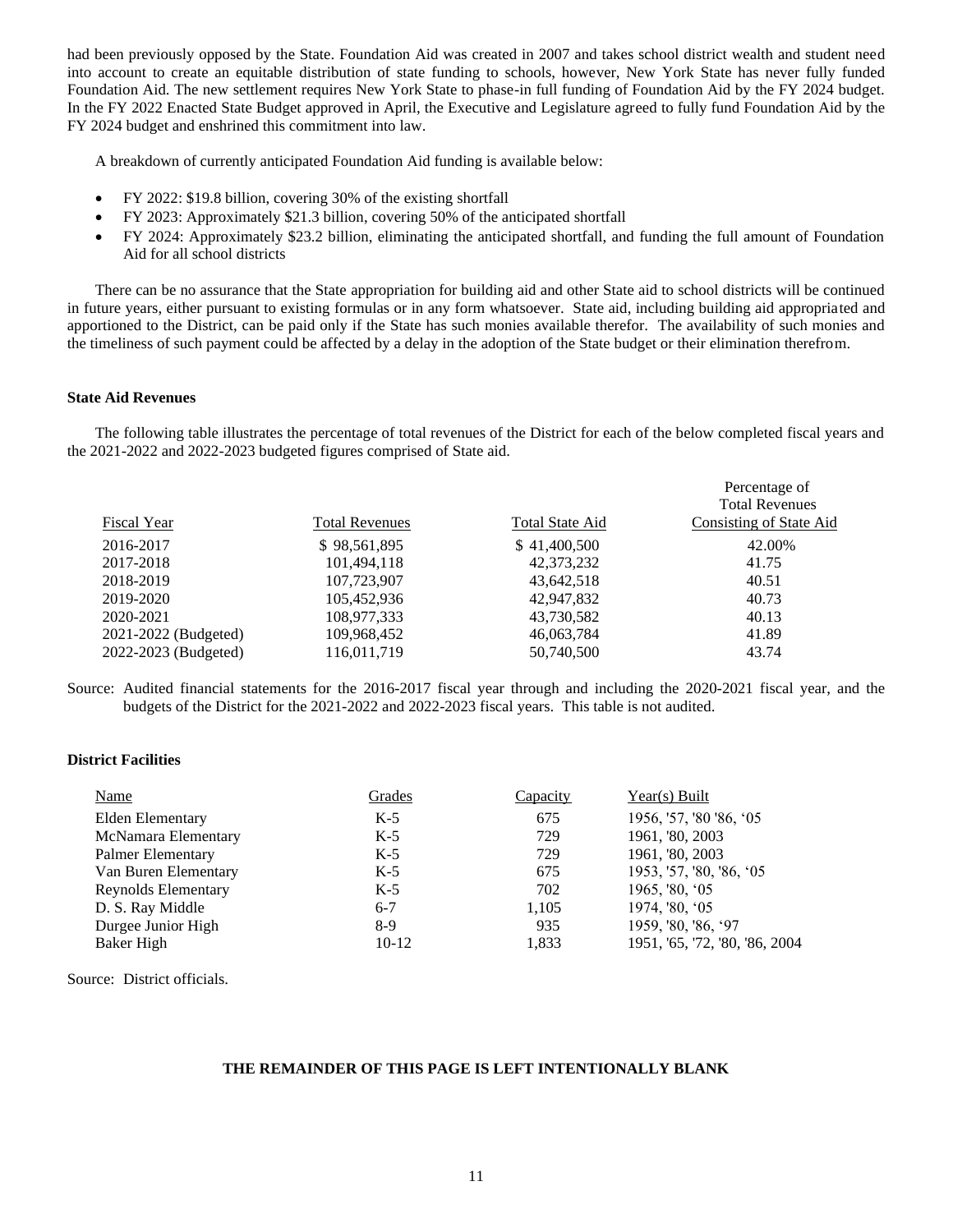# **Enrollment Trends**

|             | Actual     |             | Projected  |
|-------------|------------|-------------|------------|
| School Year | Enrollment | School Year | Enrollment |
| 2017-18     | 5.457      | 2022-23     | 5,450      |
| 2018-19     | 5.487      | 2023-24     | 5,475      |
| 2019-20     | 5,401      | 2024-25     | 5,500      |
| 2020-21     | 5.347      | 2025-26     | 5,550      |
| 2021-22     | 5,386      | 2026-27     | 5,550      |

Source: District officials.

# **Employees**

The District employs a total of 1,067 full-time and part-time employees with representation by the various bargaining units listed below:

| Number of        |                                                               | Contract                     |
|------------------|---------------------------------------------------------------|------------------------------|
| <b>Employees</b> | <b>Bargaining Unit</b>                                        | <b>Expiration Date</b>       |
| 217              | CSEA (Local 834) Bus Drivers, Custodial & Cafeteria           | June 30, 2024                |
| 23               | Baldwinsville Association of Principals and Instructional     | June 30, 2026                |
|                  | <b>Supervisors</b>                                            |                              |
| 454              | <b>Baldwinsville Teachers' Association</b>                    | June 30, 2025                |
| 179              | <b>Baldwinsville Substitute Teachers Association</b>          | June 30, 2024                |
| 191              | Baldwinsville Education Support Professional Association      | June 30, 2026                |
| 3                | <b>Baldwinsville Transportation Support Staff Association</b> | June 30, 2022 <sup>(1)</sup> |
|                  |                                                               |                              |

(1) Currently under negotiation.

Source: District officials.

# **Status and Financing of Employee Pension Benefits**

Substantially all employees of the District are members of either the New York State and Local Employees' Retirement System ("ERS") (for non-teaching and non-certified administrative employees) or the New York State Teachers' Retirement System ("TRS") (for teachers and certified administrators). (Both Systems are referred to together hereinafter as the "Retirement Systems" where appropriate.) These Retirement Systems are cost-sharing multiple public employer retirement systems. The obligation of employers and employees to contribute and the benefits to employees are governed by the New York State Retirement and Social Security Law (the "Retirement System Law"). The Retirement Systems offer a wide range of plans and benefits which are related to years of service and final average salary, vesting of retirement benefits, death and disability benefits and optional methods of benefit payments. All benefits generally vest after ten years of credited service. The Retirement System Law generally provides that all participating employers in each retirement system are jointly and severally liable for any unfunded amounts. Such amounts are collected through annual billings to all participating employers. Generally, all employees, except certain part-time employees, participate in the Retirement Systems. The Retirement Systems are non-contributory with respect to members hired prior to July 27, 1976. All members working less than ten years must contribute 3% (ERS) or 3.5% (TRS) of gross annual salary towards the cost of retirement programs.

On December 12, 2009, a new Tier V was signed into law. The legislation created a new Tier V pension level, the most significant reform of the State's pension system in more than a quarter-century. Key components of Tier V include:

- Raising the minimum age at which most civilians can retire without penalty from 55 to 62 and imposing a penalty of up to 38% for any civilian who retires prior to age 62.
- Requiring ERS employees to continue contributing 3% of their salaries and TRS employees to continue contributing 3.5% toward pension costs so long as they accumulate additional pension credits.
- Increasing the minimum years of service required to draw a pension from 5 years to 10 years.
- Capping the amount of overtime that can be considered in the calculation of pension benefits for civilians at \$15,000 per year, and for police and firefighters at 15% of non-overtime wages.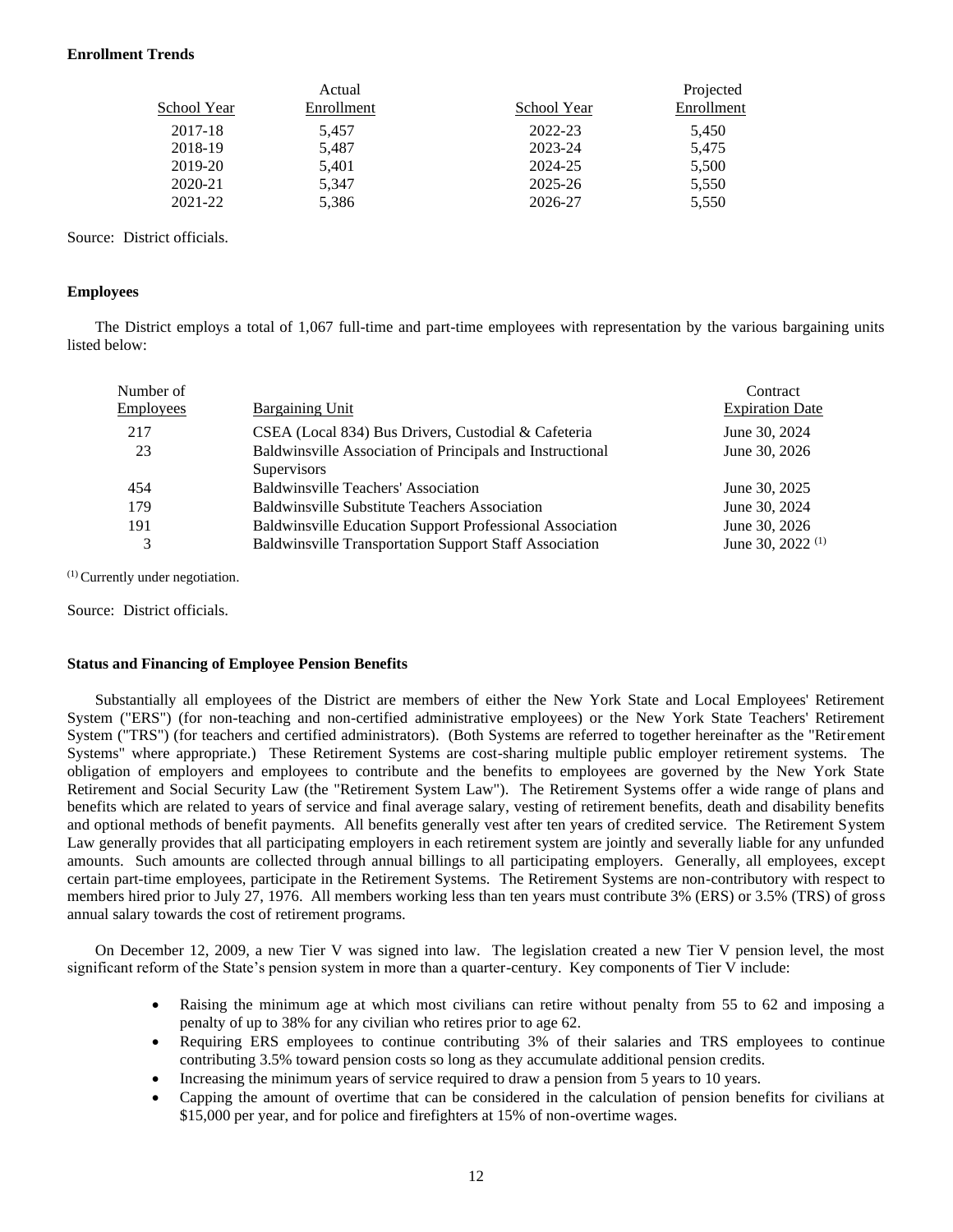On March 16, 2012, the Governor signed into law the new Tier VI pension program, effective for new ERS and TRS employees hired after April 1, 2012. The Tier VI legislation provides for increased employee contribution rates of between 3% and 6% and contributions at such rates continue so long as such employee continues to accumulate pension credits, an increase in the retirement age from 62 years to 63 years, a readjustment of the pension multiplier, and a change in the time period for the final average salary calculation from 3 years to 5 years. Tier VI employees will vest in the system after ten years of employment and will continue to make employee contribution throughout employment.

The District is required to contribute at an actuarially determined rate. The actual contributions for the last five years and budgeted figures for the 2021-2022 and 2022-2023 fiscal years are as follows:

| <b>Fiscal Year</b>   | <b>ERS</b>  | <b>TRS</b>  |
|----------------------|-------------|-------------|
| 2016-2017            | \$1,290,927 | \$4,797,229 |
| 2017-2018            | 1,605,066   | 4,037,367   |
| 2018-2019            | 1,539,947   | 4,473,456   |
| 2019-2020            | 1,704,242   | 4,083,253   |
| 2020-2021            | 1,636,290   | 4,157,996   |
| 2021-2022 (Budgeted) | 1,832,679   | 4,447,716   |
| 2022-2023 (Budgeted) | 1,832,679   | 4,638,938   |

Pursuant to various laws enacted between 1991 and 2002, the State Legislature authorized local governments to make available certain early retirement incentive programs to its employees. The District currently does not have early retirement incentive programs for its employees.

*Historical Trends and Contribution Rates*. Historically there has been a State mandate requiring full (100%) funding of the annual actuarially required local governmental contribution out of current budgetary appropriations. With the strong performance of the Retirement System in the 1990s, the locally required annual contribution declined to zero. However, with the subsequent decline in the equity markets, the pension system became underfunded. As a result, required contributions increased substantially to 15% to 20% of payroll for the employees' and the police and fire retirement systems, respectively. Wide swings in the contribution rate resulted in budgetary planning problems for many participating local governments.

A chart of average ERS and TRS rates as a percent of payroll (2019 to 2023) is shown below:

| Year        | ERS   | <b>TRS</b> |
|-------------|-------|------------|
| 2018-19     | 14.9% | 10.62%     |
| 2019-20     | 14.6  | 8.86       |
| $2020 - 21$ | 14.6  | 9.53       |
| 2021-22     | 16.2  | 9.80       |
| 2022-23     | 11.6  | $10.29*$   |

# \* Estimated

In 2003, Chapter 49 of the Laws of 2003 amended the Retirement and Social Security Law and the Local Finance Law. The amendments empowered the State Comptroller to implement a comprehensive structural reform program for ERS. The reform program established a minimum contribution for any local governmental employer equal to 4.5% of pensionable salaries for bills which were due December 15, 2003 and for all fiscal years thereafter, as a minimum annual contribution where the actual rate would otherwise be 4.5% or less due to the investment performance of the fund. In addition, the reform program instituted a billing system to match the budget cycle of municipalities and school districts that will advise such employers over one year in advance concerning actual pension contribution rates for the next annual billing cycle. Under the previous method, the requisite ERS contributions for a fiscal year could not be determined until after the local budget adoption process was complete. Under the new system, a contribution for a given fiscal year is based on the valuation of the pension fund on the prior April 1 of the calendar year preceding the contribution due date instead of the following April 1 in the year of contribution so that the exact amount may now be included in a budget.

Chapter 57 of the Laws of 2010 (Part TT) amended the Retirement and Social Security Law to authorize participating employers, if they so elect, to amortize an eligible portion of their annual required contributions to ERS when employer contribution rates rise above certain levels. The option to amortize the eligible portion began with the annual contribution due February 1, 2011. The amortizable portion of an annual required contribution is based on a "graded" rate by the State Comptroller in accordance with formulas provided in Chapter 57. Amortized contributions are to be paid in equal annual installments over a ten-year period, but may be prepaid at any time. Interest is to be charged on the unpaid amortized portion at a rate to be determined by State Comptroller, which approximates a market rate of return on taxable fixed rate securities of a comparable duration issued by comparable issuers. The interest rate is established annually for that year's amortized amount and then applies to the entire ten years of the amortization cycle of that amount. When in any fiscal year, the participating employer's graded payment eliminates all balances owed on prior amortized amounts, any remaining graded payments are to be paid into an employer contribution reserve fund established by the State Comptroller for the employer, to the extent that amortizing employer has no currently unpaid prior amortized amounts, for future such use.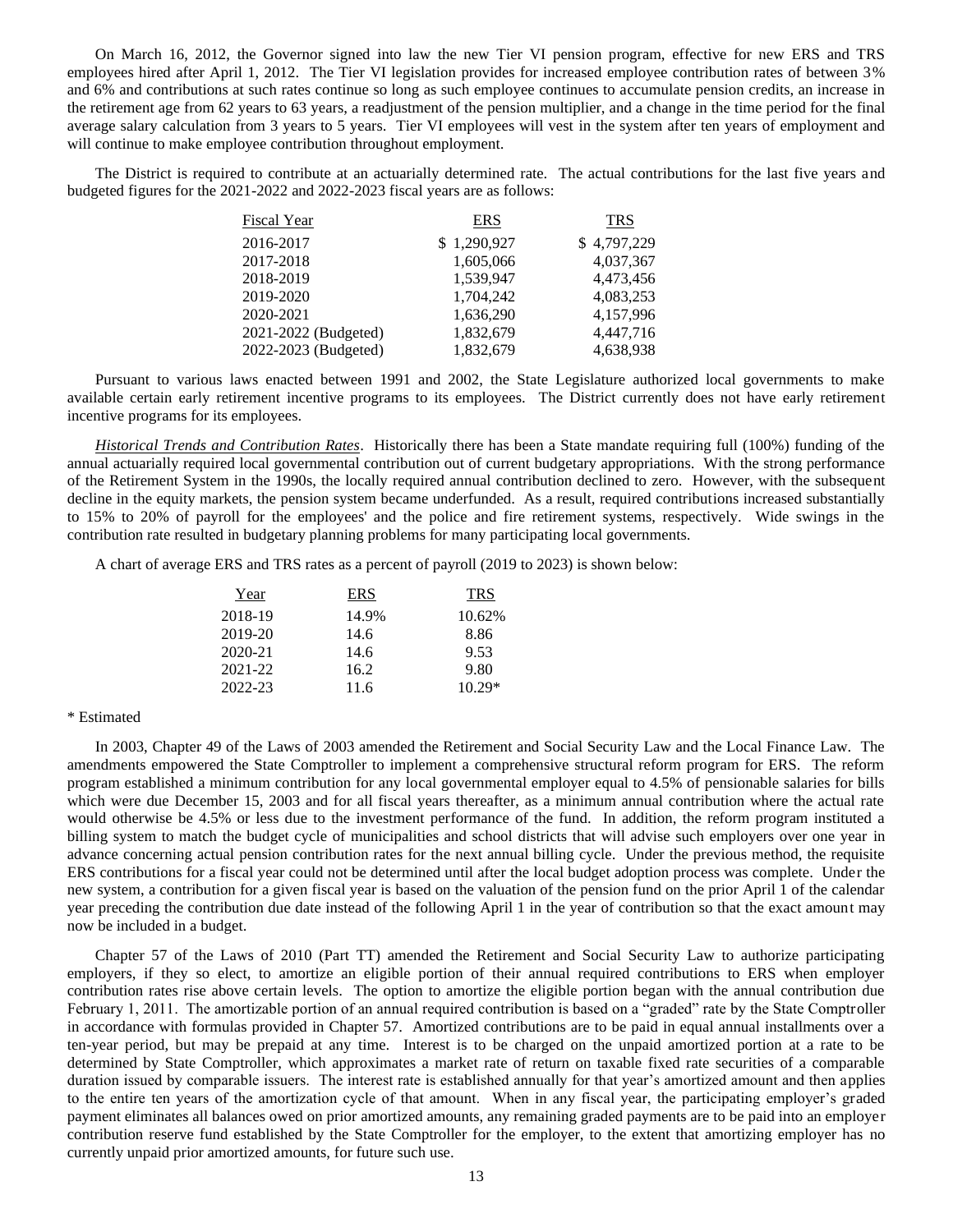The District is not amortizing any pension payments nor does it intend to do so in the foreseeable future.

Stable Rate Pension Contribution Option: The 2013-14 State Budget included a provision that provides local governments and school districts, including the District, with the option to "lock-in" long-term, stable rate pension contributions for a period of years determined by the State Comptroller and ERS and TRS. The stable rates would be 12% for ERS and 14% for TRS. The pension contribution rates under this program would reduce near-term payments for employers, but will require higher than normal contributions in later years.

The District did not participate in the Stable Rate Pension Contribution Option nor does it intend to do so in the foreseeable future.

The investment of monies, and assumptions underlying same, of the Retirement Systems covering the District's employees is not subject to the direction of the District. Thus, it is not possible to predict, control or prepare for future unfunded accrued actuarial liabilities of the Retirement Systems ("UAALs"). The UAAL is the difference between total actuarially accrued liabilities and actuarially calculated assets available for the payment of such benefits. The UAAL is based on assumptions as to retirement age, mortality, projected salary increases attributed to inflation, across-the-board raises and merit raises, increases in retirement benefits, cost-of-living adjustments, valuation of current assets, investment return and other matters. Such UAALs could be substantial in the future, requiring significantly increased contributions from the District which could affect other budgetary matters. Concerned investors should contact the Retirement Systems administrative staff for further information on the latest actuarial valuations of the Retirement Systems.

The State's 2019-2020 Enacted Budget, which was signed into law as Chapter 59 of the Laws of 2019, includes a provision that will allow school districts in the State to establish a reserve fund for the purpose of funding the cost of TRS contributions, as a sub-fund of retirement contribution reserve funds presently authorized for amounts payable to the ERS by a school district. School districts will be permitted to pay into such reserve fund during any particular fiscal year, an amount not to exceed two percent of the total compensation or salaries of all district-employed teachers who are members of the TRS paid during the immediately preceding fiscal year; provided that the balance of such fund may not exceed ten percent of the total compensation or salaries of all district-employed teachers who are members of the TRS paid during the immediately preceding fiscal year. On June 17, 2019, the Board of Education authorized a resolution to establish and fund the reserve.

# **Other Post Employee Benefits**

*Healthcare Benefits.* It should also be noted that the District provides employment healthcare benefits to various categories of former employees. These costs may be expected to rise substantially in the future. There is now an accounting rule that requires governmental entities, such as the District, to account for employment healthcare benefits as it accounts for vested pension benefits.

School districts and Boards of Cooperative Educational Services, unlike other municipal units of government in the State, have been prohibited from reducing health benefits received by or increasing health care contributions paid by retirees below the level of benefits or contributions afforded to or required from active employees since the implementation of Chapter 729 of the Laws of 1994. Legislative attempts to provide similar protection to retirees of other local units of government in the State have not succeeded as of this date. Nevertheless, many such retirees of all varieties of municipal units in the State do presently receive such benefits.

*OPEB*. OPEB refers to "other post-employment benefits," meaning other than pension benefits, disability benefits and OPEB consist primarily of health care benefits, and may include other benefits such as disability benefits and life insurance. Until now, these benefits have generally been administered on a pay-as-you-go basis and have not been reported as a liability on governmental financial statements.

*GASB 75*. In 2015, the Governmental Accounting Standards Board ("GASB") released new accounting standards for public Other Post-Employment Benefits ("OPEB") plans and participating employers. These standards, GASB Statement No. 75, *Accounting and Financial Reporting for Postemployment Benefits Other Than Pensions* ("GASB 75"), have substantially revised the valuation and accounting requirements previously mandated under GASB Statements No. 43 and 45. For the fiscal year ended June 30, 2018, the District implemented GASB 75. The implementation of this statement requires District's to report OPEB liabilities, OPEB expenses, deferred outflow of resources and deferred inflow of resources related to OPEB. GASB Statement No. 75 replaced GASB Statement 45, which also required the District to calculate and report a net OPEB obligation. However, under GASB 45 districts could amortize the OPEB liability over a period of years, whereas GASB 75 requires districts to report the entire OPEB liability on the statement of net position.

The District contracted with Armory Associates LLC, an actuarial firm, to calculate its actuarial valuation under GASB 75 for the fiscal years ending June 30, 2020 and 2021.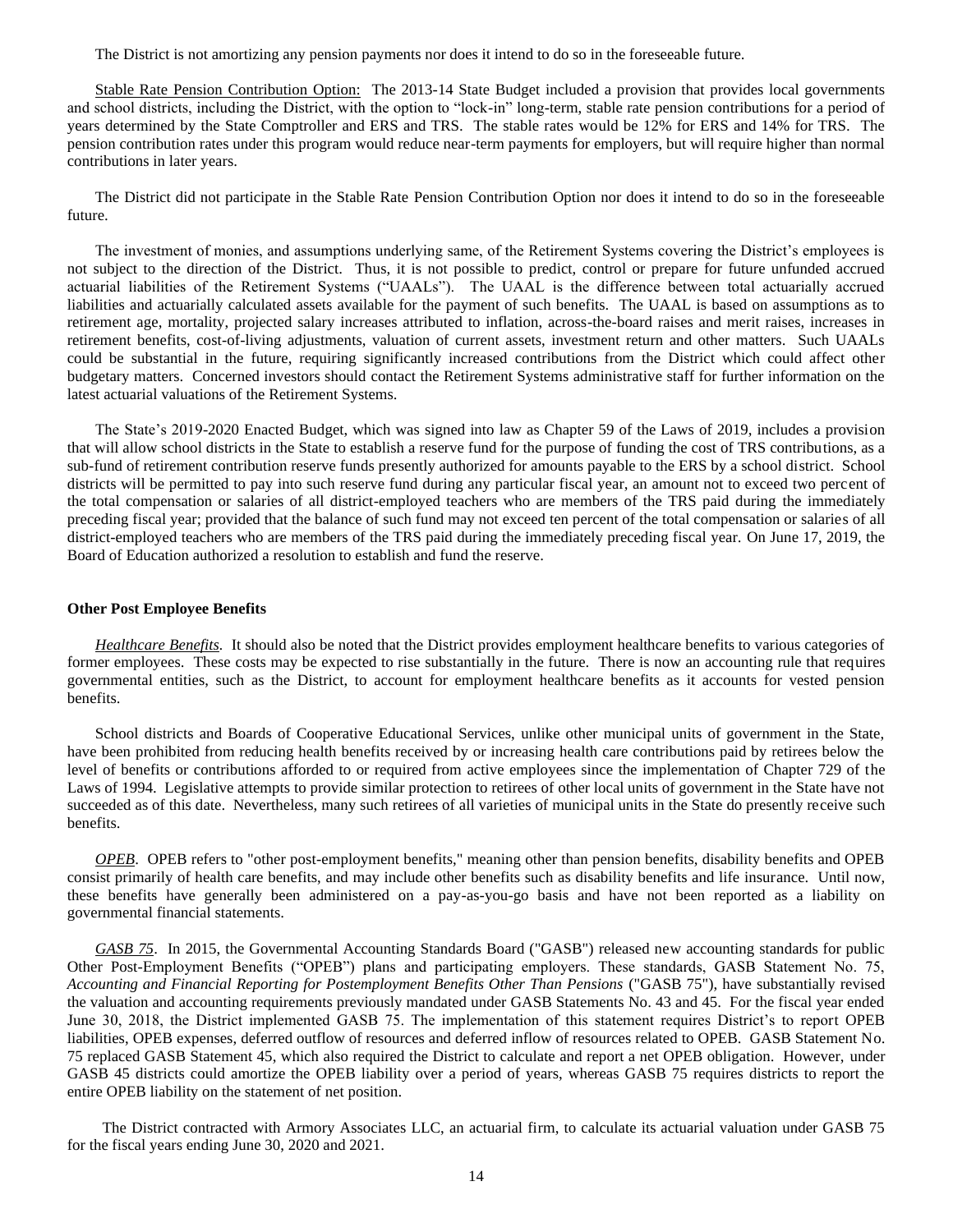The following outlines the changes to the Total OPEB Liability during the past two fiscal years, by source.

| Balance at:                                        | June 30, 2019 | June 30, 2020 |
|----------------------------------------------------|---------------|---------------|
|                                                    | \$171,166,971 | \$180,985,536 |
| Changes for the year:                              |               |               |
| Service cost                                       | 5,967,458     | 5,925,240     |
| Interest                                           | 6,768,927     | 6,457,521     |
| Differences between expected and actual experience |               | (19,093,070)  |
| Changes in assumptions or other inputs             | 1,535,723     | 36,824,698    |
| Benefit payments                                   | (4, 453, 543) | (4,820,365)   |
| Net Changes                                        | \$9,818,565   | \$25,294,024  |
|                                                    |               |               |
| Balance at:                                        | June 30, 2020 | June 30, 2021 |
|                                                    | \$180,985,536 | \$206,279,560 |

Note: The above table is not audited. For additional information see "APPENDIX – D" attached hereto.

There is no authority in current State law to establish a trust account or reserve fund for this liability. The District has reserved \$0 towards its OPEB liability. The District funds this liability on a pay-as-you-go basis.

The District's unfunded actuarial accrued OPEB liability could have a material adverse impact upon the District's finances and could force the District to reduce services, raise taxes or both.

Actuarial valuation will be required every 2 years for OPEB plans with more than 200 members, every 3 years if there are fewer than 200 members.

In April 2015, the State Comptroller announced legislation to create an optional investment pool to help the State and local governments fund retiree health insurance and other post-employment benefits. The proposed legislation would allow the following:

- Authorize the creation of irrevocable OPEB trusts, not part of the New York State Common Retirement Fund, so that New York state and its local governments can, at their option, help fund their OPEB liabilities;
- Establish an OPEB investment fund in the sole custody of the State Comptroller for the investment of OPEB assets of the state and participating eligible local governments;
- Designate the president of the Civil Service Commission as the trustee of the state's OPEB trust and the governing boards as trustee for local governments; and
- Allow school districts to transfer certain excess reserve balances to an OPEB trust once it is established.

Under the State Comptroller's proposal, there are no restrictions on the amount a government can deposit into the trust. The proposed legislation was not enacted into law. It is not possible to predict whether the Comptroller's proposed legislation will be reintroduced or enacted if introduced.

# **Other Information**

The statutory authority for the power to spend money for the object or purpose, or to accomplish the object or purpose, for which the Notes are to be issued is the Education Law and the Local Finance Law.

The District is in compliance with the procedure for the publication of the estoppel notice with respect to the Notes as provided in Title 6 of Article 2 of the Local Finance Law.

No principal or interest upon any obligation of the District is past due.

The fiscal year of the District is July 1 to June 30.

Except for as shown under "STATUS OF INDEBTEDNESS – Estimated Overlapping Indebtedness", this Official Statement does not include the financial data of any political subdivision having power to levy taxes within the District.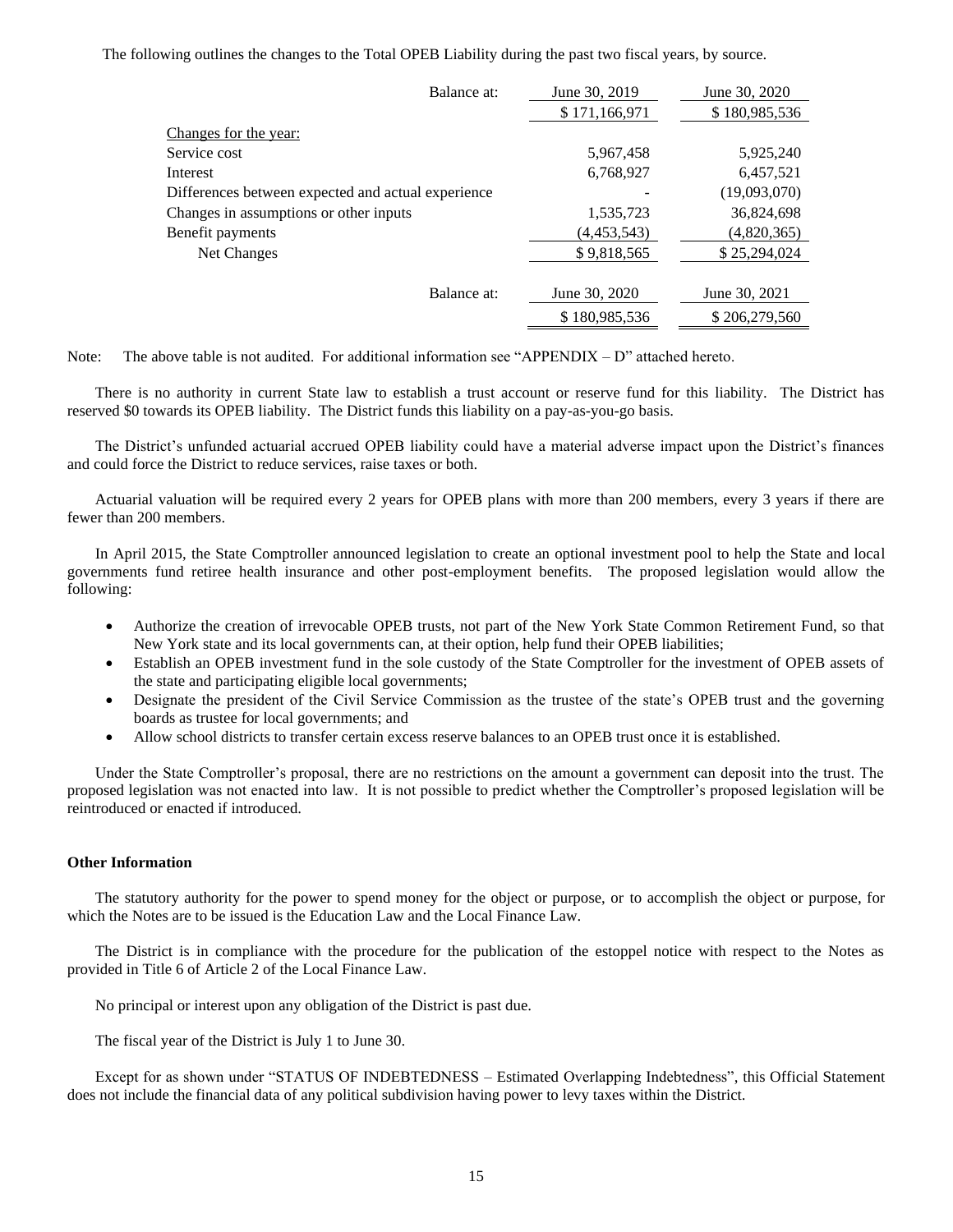# **Financial Statements**

The District retains independent Certified Public Accountants. The last audit report covers the period ending June 30, 2021 and is attached hereto as "APPENDIX – D". Certain financial information of the District can be found attached as Appendices to the Official Statement.

The District complies with the Uniform System of Accounts as prescribed for school districts in New York State by the State. This system differs from generally accepted accounting principles as prescribed by the American Institute of Certified Public Accountants' Industry Audit Guide, "Audits of State and Local Governmental Units", and codified in Government Accounting, Auditing and Financial Reporting (GAAFR), published by the Governmental Accounting Standards Board (GASB).

Beginning with the fiscal year ending June 30, 2003, the District issues its financial statements in accordance with GASB Statement No. 34. This statement includes reporting of all assets including infrastructure and depreciation in the Government Wide Statement of Activities, as well as the Management's Discussion and Analysis.

# **New York State Comptroller Report of Examination**

The State Comptroller's office, i.e., the Department of Audit and Control, periodically performs a compliance review to ascertain whether the District has complied with the requirements of various State and Federal statutes. These audits can be found on the Office of the State Comptroller website.

The State Comptroller's office released an audit report of the District on September 12, 2018. The purpose of the audit was to examine the schedules, attendance and the physical education plan for the period July 1, 2016 through June 30, 2017.

# Key Findings:

- The District did not comply with the physical education (PE) requirements of the New York State Education Department's (SED) Commissioner regarding PE classes for students in grades K-5 (elementary school). The District's PE plan was filed SED as required but was out of date and did not address or correctly address all items required by the State's regulations.
- While the District scheduled all students for PE and students generally attended classes, elementary school students (grades K-5) did not receive the required amount. The District is required to provide elementary school students with 120 PE minutes each week, but provided, on average, 50 PE minutes (58 percent less than the minimum required).
- The District should have provided grades K-3 with five PE classes a week but provided, on average, 1.25; and should have provided grades 4 and 5 with three PE classes a week but also provided, on average, 1.25.

# Key Recommendations:

- Update and adopt a comprehensive PE plan that meets the Commissioner's regulations and file it with SED, as required.
- Ensure that all students in the District receive the required amount of PE.

The District provided a complete response to the State Comptroller's office on July 13, 2018. A copy of the complete report and response can be found via the website of the Office of the New York State Comptroller.

The State Comptroller's Office recently is currently in the process of conducting an audit of the District's safeguards and account for fuel inventory. Field work has been completed and the full report is expected in summer or fall 2022.

Note: Reference to website implies no warranty of accuracy of information therein.

# **The State Comptroller's Fiscal Stress Monitoring System**

The New York State Comptroller has reported that New York State's school districts and municipalities are facing significant fiscal challenges. As a result, the Office of the State Comptroller has developed a Fiscal Stress Monitoring System ("FSMS") to provide independent, objectively measured and quantifiable information to school district and municipal officials, taxpayers and policy makers regarding the various levels of fiscal stress under which the State's school districts and municipalities are operating.

The fiscal stress scores are based on financial information submitted as part of each school district's ST-3 report filed with the State Education Department annually, and each municipality's annual report filed with the State Comptroller. Using financial indicators that include year-end fund balance, cash position and patterns of operating deficits, the system creates an overall fiscal stress score which classifies whether a school district or municipality is in "Significant Fiscal Stress", in "Moderate Fiscal Stress," as "Susceptible Fiscal Stress" or "No Designation". Entities that do not accumulate the number of points that would place them in a stress category will receive a financial score but will be classified in a category of "No Designation." This classification should not be interpreted to imply that the entity is completely free of fiscal stress conditions. Rather, the entity's financial information, when objectively scored according to the FSMS criteria, did not generate sufficient points to place them in one of the three established stress categories.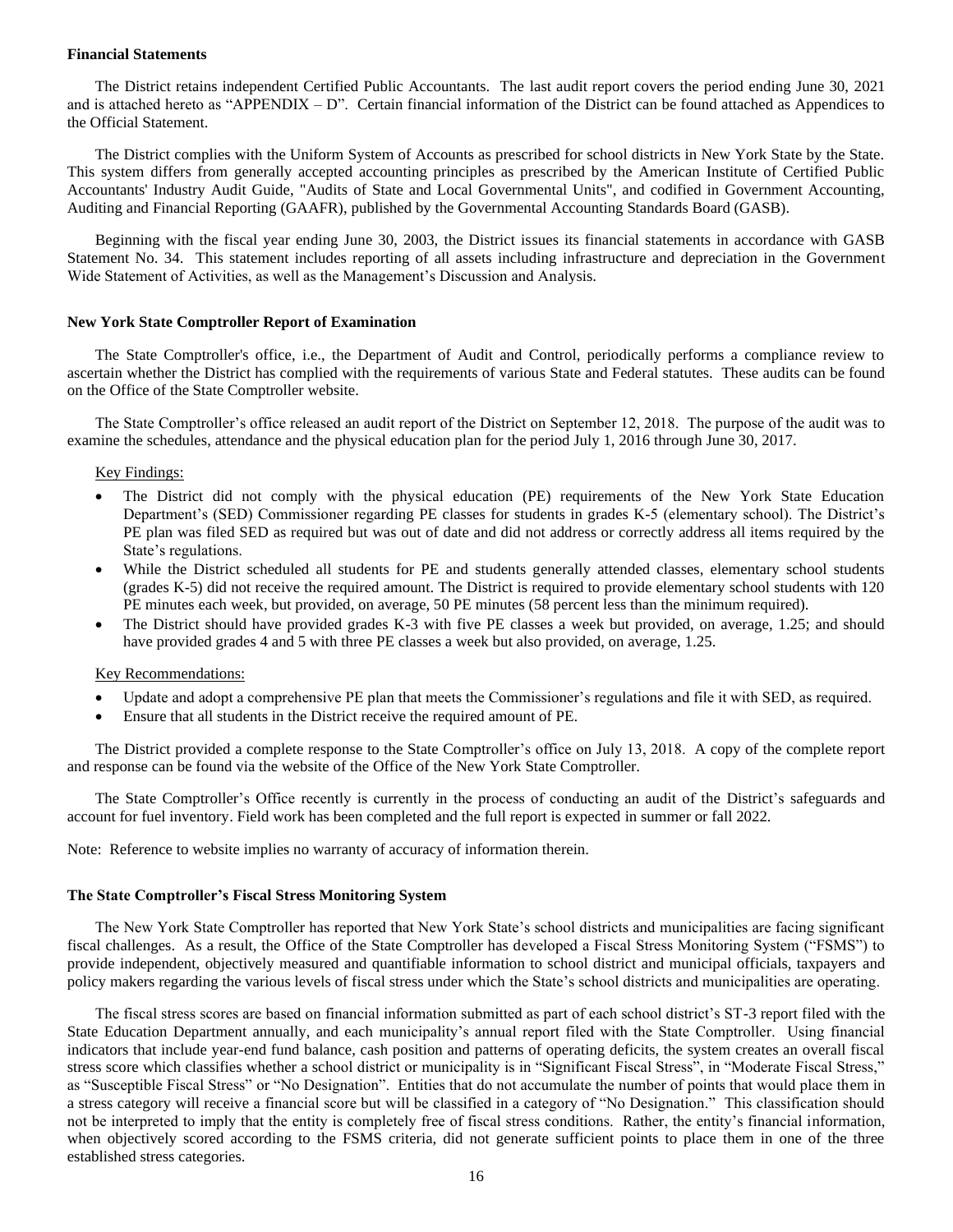The reports of the State Comptroller for the past three fiscal years of the District are as follows:

| Fiscal Year Ending In | <b>Stress Designation</b> | <b>Fiscal Score</b> |
|-----------------------|---------------------------|---------------------|
| 2021                  | No Designation            | $0.0\%$             |
| 2020                  | No Designation            | $0.0\%$             |
| 2019                  | No Designation            | $0.0\%$             |

Source: Website of the Office of the New York State Comptroller.

Note: Reference to website implies no warranty of accuracy of information therein.

# **TAX INFORMATION**

# **Taxable Assessed Valuations**

| Fiscal Year Ending June 30:         | 2018             | 2019                 | 2020            | 2021            | 2022                |
|-------------------------------------|------------------|----------------------|-----------------|-----------------|---------------------|
| Towns of:                           |                  |                      |                 |                 |                     |
| Lysander                            | \$1,507,171,959  | \$1,564,364,866      | \$1,612,722,751 | \$1,656,137,539 | \$1,781,152,512     |
| Van Buren                           | 588,989,141      | 611,943,228          | 637,805,804     | 664, 547, 556   | 693, 678, 894       |
| Clay                                | 8,361,202        | 8,394,024            | 8,445,854       | 8,599,288       | 8,646,615           |
| <b>Total Assessed Values</b>        | 2, 104, 522, 302 | \$2,184,702,118      | \$2,258,974,409 | \$2,329,284,383 | 2,483,478,021<br>S. |
| <b>State Equalization Rates</b>     |                  |                      |                 |                 |                     |
| Towns of:                           |                  |                      |                 |                 |                     |
| Lysander                            | 100.00%          | 100.00%              | 100.00%         | 100.00%         | 100.00%             |
| Van Buren                           | 100.00%          | 100.00%              | 100.00%         | 100.00%         | 100.00%             |
| Clay                                | 4.29%            | 4.21%                | 4.00%           | 3.95%           | 3.67%               |
| <b>Total Taxable Full Valuation</b> | 2,291,060,914    | 2,375,691,087<br>\$. | \$2,461,674,905 | \$2,538,388,589 | \$2,710,433,995     |
|                                     |                  |                      |                 |                 |                     |

# **Tax Rate Per \$1,000 (Assessed)**

| Fiscal Year Ending June 30: | 2018    | 2019    | 2020     | 2021    | 2022    |
|-----------------------------|---------|---------|----------|---------|---------|
| Towns of:                   |         |         |          |         |         |
| Lysander                    | \$23.89 | \$23.73 | \$ 23.43 | \$23.23 | \$22.20 |
| Van Buren                   | 23.89   | 23.73   | 23.43    | 23.23   | 22.20   |
| Clav                        | 557.07  | 563.79  | 585.93   | 588.19  | 605.07  |

# **Tax Collection Procedure**

Tax payments are due September 1<sup>st</sup>. There is no penalty charge for the first thirty days after taxes are due, but a 2% penalty is charged from October 1<sup>st</sup> to October 31<sup>st</sup>. On or about November 15<sup>th</sup>, uncollected taxes are returnable to the County of Onondaga for collection. The School District receives this amount from said County prior to the end of the School District's fiscal year, thereby assuring 100% tax collection annually. Tax sales are held annually by the County.

# **Tax Levy and Tax Collection Record**

| Fiscal Year Ending June 30:       | 2018         | 2019         | 2020         | 2021         | 2022         |
|-----------------------------------|--------------|--------------|--------------|--------------|--------------|
| Total Tax Levy                    | \$54,663,512 | \$56,379,441 | \$57,687,869 | \$58,996,771 | \$60,182,572 |
| Amount Uncollected <sup>(1)</sup> | 1.744.572    | 1.659.366    | 1.768.671    | 1.681.692    | 10.592       |
| % Uncollected                     | 3.19%        | 2.94%        | 3.07%        | 2.85%        | $0.02\%$     |

(1) The District receives 100% of its tax levy each year. See "Tax Collection Procedures" herein.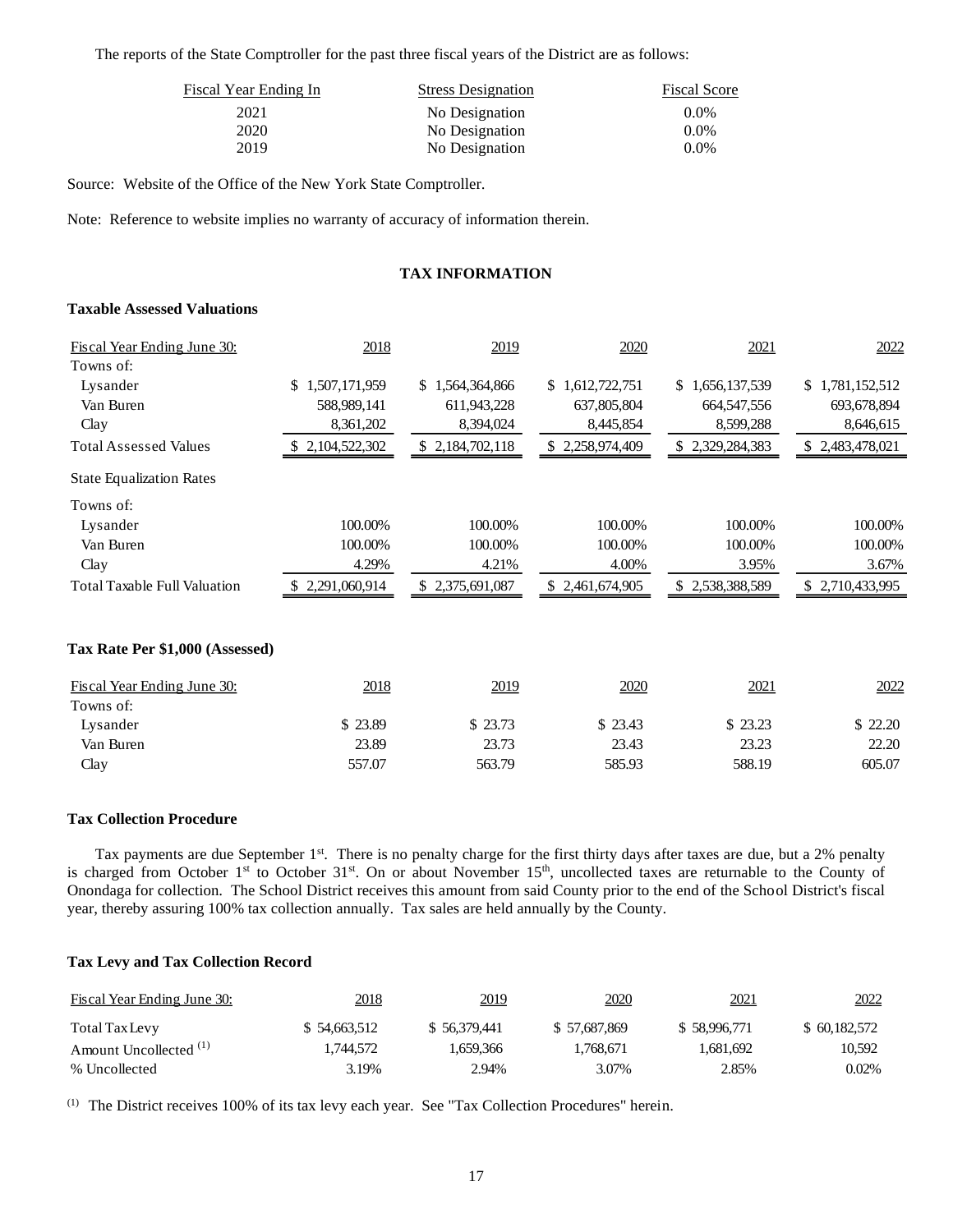# **Real Property Tax Revenues**

The following table illustrates the percentage of total revenues of the District for each of the five completed fiscal years as well as the current fiscal years budgeted figures comprised of Real Property Taxes.

|                      |                       |                            | Percentage of         |
|----------------------|-----------------------|----------------------------|-----------------------|
|                      |                       |                            | <b>Total Revenues</b> |
|                      |                       | <b>Total Real Property</b> | Consisting of         |
| Fiscal Year          | <b>Total Revenues</b> | Tax & Tax Items            | Real Property Tax     |
| 2016-2017            | \$98,561,895          | \$55,242,972               | 56.05%                |
| 2017-2018            | 101,494,118           | 56,634,701                 | 55.80                 |
| 2018-2019            | 107,723,907           | 58,406,637                 | 54.22                 |
| 2019-2020            | 105,452,936           | 59,800,677                 | 56.71                 |
| 2020-2021            | 108,977,333           | 61,020,535                 | 55.99                 |
| 2021-2022 (Budgeted) | 109,968,452           | 62,501,168                 | 56.84                 |
| 2022-2023 (Budgeted) | 116.011.719           | 63,988,719                 | 55.16                 |

Source: Audited financial statements for the 2016-2017 fiscal year through and including the 2020-2021 fiscal year, and the budgets of the District for the 2021-2022 and 2022-2023 fiscal years. This table is not audited.

# **Larger Taxpayers for 2021-22 Tax Roll**

| <b>Name</b>                       | <u>Type</u>   | Estimated<br><b>Full Valuation</b> |
|-----------------------------------|---------------|------------------------------------|
| Anheuser-Busch, Inc.              | Brewery       | 76,000,000<br>\$                   |
|                                   |               |                                    |
| National Grid                     | Utility       | 74,639,159                         |
| <b>Empire State Pipeline</b>      | Pipeline      | 15,853,998                         |
| 3407 Walters Rd LLC/G&C Warehouse | Warehousing   | 15,050,000                         |
| Village Green Apartments          | Apartments    | 14,106,600                         |
| <b>Tessy Plastics</b>             | Manufacturing | 13,245,000                         |
| McLane NE                         | Distribution  | 12,500,000                         |
| Morgan Meadowood/Apartments       | Apartments    | 11,000,000                         |
| Ball Crop.                        | Manufacturing | 10,900,000                         |
| ADC LLC/Apartments                | Apartments    | 10.300.000                         |

The ten larger taxpayers listed above have a total full valuation of \$253,594,757 which represents 9.36% of the tax base of the District.

As of the date of this Official Statement, the District does not have any pending or outstanding tax certioraris that are known or believed to have a material impact on the District. The District currently has \$1,617,390 in potential Tax Certiorari liabilities should claims be decided adversely to the District. The liability is offset by a Tax Certiorari Reserve of the same value.

Source: District Tax Rolls.

# **STAR – School Tax Exemption**

The STAR (School Tax Relief) program provides State-funded exemptions from school property taxes to homeowners for their primary residences. School districts are reimbursed by the State for real property taxes exempted pursuant to the STAR Program.

Homeowners over 65 years of age with household adjusted gross incomes, less the taxable amount of total distributions from individual retirement accounts and individual retirement annuities ("STAR Adjusted Gross Income") of \$88,050 or less in 2020-21 and \$90,550 or less in 2021-22, increased annually according to a cost of living adjustment, are eligible for a "full value" exemption of the first \$68,700 for the 2020-21 school year and \$70,700 for the 2021-22 school year (adjusted annually). Other homeowners with household STAR Adjusted Gross income not in excess of \$250,000 (\$500,000 in the case of a STAR credit, as discussed below) are eligible for a \$30,000 "full value" exemption on their primary residence.

The 2020-21 Enacted State Budget requires that STAR benefits be withheld from taxpayers who are delinquent in the payment of their school taxes and lowers the income limit for the exemption to \$200,000, compared with a \$500,000 limit for the credit.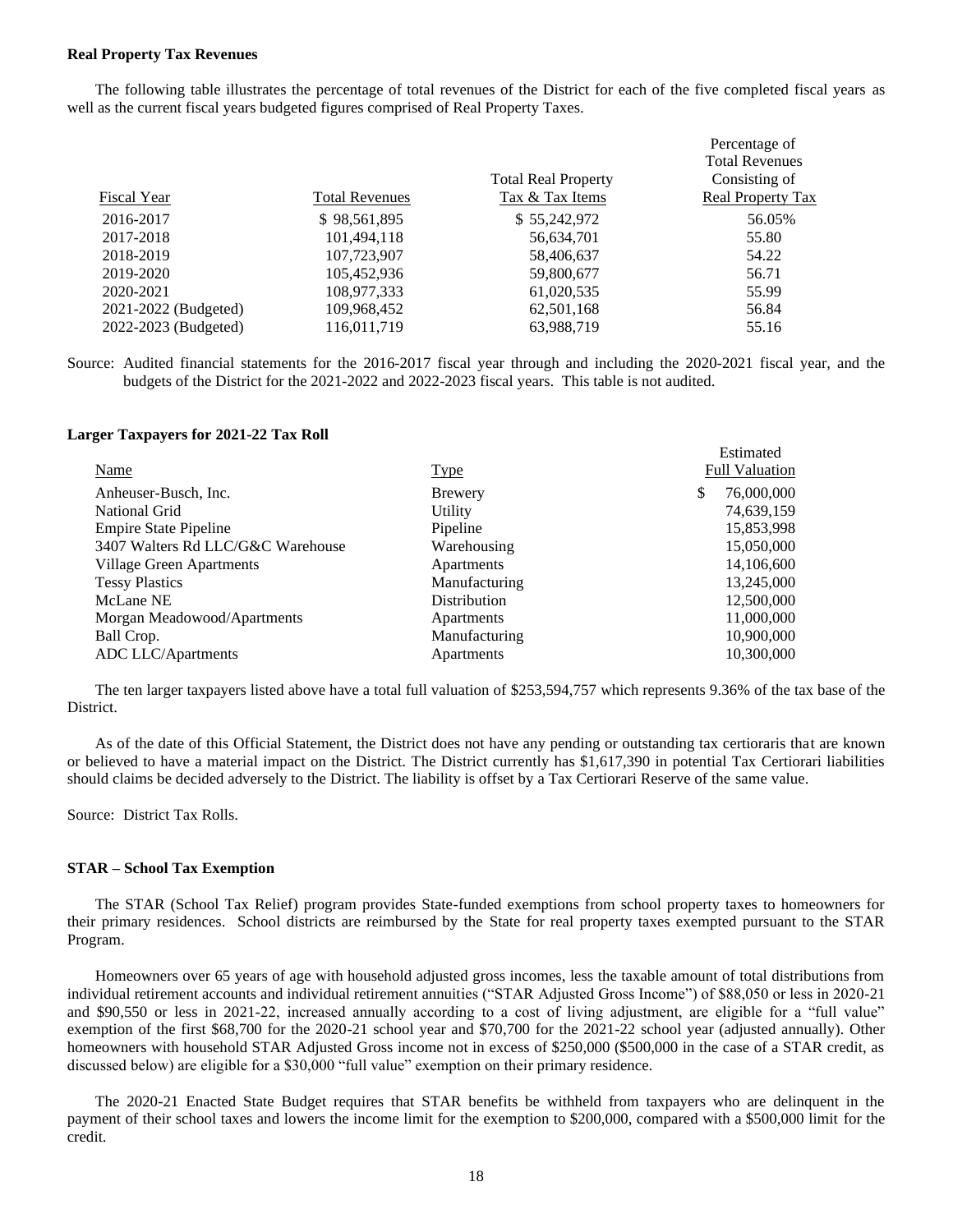The below table lists the basic and enhanced exemption amounts for the municipalities applicable to the District:

| Towns of: | <b>Enhanced Exemption</b> | <b>Basic Exemption</b> | <b>Date Certified</b> |
|-----------|---------------------------|------------------------|-----------------------|
| Lysander  | \$74.900                  | \$ 30,000              | 4/7/2022              |
| Van Buren | 74.900                    | 30,000                 | 4/7/2022              |
| Clay      | 2.750                     | 1.100                  | 4/7/2022              |

\$6,644,522 of the District's \$60,182,572 school tax levy for 2021-2022 was exempt by the STAR Program. The District received full reimbursement of such exempt taxes from the State by January, 2022.

Approximately \$6,795,928 of the District's \$61,557,316 school tax levy for 2022-2023 is expected to be exempt by the STAR Program. The District expects to receive full reimbursement of such exempt taxes from the State by January, 2023.

# **Additional Tax Information**

Real property located in the School District is assessed by the Towns.

Veterans' and senior citizens' exemptions are offered to those who qualify.

Total assessed valuation of the School District is estimated to be categorized as follows: Residential-80%, Commercial-10% and Other-10%.

The estimated total annual property tax bill of a \$200,000 market value residential property located in the School District is approximately \$6,790 including County, Town, School District and Fire District taxes.

# **TAX LEVY LIMITATION LAW**

On June 24, 2011, Chapter 97 of the Laws of 2011 was signed into law by the Governor ("Chapter 97" or the "Tax Levy Limitation Law"). The Tax Levy Limitation Law applies to all local governments, including school districts (with the exception of New York City, and the counties comprising New York City and school districts in New York City, Buffalo, Rochester, Syracuse, and Yonkers.)

Prior to the enactment of the Tax Levy Limitation Law, there was no statutory limitation on the amount of real property taxes that a school district could levy as part of its budget if its budget had been approved by a simple majority of its voters. In the event the budget had been defeated by the voters, the school district was required to adopt a contingency budget. Under a contingency budget, school budget increases were limited to the lesser of four percent (4%) of the prior year's budget or one hundred twenty percent (120%) of the consumer price index ("CPI").

Chapter 97 requires that a school district submit its proposed tax levy to the voters each year beginning with the 2012-2013 fiscal year.

Chapter 97 restricts, among other things, the amount of real property taxes that may be levied by or on behalf of a school district in a particular year. It was set to expire on June 15, 2020; recent legislation has made it permanent. Pursuant to the Tax Levy Limitation Law, the tax levy of a school district cannot increase by more than the lesser of (i) two percent (2%) or (ii) the annual increase in the CPI, over the amount of the prior year's tax levy. Certain adjustments are permitted for taxable real property full valuation increases or changes in physical or quantity growth in the real property base as defined in Section 1220 of the Real Property Tax Law. A school district can exceed the tax levy limitation for the coming fiscal year only if the voters of such school district first approve a tax levy by at least 60% affirmative vote of those voting to override such limitation for such coming fiscal year only. Tax levies that do not exceed the limitation will only require approval by at least 50% of those voting. In the event that the voters reject a tax levy and the district does not go out for a second vote, or if a second vote is likewise defeated, Chapter 97 provides that the tax levy for the new fiscal year may not exceed the tax levy for the prior fiscal year.

A school district's calculation of each fiscal year's tax levy limit is subject to review by the Commissioner of Education and the Commissioner of Taxation and Finance prior to adoption of each fiscal year budget.

There are exceptions for school districts to the tax levy limitation provided in Chapter 97, including expenditures made on account of certain tort settlements and certain increases in the average actuarial contribution rates of the New York State and Local Employees' Retirement System, and the Teachers' Retirement System. School districts are also permitted to carry forward a certain portion of their unused levy limitation from a prior year.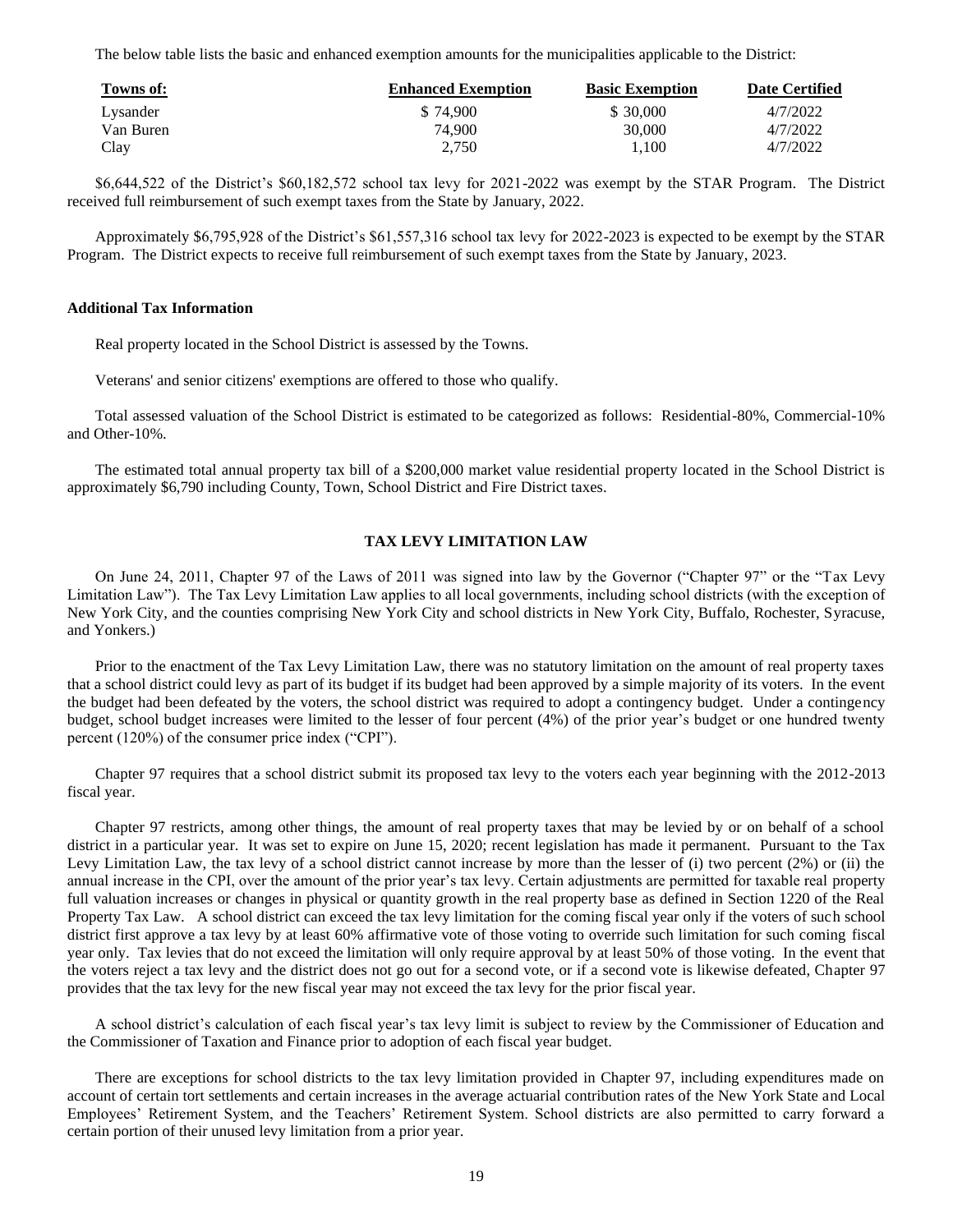There is also an exception for school districts for "Capital Local Expenditures" subject to voter approval where required by law. This term is defined in a manner that does not include certain items for which a school district may issue debt, including the payment of judgments or settled claims, including tax certiorari payments, and cashflow borrowings, including tax anticipation notes, revenue anticipation notes, budget notes and deficiency notes. "Capital Local Expenditures", are defined as "the taxes associated with budgeted expenditures resulting from the financing, refinancing, acquisition, design, construction, reconstruction, rehabilitation, improvement, furnishing and equipping of or otherwise providing for school district capital facilities or school district capital equipment, including debt service and lease expenditures, and transportation capital debt service, subject to the approval of the qualified voters where required by law". The portion of the tax levy necessary to support "Capital Local Expenditures" is defined as the "Capital Tax Levy", and is an exclusion from the tax levy limitation.

On February 20, 2013, the New York State United Teachers ("NYSUT") and several individuals filed a lawsuit in State Supreme Court in Albany County seeking a declaratory judgment and a preliminary injunction that the Tax Levy Limitation Law is unconstitutional as it applies to public school districts. On September 23, 2014, a justice of the New York State Supreme Court dismissed each of NYSUT's causes of action but granted NYSUT's motion to amend the complaint. NYSUT subsequently served a second amended complaint seeking a preliminary injunction and challenging the Tax Levy Limitation Law as violative of the Education Article of the New York State Constitution, the Equal Protection and Due Process clauses and the First Amendment. On March 16, 2015 a New York State Supreme Court Justice denied NYSUT's motion for a preliminary injunction and dismissed all causes of action contained in NYSUT's second amended complaint. NYSUT appealed the decision to continue its challenge to the constitutionality of the Tax Levy Limitation Law. On May 5, 2016 the Appellate Division upheld the lower court dismissal, noting that while the State is required to provide the opportunity of a sound basic education, the Constitution "does not require that equal educational offerings be provided to every student", and further noted "the legitimate government interest of restraining crippling property tax increases". An appeal by NYSUT was dismissed on October 20, 2016 by the Court of Appeals, New York's highest court, on the ground that no substantial constitutional question was directly involved and thereafter leave to appeal was denied on January 14, 2017 by the Court of Appeals.

Certain additional restrictions on the amount of the personal income tax credit are set forth in Chapter 59 in order for the tax cap to qualify as one which will provide the tax credit benefit to such real property taxpayers. The refundable personal income tax credit amount was increased in the second year if compliance occurs in both taxable years.

For the second taxable year of the program, the refundable personal income tax credit for real property taxpayers was additionally contingent upon adoption by the school district or municipal unit of a state approved "government efficiency plan" which demonstrated "three year savings and efficiencies of at least one per cent per year from shared services, cooperation agreements and/or mergers or efficiencies".

Municipalities, school districts and independent special districts must have provided certification of compliance with the requirements of the new provisions to certain state officials in order to render their real property taxpayers eligible for the personal income tax credit.

While the provisions of Chapter 59 did not directly further restrict the taxing power of the affected municipalities, school districts and special districts, they did provide an incentive for such tax levies to remain within the tax cap limits established by the Tax Levy Limitation Law. The implications of this for future tax levies and for operations and services of the District are uncertain at this time.

An additional real property tax rebate program applicable solely to school districts was enacted by Chapter 20 of the Laws of 2015, and was signed into law by the Governor on June 26, 2015. The program began in 2016, and was fully phased in 2019.

See "THE SCHOOL DISTRICT – Budgetary Procedures" herein for additional information regarding the District's Tax Levy.

# **STATUS OF INDEBTEDNESS**

## **Constitutional Requirements**

The New York State Constitution limits the power of the District (and other municipalities and certain school districts of the State) to issue obligations and to contract indebtedness. Such constitutional limitations in summary form and as generally applicable to the District include the following:

Purpose and Pledge. The District shall not give or loan any money or property to or in aid of any individual or private undertaking or give or loan its credit to or in aid of any of the foregoing or any public corporation.

The District may contract indebtedness only for a District purpose and shall pledge its faith and credit for the payment of principal of and interest thereon.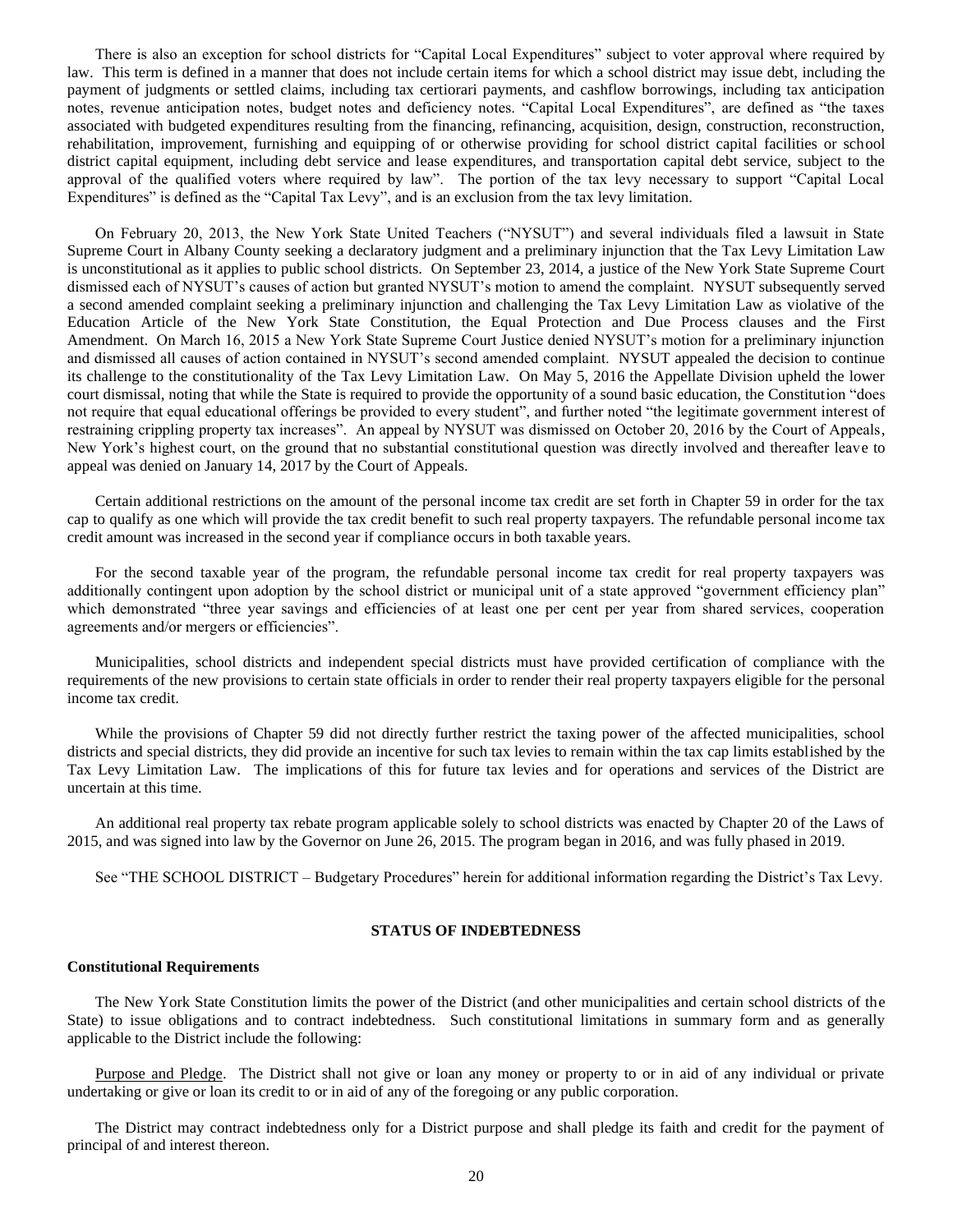Payment and Maturity. Except for certain short-term indebtedness contracted in anticipation of taxes or to be paid within three fiscal year periods, indebtedness shall be paid in annual installments commencing no later than two years after the date such indebtedness shall have been contracted and ending no later than the expiration of the period of probable usefulness of the object or purpose as determined by statute; unless substantially level or declining annual debt service is authorized and utilized, no installment may be more than fifty percent in excess of the smallest prior installment. The District is required to provide an annual appropriation for the payment of interest due during the year on its indebtedness and for the amounts required in such year for amortization and redemption of its serial bonds and such required annual installments on its notes.

# **Statutory Procedure**

In general, the State Legislature has, by the enactment of the Local Finance Law, authorized the powers and procedure for the District to borrow and incur indebtedness subject, of course, to the constitutional provisions set forth above. The power to spend money, however, generally derives from other law, including the Education Law.

The District has the power to contract indebtedness for any District purpose provided that the aggregate principal amount thereof shall not exceed ten per centum of the full valuation of the taxable real estate of the District as required by the Local Finance Law and subject to certain enumerated deductions such as State aid for building purposes. The statutory method for determining full valuation is by dividing the assessed valuation of taxable real estate for the last completed assessment rolls by the equalization rates established by the State Office of Real Property Services in accordance with applicable State law.

The District is generally required by such laws to submit propositions for the expenditure of money for capital purposes to the qualified electors of the District. Upon approval thereby, the Board of Education may adopt a bond resolution authorizing the issuance of bonds, and notes in anticipation of the bonds. No down payment is required in connection with the issuance of District obligations.

Each bond resolution usually authorizes the construction, acquisition or installation of the object or purpose to be financed, sets forth the plan of financing and specifies the maximum maturity of the bonds subject to the legal (Constitution, Local Finance Law and case law) restrictions relating to the period of probable usefulness with respect thereto.

The Local Finance Law also provides that where a bond resolution is published with a statutory form of notice, the validity of the bonds authorized thereby, including bond anticipation notes issued in anticipation of the sale thereof, may be contested only if:

- (1) Such obligations are authorized for a purpose for which the District is not authorized to expend money, or
- (2) There has not been substantial compliance with the provisions of law which should have been complied within the authorization of such obligations and an action contesting such validity, is commenced within twenty days after the date of such publication or,
- (3) Such obligations are authorized in violation of the provisions of the Constitution.

The District has complied with this estoppel procedure in connection with the Notes.

The Board of Education, as the finance board of the District, has the power to enact bond resolutions. In addition, such finance board has the power to authorize the sale and issuance of obligations. However, such finance board may delegate the power to sell the obligations to the President of the Board of Education, the chief fiscal officer of the District, pursuant to the Local Finance Law.

The District is further subject to constitutional limitation by the general constitutionally imposed duty on the State Legislature to restrict the power of taxation and contracting indebtedness; however, the State Legislature is prohibited by a specific constitutional provision from restricting the power of the District to levy taxes on real estate for the payment of interest on or principal of indebtedness theretofore contracted.

### **Debt Outstanding End of Fiscal Year**

| Fiscal Years Ending June 30 <sup>th</sup> : | 2017         | 2018          | 2019          | 2020         | 2021         |
|---------------------------------------------|--------------|---------------|---------------|--------------|--------------|
| <b>Bonds</b>                                | \$37,322,002 | \$ 36,119,514 | \$ 32,047,060 | \$56,279,923 | \$57,214,146 |
| <b>Bond Anticipation Notes</b>              | 3.452,000    | 10,000,000    | 28,932,400    | 31,942,314   |              |
| Other Debt                                  |              |               |               |              |              |
| <b>Total Debt Outstanding</b>               | \$40,774,002 | \$46,119,514  | \$60,979,460  | \$88,222,237 | \$57.214.146 |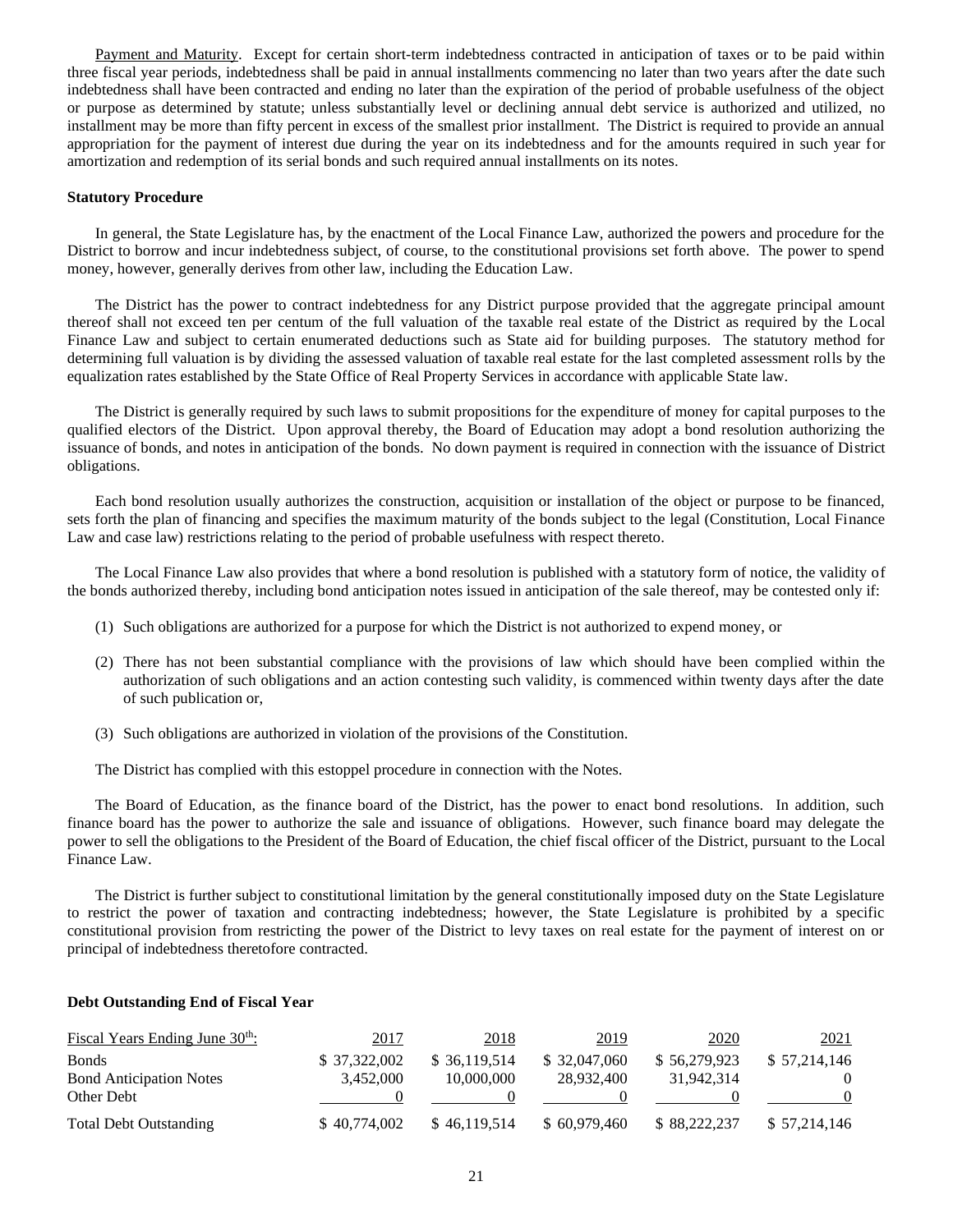# **Details of Outstanding Indebtedness**

The following table sets forth the indebtedness of the District evidenced by bonds and notes as of June 21, 2022.

| <b>Type of Indebtedness</b>    | <b>Maturity</b>          |                           | Amount       |
|--------------------------------|--------------------------|---------------------------|--------------|
| <b>Bonds</b>                   | 2022-2048                |                           | \$53,877,954 |
| <b>Bond Anticipation Notes</b> | $\overline{\phantom{0}}$ |                           |              |
|                                |                          | <b>Total Indebtedness</b> | \$53,877,954 |

# **Debt Statement Summary**

Summary of Indebtedness, Debt Limit and Net Debt-Contracting Margin as of June 21, 2022:

|             | 271,043,400  |
|-------------|--------------|
| Inclusions: |              |
|             |              |
|             |              |
|             |              |
|             | \$57,691,154 |
| Exclusions: |              |
|             |              |
|             |              |
|             | 57,691,154   |
|             |              |
|             | 21.28%       |

- (1) Based on preliminary 2022-2023 building aid estimates, the District anticipates State Building aid of 87.9% for debt service on State Education Department approved expenditures from July 1, 2004 to the present. The District has no reason to believe that it will not ultimately receive all of the building aid it anticipates, however, no assurance can be given as to when and how much building aid the District will receive in relation to the outstanding bonds.
- Note: The State Constitution does not provide for the inclusion of tax anticipation or revenue anticipation notes in the computation of the net indebtedness of the District.

### **Bonded Debt Service**

A schedule of bonded debt service may be found in "APPENDIX – B" to this Official Statement.

#### **Capital Project Plans**

The District received voter approval on May 18, 2021 by vote of 1,191 yes to 309 no, authorizing the issuance of \$3,813,200 in bond anticipation notes and serial bonds for infrastructure repairs and upgrades in five school buildings including a sanitary sewer main for Palmer Elementary school which is currently using a septic system. The Notes are being issued as the first borrowing to provide new money for this project.

The District received voter approval on May 17, 2022 by a vote of 2,211 yes to 668 no, authorizing the issuance of \$1,760,000 serial bonds or notes for the purchase of school buses. The District plans to issue serial bonds in fall 2022 to permanently finance the purchase of school buses.

On May 17, 2022 the District voters approved a \$32,800,000 capital project by a vote of 2,122 yes to 742 no, for the reconstruction and renovation of, and the construction of improvements, additions and upgrades to Durgee Junior High School. Funding for the project will come from the use of \$5,000,000 capital reserve funds and the remaining \$27,800,000 coming from bond anticipation notes and serial bonds. Borrowings will be pursuant to State approval and construction cash flow needs, expected to begin in summer 2023.

There are no other projects approved nor are any being contemplated by the District at the present time.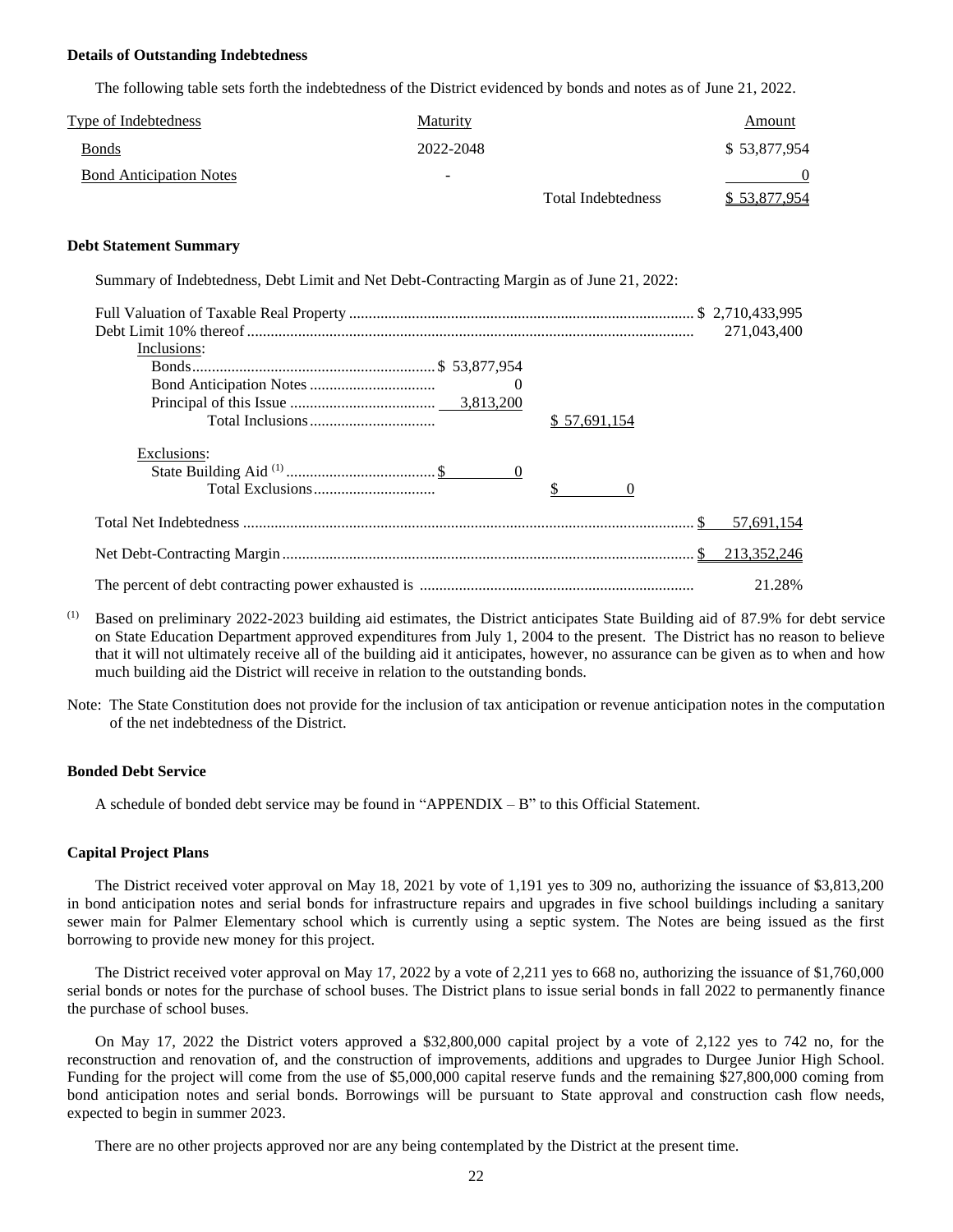# **Cash Flow Borrowings**

The School District has not found it necessary to issue revenue or tax anticipation notes in the recent past and does not plan to do so in the foreseeable future.

# **Estimated Overlapping Indebtedness**

In addition to the District, the following political subdivisions have the power to issue obligations and to levy taxes or cause taxes to be levied on taxable real property in the District. Estimated bonds and bond anticipation notes are listed of the respective municipalities.

|                      | Status of  | Gross             |                           | Net           | District | Applicable       |
|----------------------|------------|-------------------|---------------------------|---------------|----------|------------------|
| Municipality         | Debt as of | $Indebtedness(1)$ | Exclusions <sup>(2)</sup> | Indebtedness  | Share    | Indebtedness     |
| County of:           |            |                   |                           |               |          |                  |
| Onondaga             | 12/31/2020 | \$<br>679,436,304 | \$293,976,171             | \$385,460,133 | 8.40%    | \$<br>32,378,651 |
| Town of:             |            |                   |                           |               |          |                  |
| Lysander             | 12/31/2020 | 4,201,240         | -                         | 4,201,240     | 91.51%   | 3,844,555        |
| Van Buren            | 12/31/2020 | 2,682,000         |                           | 2,682,000     | 85.99%   | 2,306,252        |
| Clay                 | 12/31/2020 | 4,144,900         | 563,200                   | 3,581,700     | 5.56%    | 199,143          |
| Village of:          |            |                   |                           |               |          |                  |
| <b>Baldwinsville</b> | 2/28/2021  | 250,000           |                           | 250,000       | 100.00%  | 250,000          |
| Fire District of:    |            |                   |                           |               |          |                  |
| Belgium Cold Springs | 12/31/2020 | 295,000           |                           | 295,000       | 100.00%  | 295,000          |
|                      |            |                   |                           |               | Total:   | \$<br>39,273,600 |

 $(1)$  Bonds and bond anticipation. Not adjusted to include subsequent bond sales, if any.

(2) Water and sewer debt and appropriations. Pursuant to the Local Finance Law, this indebtedness is excluded from the constitutional debt limit.

Note: The 2021 Comptroller's Special Report for the County, Towns and Fire District above are currently unavailable as of the date of this Official Statement.

Source: Comptroller's Special Report on Municipal Affairs for Local Finance Years Ended in 2020 and 2021.

# **Debt Ratios**

The following table sets forth certain ratios relating to the District's indebtedness as of June 21, 2022:

|                      |        | Per             | Percentage of  |
|----------------------|--------|-----------------|----------------|
|                      | Amount | Capita $^{(a)}$ | Full Value (b) |
| Net Indebtedness (c) |        | \$1.573.29      | 2.13%          |
|                      |        | 2.644.33        | 3.58           |

(a) The current estimated population of the District is 36,669. (See "THE SCHOOL DISTRICT – Population" herein.)

(b) The District's full value of taxable real estate for the 2021-2022 fiscal year is \$2,710,433,995. (See "TAX INFORMATION – Taxable Assessed Valuations" herein.)

(c) See "Debt Statement Summary" herein.

(d) Estimated net overlapping indebtedness is \$39,273,600. (See "Estimated Overlapping Indebtedness" herein.)

Note: The above ratios do not take into account State building aid the District will receive for past and current construction building projects.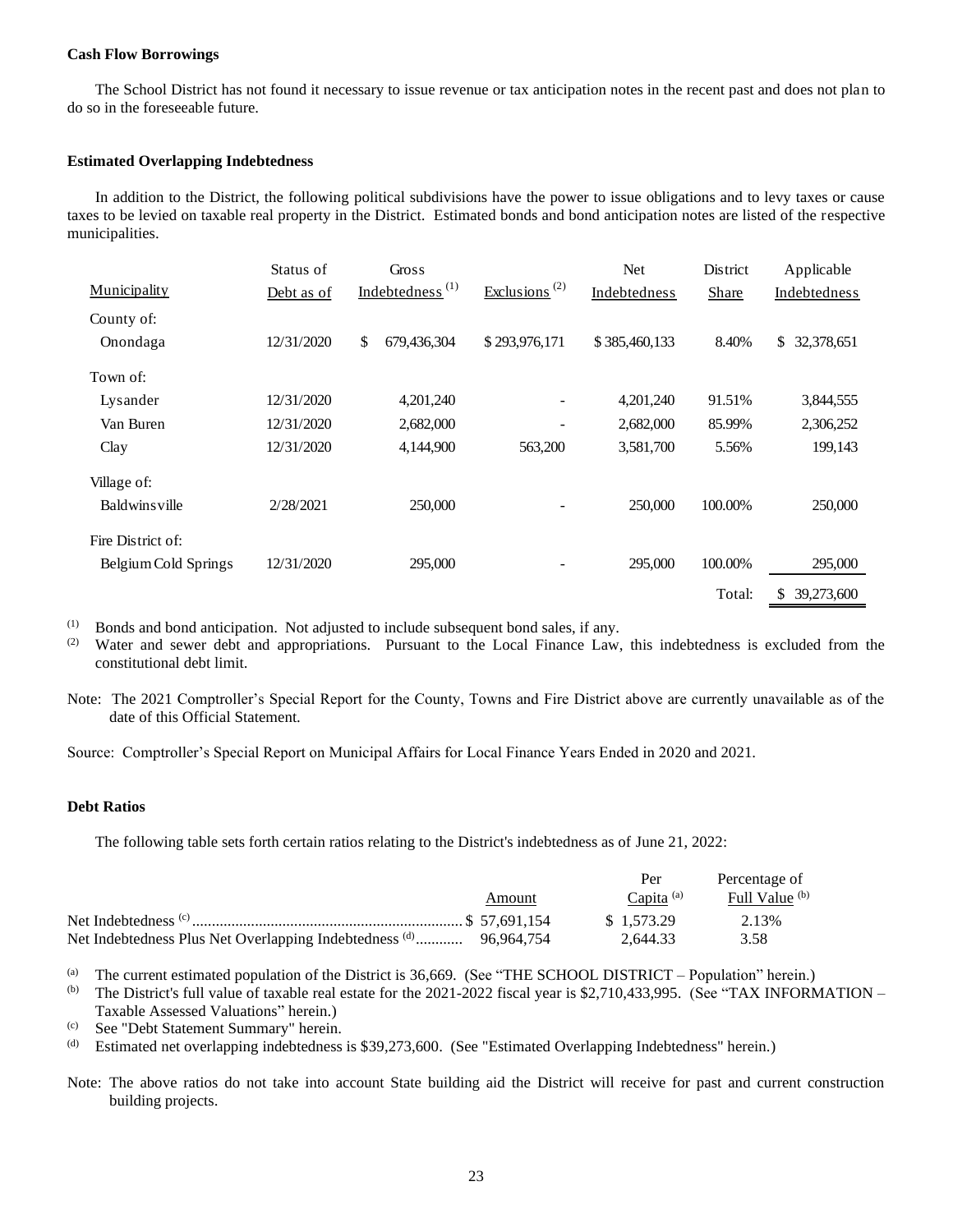# **SPECIAL PROVISIONS AFFECTING REMEDIES UPON DEFAULT**

**State Aid Intercept For School Districts.** In the event of a default in the payment of the principal of and/or interest on the Notes, the State Comptroller is required to withhold, under certain conditions prescribed by Section 99-b of the State Finance Law, state aid and assistance to the District and to apply the amount thereof so withheld to the payment of such defaulted principal and/or interest, which requirement constitutes a covenant by the State with the holders from time to time of the Notes. The covenant between the State of New York and the purchasers and the holders and owners from time to time of the notes and bonds issued by the school districts in the State for school purposes provides that it will not repeal, revoke or rescind the provisions of Section 99-b, or amend or modify the same so as to limit, impair or impede the rights and remedies granted thereby.

Said section provides that in the event a holder or owner of any bond issued by a school district for school purposes shall file with the State Comptroller a verified statement describing such bond and alleging default in the payment thereof or the interest thereon or both, it shall be the duty of the State Comptroller to immediately investigate the circumstances of the alleged default and prepare and file in his office a certificate setting forth his determinations with respect thereto and to serve a copy thereof by registered mail upon the chief fiscal officer of the school district which issued the bond. Such investigation by the State Comptroller shall cover the current status with respect to the payment of principal of and interest on all outstanding bonds of such school district issued for school purposes and the statement prepared and filed by the State Comptroller shall set forth a description of all such bonds of the school district found to be in default and the amount of principal and interest thereon past due.

Upon the filing of such a certificate in the office of the State Comptroller, he shall thereafter deduct and withhold from the next succeeding allotment, apportionment or payment of such State aid or assistance due to such school district such amount thereof as may be required to pay (a) the school district's contribution to the State teachers retirement system, and (b) the principal of and interest on such bonds of such school district then in default. In the event such State aid or assistance initially so withheld shall be insufficient to pay said amounts in full, the State Comptroller shall similarly deduct and withhold from each succeeding allotment, apportionment or payment of such State aid or assistance due such school district such amount or amounts thereof as may be required to cure such default. Allotments, apportionments and payments of such State aid so deducted or withheld by the State Comptroller for the payment of principal and interest on bonds shall be forwarded promptly to the paying agent or agents for the bonds in default of such school district for the sole purpose of the payment of defaulted principal of and interest on such bonds. If any of such successive allotments, apportionments or payments of such State Aid so deducted or withheld shall be less than the amount of all principal and interest on the bonds in default with respect to which the same was so deducted or withheld, then the State Comptroller shall promptly forward to each paying agent an amount in the proportion that the amount of such bonds in default payable to such paying agent bears to the total amount of the principal and interest then in default on such bonds of such school district. The State Comptroller shall promptly notify the chief fiscal officer of such school district of any payment or payments made to any paying agent or agents of defaulted bonds pursuant to said Section 99-b.

**General Municipal Law Contract Creditors' Provision.** Each Note when duly issued and paid for will constitute a contract between the District and the holder thereof. Under current law, provision is made for contract creditors of the District to enforce payments upon such contracts, if necessary, through court action. Section 3-a of the General Municipal Law provides, subject to exceptions not pertinent, that the rate of interest to be paid by the District upon any judgment or accrued claim against it on an amount adjudged due to a creditor shall not exceed nine per centum per annum from the date due to the date of payment. This provision might be construed to have application to the holders of the Notes in the event of a default in the payment of the principal of and interest on the Notes.

**Execution/Attachment of Municipal Property.** As a general rule, property and funds of a municipal corporation serving the public welfare and interest have not been judicially subjected to execution or attachment to satisfy a judgment, although judicial mandates have been issued to officials to appropriate and pay judgments out of certain funds or the proceeds of a tax levy. In accordance with the general rule with respect to municipalities, judgments against the District may not be enforced by levy and execution against property owned by the District.

**Authority to File For Municipal Bankruptcy.** The Federal Bankruptcy Code allows public bodies, such as counties, towns, cities, and villages, recourse to the protection of a Federal Court for the purpose of adjusting outstanding indebtedness. Section 85.80 of the Local Finance Law contains specific authorization for any municipality in the State or its emergency control board to file a petition under any provision of Federal bankruptcy law for the composition or adjustment of municipal indebtedness. While this Local Finance Law provision does not apply to school districts, there can be no assurance that it will not be made so applicable in the future.

**State Debt Moratorium Law.** There are separate State law provisions regarding debt service moratoriums enacted into law in 1975.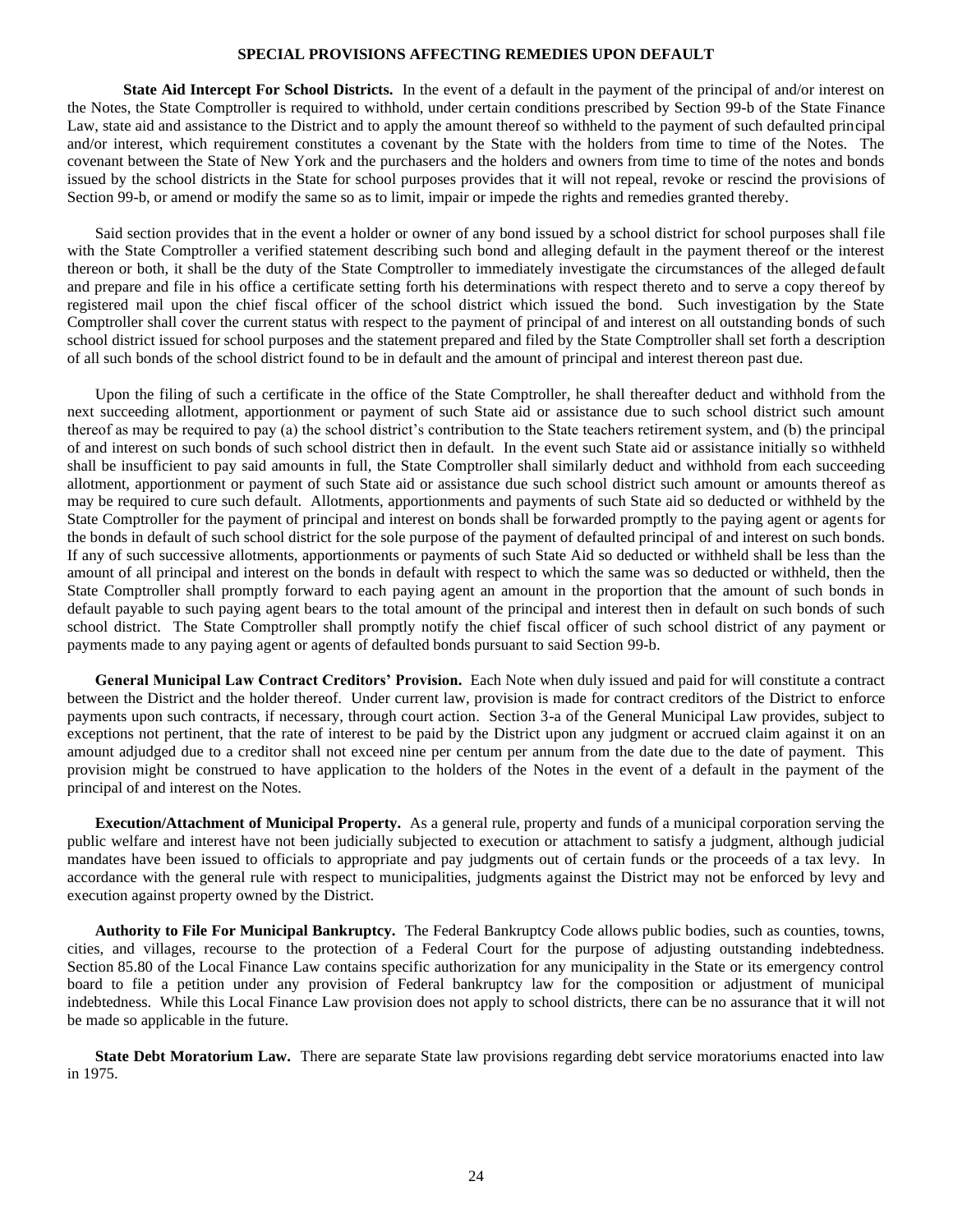At the Extraordinary Session of the State Legislature held in November, 1975, legislation was enacted which purported to suspend the right to commence or continue an action in any court to collect or enforce certain short-term obligations of The City of New York. The effect of such act was to create a three-year moratorium on actions to enforce the payment of such obligations. On November 19, 1976, the Court of Appeals, the State's highest court, declared such act to be invalid on the ground that it violates the provisions of the State Constitution requiring a pledge by such City of its faith and credit for the payment of obligations.

As a result of the Court of Appeals decision in Flushing National Bank v. Municipal Assistance Corporation for the City of New York, 40 N.Y.2d 731 (1976), the constitutionality of that portion of Title 6-A of Article 2 of the Local Finance Law, described below, enacted at the 1975 Extraordinary Session of the State legislature authorizing any county, city, town or village with respect to which the State has declared a financial emergency to petition the State Supreme Court to stay the enforcement against such municipality of any claim for payment relating to any contract, debt or obligation of the municipality during the emergency period, is subject to doubt. In any event, no such emergency has been declared with respect to the District.

**Constitutional Non-Appropriation Provision.** There is in the Constitution of the State, Article VIII, Section 2, the following provision relating to the annual appropriation of monies for the payment of due principal of and interest on indebtedness of every county, city, town, village and school district in the State: "If at any time the respective appropriating authorities shall fail to make such appropriations, a sufficient sum shall be set apart from the first revenues thereafter received and shall be applied to such purposes. The fiscal officer of any county, city, town, village or school district may be required to set aside and apply such revenues as aforesaid at the suit of any holder of obligations issued for any such indebtedness." This constitutes a specific nonexclusive constitutional remedy against a defaulting municipality or school district; however, it does not apply in a context in which monies have been appropriated for debt service but the appropriating authorities decline to use such monies to pay debt service. However, Article VIII, Section 2 of the Constitution of the State also provides that the fiscal officer of any county, city, town, village or school district may be required to set apart and apply such revenues at the suit of any holder of any obligations of indebtedness issued with the pledge of the faith of the credit of such political subdivision. See "General Municipal Law Contract Creditors' Provision" herein.

The Constitutional provision providing for first revenue set asides does not apply to tax anticipation notes, revenue anticipation notes or bond anticipation notes.

**Default Litigation.** In prior years, certain events and legislation affecting a holder's remedies upon default have resulted in litigation. While courts of final jurisdiction have upheld and sustained the rights of bondholders, such courts might hold that future events including financial crisises as they may occur in the State and in political subdivisions of the State require the exercise by the State or its political subdivisions of emergency and police powers to assure the continuation of essential public services prior to the payment of debt service. See "NATURE OF OBLIGATION" and "State Debt Moratorium Law" herein.

#### **No Past Due Debt. No principal of or interest on District indebtedness is past due.**

# **MARKET AND RISK FACTORS**

There are various forms of risk associated with investing in the Notes. The following is a discussion of certain events that could affect the risk of investing in the Notes. In addition to the events cited herein, there are other potential risk factors that an investor must consider. In order to make an informed investment decision, an investor should be thoroughly familiar with the entire Official Statement, including its appendices, as well as all areas of potential risk.

The financial condition of the District as well as the market for the Notes could be affected by a variety of factors, some of which are beyond the District's control. There can be no assurance that adverse events in the State or in other jurisdictions of the country, including, for example, the seeking by a municipality or large taxable property owner of remedies pursuant to the Federal Bankruptcy Code or otherwise, will not occur which might affect the market price of and the market for the Notes. If a significant default or other financial crisis should occur in the affairs of the State or in other jurisdictions of the country or any of its agencies or political subdivisions thereby further impairing the acceptability of obligations issued by borrowers within the State, both the ability of the District to arrange for additional borrowings, and the market for and market value of outstanding debt obligations, including the Notes, could be adversely affected.

The District is dependent in part on financial assistance from the State. However, if the State should experience difficulty in borrowing funds in anticipation of the receipt of State taxes in order to pay State aid to municipalities and school districts in the State, including the District, in any year, the District may be affected by a delay, until sufficient taxes have been received by the State to make State aid payments to the District. In several recent years, the District has received delayed payments of State aid which resulted from the State's delay in adopting its budget and appropriating State aid to municipalities and school districts, and consequent delay in State borrowing to finance such appropriations. (See also "THE SCHOOL DISTRICT – State Aid").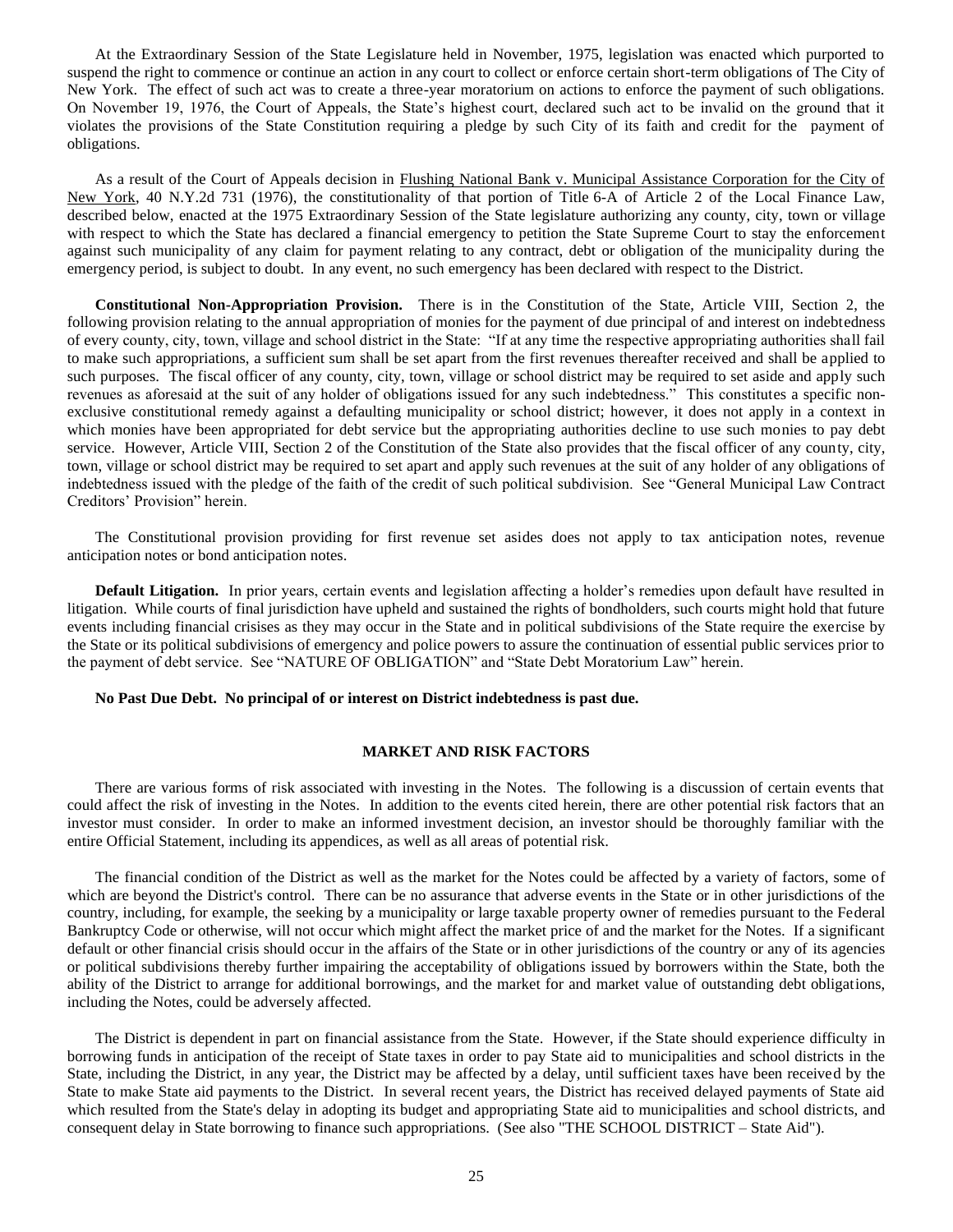The enactment of the Tax Levy Limitation Law, which imposes a tax levy limitation upon municipalities, school districts and fire districts in the State, including the District could have an impact upon the operations of the school budget, its ratings and hence the market price of the Notes. See "TAX LEVY LIMITATION LAW" herein.

# **Cybersecurity**

The District, like many other public and private entities, relies on a large and complex technology environment to conduct its operations. As such, it may face multiple cybersecurity threats including, but not limited to, hacking, viruses, malware and other attacks on computer or other sensitive digital systems and networks. There can be no assurances that any security and operational control measures implemented by the District will be completely successful to guard against and prevent cyber threats and attacks. The result of any such attacks could impact business operations and/or digital networks and systems and the costs of remedying any such damage could be significant.

# **COVID-19**

An outbreak of disease or similar public health threat, such as the COVID-19 outbreak, or fear of such an event, could have an adverse impact on the District's financial condition and operating results by potentially delaying the receipt of real property taxes or resulting in a delay or reduction by the State in the payment of State aid. COVID-19, a respiratory disease caused by a new strain of coronavirus, has spread globally, including to the United States, and has been declared a pandemic by the World Health Organization. The outbreak of the disease has affected travel, commerce and financial markets globally and is widely expected to affect economic growth worldwide. The outbreak caused the federal government to declare a national state of emergency. The State has also declared a state of emergency and the Governor has taken steps designed to mitigate the spread and impacts of COVID-19, including closing schools and non-essential businesses. Schools and non-essential businesses have been allowed to reopen under guidelines issues by the State. The outbreak of COVID-19 and the dramatic steps taken by the State to address it are expected to negatively impact the State's economy and financial condition. The full impact of COVID-19 upon the State is not expected to be known for some time. Similarly, the degree of the impact to the District's operations and finances is extremely difficult to predict due to the dynamic nature of the COVID-19 outbreak, including uncertainties relating to its (i) duration, and (ii) severity, as well as with regard to what actions may be taken by governmental and other health care authorities, including the State, to contain or mitigate its impact. The continued spread of the outbreak could have a material adverse effect on the State and municipalities and school districts located in the State, including the District. The District is monitoring the situation and intends to take such proactive measures as may be required to maintain its operations and meet its obligations. (See "State Aid", "State Aid History" herein).

# **TAX MATTERS**

In the opinion of Trespasz & Marquardt, LLP ("Bond Counsel"), based upon an analysis of existing laws, regulations, rulings, and court decisions, and assuming, among other matters, compliance with certain covenants, interest on the Notes is excluded from gross income for federal income tax purposes under Section 103 of the Internal Revenue Code of 1986, as amended (the "Code") and is excluded from adjusted gross income for purposes of personal income taxes imposed by the State of New York and the City of New York. Bond Counsel is of the further opinion that interest on the Notes is not a specific preference item for purposes of the federal individual alternative minimum tax. A complete copy of the proposed form of opinion of Bond Counsel is set forth in "APPENDIX – E" hereto.

The Code imposes various restrictions, conditions and requirements relating to the exclusion from gross income for federal income tax purposes of interest on obligations such as the Notes. The School District has covenanted to comply with certain restrictions designed to insure that interest on the Notes will not be included in federal gross income. Failure to comply with these covenants will result in interest on the Notes being included in gross income for federal income tax purposes as well as adjusted gross income for purposes of personal income taxes imposed by the State of New York or the City of New York, from the date of original issuance of the Notes. The opinion of Bond Counsel assumes compliance with these covenants. Bond Counsel has not undertaken to determine (or to inform any person) whether any actions taken (or not taken) or events occurring (or not occurring) after the date of issuance of the Notes may adversely affect the value of, or the tax status of interest on, the Notes. Further, no assurance can be given that pending or future legislation or amendments to the Code, if enacted into law, or any proposed legislation or amendments to the Code, will not adversely affect the value of, or the tax status of interest on, the Notes.

Certain requirements and procedures contained or referred to the in the Arbitrage Certificate, and other relevant documents may be changed and certain actions (including, without limitation, economic defeasance of the Notes) may be taken or omitted under the circumstances and subject to the terms and conditions set forth in such documents. Bond Counsel expresses no opinion as to any Notes or the interest thereon if any such change occurs or action is taken or omitted.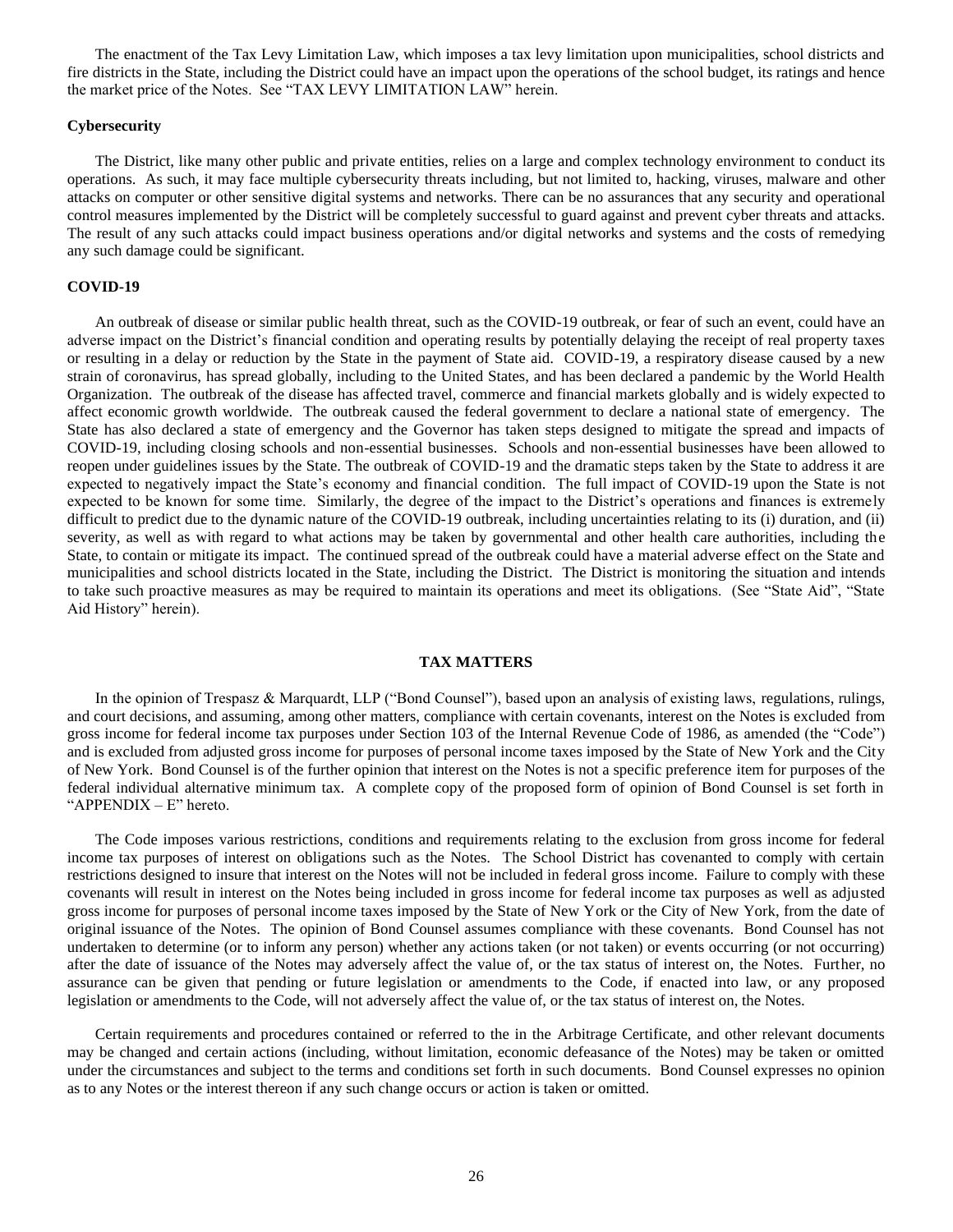Although Bond Counsel is of the opinion that interest on the Notes is excluded from gross income for federal income tax purposes and is excluded from adjusted gross income for federal income taxes imposed by the State of New York and the City of New York, the ownership or disposition of, or the accrual or receipt of interest on, the Notes may otherwise affect an Owner's federal or state tax liability. The nature and extent of these other tax consequences will depend upon the particular tax status of the owner or the owner's other items of income or deduction. Bond Counsel expresses no opinion regarding any such other tax consequences.

Future legislative proposals, if enacted into law, or clarification of the Code or court decisions may cause interest on the Notes to be subject, directly or indirectly, to federal income taxation or to be subject to or exempted from state income taxation, or otherwise prevent beneficial owners from realizing the full current benefit of the tax status of such interest. For example, legislative proposals have been advanced that would limit the exclusion from gross income of interest on obligations like the Notes to some extent for taxpayers who are individuals whose income is subject to higher marginal income tax rates. Other proposals have been made that could significantly reduce the benefit of, or otherwise affect, the exclusion from gross income of interest on obligations like the Notes. The introduction or enactment of any such legislative proposals, clarification of the Code or court decisions may also affect, perhaps significantly, the market price for, or marketability of, the Notes. Prospective purchasers of the Notes should consult their own tax advisors regarding any pending or proposed federal or state tax legislation, regulations or litigation, and regarding the impact of future legislation, regulations or litigation, as to which Bond Counsel expresses no opinion.

# **LEGAL MATTERS**

Legal matters incident to the authorization, issuance and sale of the Notes are subject to the approving legal opinion of Trespasz & Marquardt, LLP, Bond Counsel. Bond Counsel's opinion will be in substantially the forms attached hereto as "APPENDIX – E".

# **LITIGATION**

The District is subject to a number of lawsuits in the ordinary conduct of its affairs. The District does not believe, however, that such suits, individually or in the aggregate, are likely to have a material adverse effect on the financial condition of the District.

There is no action, suit, proceedings or investigation, at law or in equity, before or by any court, public board or body pending or, to the best knowledge of the District, threatened against or affecting the District to restrain or enjoin the issuance, sale or delivery of the Notes or the levy and collection of taxes or assessments to pay same, or in any way contesting or affecting the validity of the Notes or any proceedings or authority of the District taken with respect to the authorization, issuance or sale of the Notes or contesting the corporate existence or boundaries of the District.

# **CONTINUING DISCLOSURE**

In order to assist the purchasers in complying with Rule 15c2-12 promulgated by the Securities and Exchange Commission under the Securities Exchange Act of 1934, as amended ("Rule 15c2-12"), the District will enter into an Undertaking to provide Material Event Notices, the form of which is attached hereto as "APPENDIX  $-C$ ".

#### **Historical Compliance**

The District is in compliance, in all material respects, within the last five years with all previous undertakings made pursuant to the Rule 15c2-12.

#### **MUNICIPAL ADVISOR**

Fiscal Advisors & Marketing, Inc. (the "Municipal Advisor"), is a Municipal Advisor, registered with the Securities and Exchange Commission and the Municipal Securities Rulemaking Board. The Municipal Advisor serves as independent municipal advisor to the District on matters relating to debt management. The Municipal Advisor is a municipal advisory and consulting organization and is not engaged in the business of underwriting, marketing, or trading municipal securities or any other negotiated instruments. The Municipal Advisor has provided advice as to the plan of financing and the structuring of the Bonds. The advice on the plan of financing and the structuring of the Bonds was based on materials provided by the District and other sources of information believed to be reliable. The Municipal Advisor has not audited, authenticated, or otherwise verified the information provided by the District or the information set forth in this Official Statement or any other information available to the District with respect to the appropriateness, accuracy, or completeness of disclosure of such information and no guarantee, warranty, or other representation is made by the Municipal Advisor respecting the accuracy and completeness of or any other matter related to such information and this Official Statement The fees to be paid by the District to the Municipal Advisor are partially contingent on the successful closing of the Notes.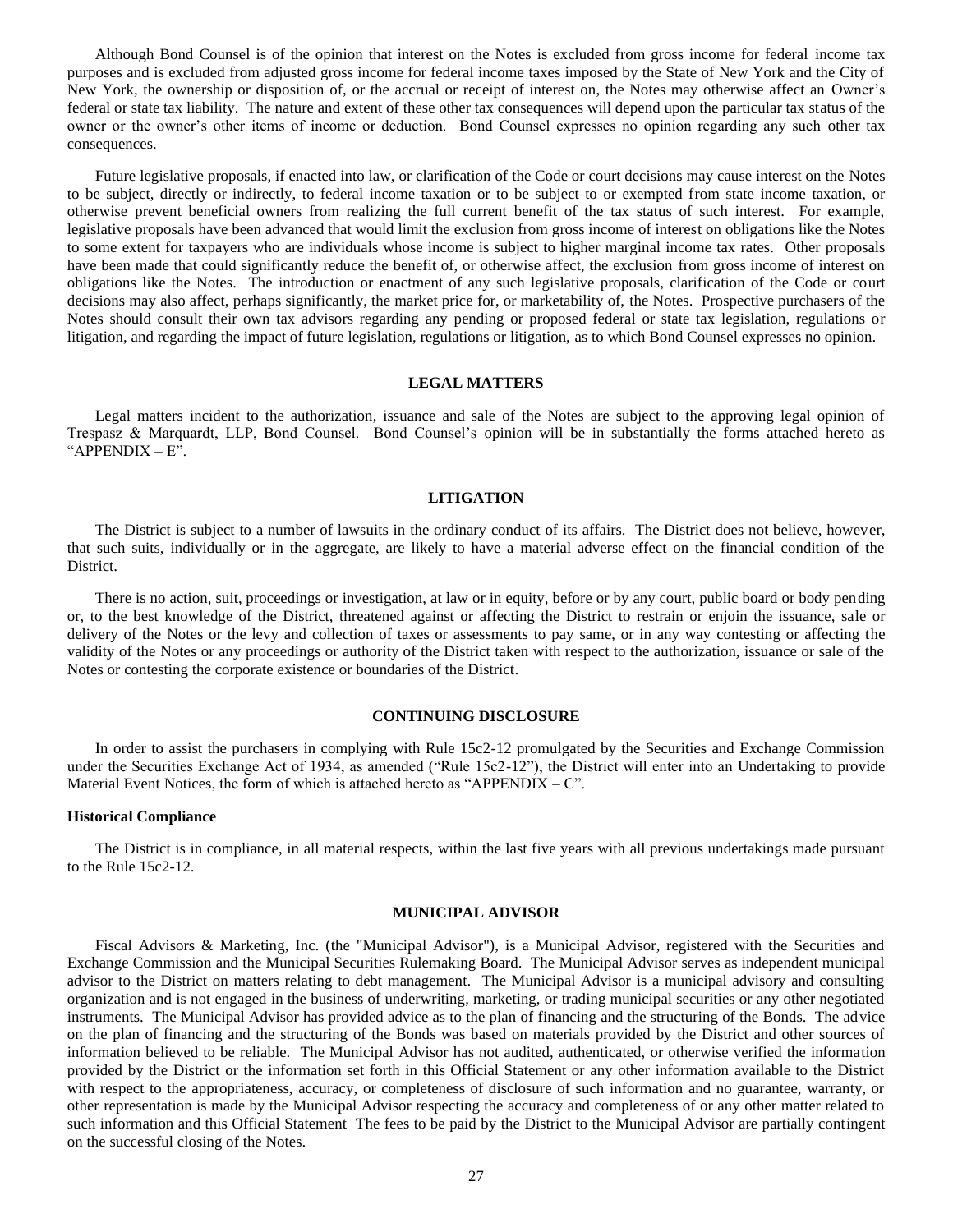# **CUSIP IDENTIFICATION NUMBERS**

If the Notes are issued in book-entry-only format, it is anticipated that CUSIP (an acronym that refers to Committee on Uniform Security Identification Procedures) identification numbers will be printed on the Notes. All expenses in relation to the printing of CUSIP numbers on the Notes will be paid for by the District provided, however; the District assumes no responsibility for any CUSIP Service Bureau charge or other charge that may be imposed for the assignment of such numbers.

# **RATING**

The Notes are not rated. The purchaser(s) of the Notes may choose to have a rating completed after the sale at the expense of the purchaser(s) pending the approval of the District, including any fees to be incurred by the District, as such rating action will result in a material event notification to be posted to EMMA which is required by the District's Continuing Disclosure Undertakings. (See "APPENDIX –  $C$ ", attached hereto).

Moody's Investors Service ("Moody's") has assigned its underlying rating of "Aa2" to the District's outstanding bonds. The rating reflects only the view of Moody's and any desired explanation of the significance of such rating should be obtained from Moody's, 99 Church Street - 9th Floor, New York, New York 10007, Phone: (212) 553-0038, Fax: (212) 553-1390.

Generally, rating agencies base their ratings on the information and materials furnished to it and on investigations, studies and assumptions by the respective rating agency. There is no assurance that a particular rating will apply for any given period of time or that it will not be lowered or withdrawn entirely if, in the judgment of the agency originally establishing the rating, circumstances so warrant. Any downward revision or withdrawal of the rating of the outstanding bonds may have an adverse effect on the market price of the Notes.

### **MISCELLANEOUS**

So far as any statements made in this Official Statement involve matters of opinion or estimates whether or not expressly stated, they are set forth as such and not as representations of fact, and no representation is made that any of the statements will be realized. Neither this Official Statement nor any statement which may have been made verbally or in writing is to be construed as a contract with the holders of the Notes.

Statements in this official statement, and the documents included by specific reference, that are not historical facts are forward-looking statements, which are based on the District management's beliefs as well as assumptions made by, and information currently available to, the District's management and staff. Because the statements are based on expectations about future events and economic performance and are not statements of fact, actual results may differ materially from those projected. Important factors that could cause future results to differ include legislative and regulatory changes, changes in the economy, and other factors discussed in this and other documents that the District's files with the repositories. When used in District documents or oral presentation, the words "anticipate", "estimate", "expect", "objective", "projection", "forecast", "goal", or similar words are intended to identify forward-looking statements.

To the extent any statements made in this Official Statement involve matters of opinion or estimates, whether or not expressly stated, they are set forth as such and not as representations of fact, and no representation is made that any of the statements will be realized. Neither this Official Statement nor any statement which may have been made verbally or in writing is to be construed as a contract with the holder of the Notes.

Trespasz & Marquardt, LLP, Syracuse, New York, Bond Counsel to the District, expresses no opinions as to the accuracy or completeness of information in any documents prepared by or on behalf of the District for use in connection with the offer and sale of the Notes, including but not limited to, the financial or statistical information in this Official Statement.

References herein to the Constitution of the State and various State and federal laws are only brief outlines of certain provisions thereof and do not purport to summarize or describe all of such provisions.

Concurrently with the delivery of the Notes, the District will furnish a certificate to the effect that as of the date of the Official Statement, the Official Statement did not contain any untrue statement of a material fact or omit to state a material fact necessary to make the statements herein, in the light of the circumstances under which they were made, not misleading, subject to a limitation as to information in the Official Statement obtained from sources other than the District.

The Official Statement is submitted only in connection with the sale of the Notes by the District and may not be reproduced or used in whole or in part for any other purpose.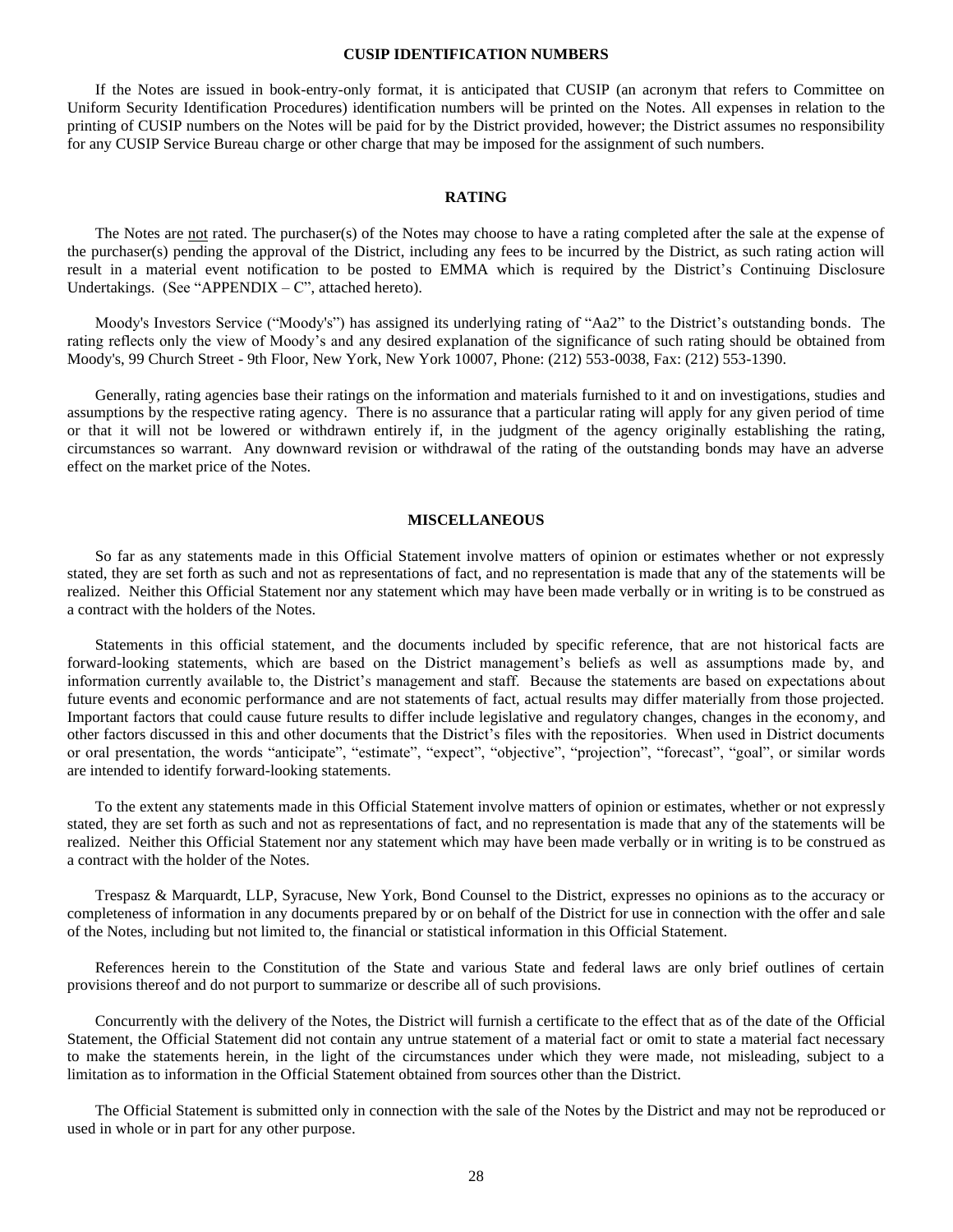The District hereby disclaims any obligation to update developments of the various risk factors or to announce publicly any revision to any of the forward-looking statements contained herein or to make corrections to reflect future events or developments except to the extent required by Rule 15c2-12 promulgated by the Securities and Exchange Commission.

Fiscal Advisors & Marketing, Inc. may place a copy of this Official Statement on its website at www.fiscaladvisors.com. Unless this Official Statement specifically indicates otherwise, no statement on such website is included by specific reference or constitutes a part of this Official Statement. Fiscal Advisors & Marketing, Inc. has prepared such website information for convenience, but no decisions should be made in reliance upon that information. Typographical or other errors may have occurred in converting original source documents to digital format, and neither the District nor Fiscal Advisors & Marketing, Inc. assumes any liability or responsibility for errors or omissions on such website. Further, Fiscal Advisors & Marketing, Inc. and the District disclaim any duty or obligation either to update or to maintain that information or any responsibility or liability for any damages caused by viruses in the electronic files on the website. Fiscal Advisors & Marketing, Inc. and the District also assume no liability or responsibility for any errors or omissions or for any updates to dated website information.

The District contact information is as follows: Kimberly Vile, Assistant Superintendent for Management Services, Baldwinsville Central School District, District Offices, 29 East Oneida Street, Baldwinsville, New York 13027, Phone: (315) 638- 6055, Fax: (315) 635-3970, Email: [kvile@bville.org](mailto:kvile@bville.org)**.**

Additional copies of the Notice of Sale and the Official Statement may be obtained upon request from the offices of Fiscal Advisors & Marketing, Inc., telephone number (315) 752-0051, or a[t www.fiscaladvisors.com](http://www.fiscaladvisors.com/)

# **BALDWINSVILLE CENTRAL SCHOOL DISTRICT**

**\_\_\_\_\_\_\_\_\_\_\_\_\_\_\_\_\_\_\_\_\_\_\_\_\_\_\_\_\_\_\_\_\_\_\_\_**

**Dated: June 21, 2022**

**Jennifer Patruno, President Board of Education Baldwinsville Central School District**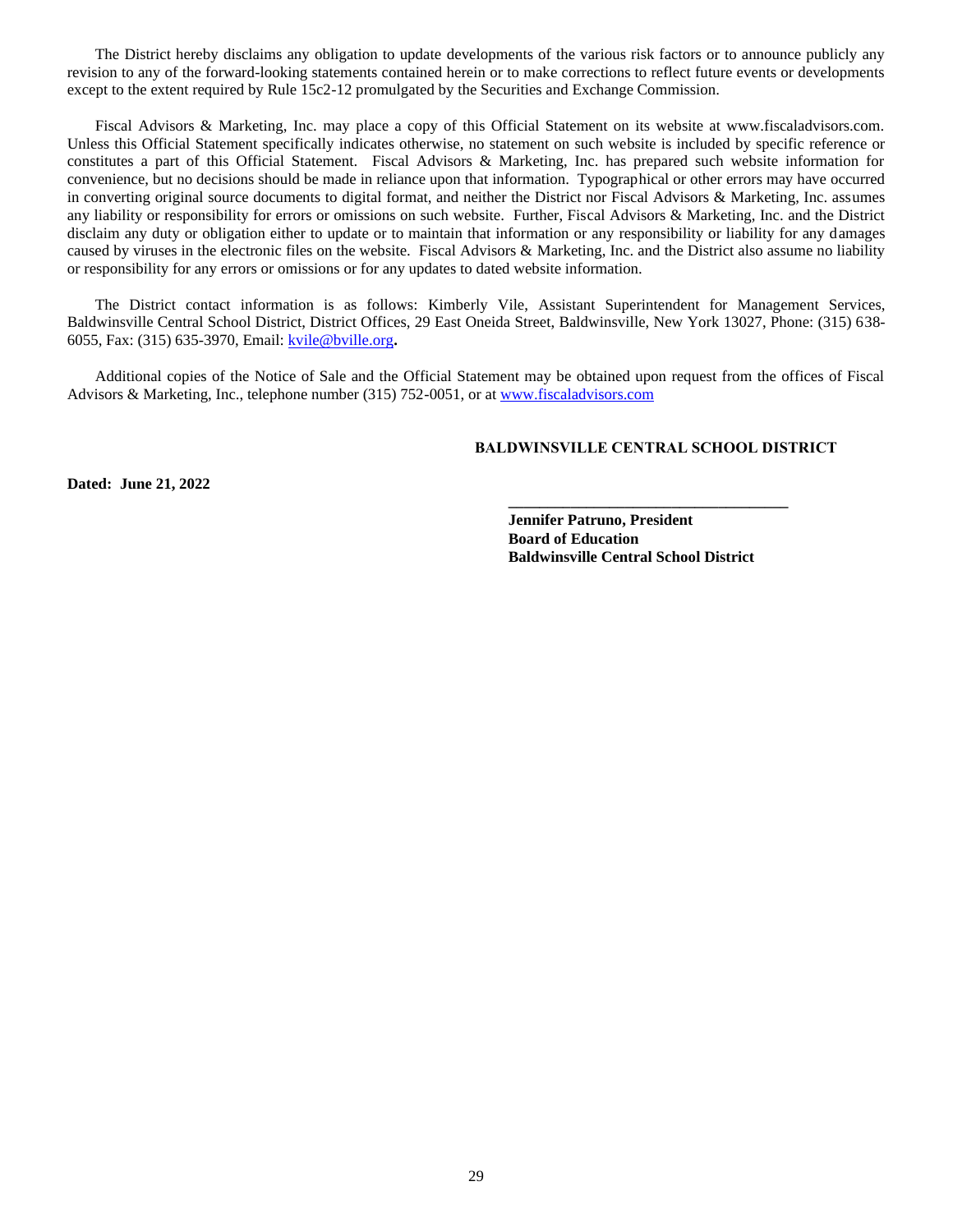# **GENERAL FUND**

# **Balance Sheets**

| Fiscal Years Ending June 30:                                                                          | 2017                          | 2018                                  | 2019                                            | 2020                                  | 2021                                  |  |
|-------------------------------------------------------------------------------------------------------|-------------------------------|---------------------------------------|-------------------------------------------------|---------------------------------------|---------------------------------------|--|
| <b>ASSETS</b><br><b>Unrestricted Cash</b><br><b>Restricted Cash</b>                                   | 38,699,302<br>\$              | 34,837,873<br>S                       | 38,218,271<br>\$                                | 37,218,627<br>\$                      | \$42,966,213                          |  |
| State and Federal Aid Receivable<br>Due from Other Funds<br>Due from Other Governments                | 297,035                       | 2,482,027                             | 1,229,900                                       | 2,771,104                             | 3,367,866                             |  |
| <b>Other Receivables</b><br>Prepaid Items<br>Investment in Securities                                 | 6,376,327<br>691,100          | 6,991,758<br>664,300                  | 5,024,828<br>332,255                            | 3,754,407                             | 3,375,732                             |  |
| <b>TOTAL ASSETS</b>                                                                                   | 46,063,764                    | 44,975,958<br>S                       | 44,805,254<br>\$                                | 43,744,138<br>\$                      | \$49,709,811                          |  |
| <b>LIABILITIES AND FUND EQUITY</b>                                                                    |                               |                                       |                                                 |                                       |                                       |  |
| <b>Accounts Payable</b><br><b>Accrued Liabilities</b><br>Due to Other Funds                           | \$<br>1,533,059<br>4,529,134  | \$<br>353,171<br>4,680,637<br>415,426 | $\mathbb{S}$<br>818,673<br>1,637,816<br>803,980 | \$<br>321,887<br>1,770,349<br>690,975 | \$<br>270,932<br>199,128<br>2,880,821 |  |
| Due to Other Governments<br>Due to Teachers' Retirement System<br>Due to Employees' Retirement System | 4,942,705<br>443,540          | 4,297,455<br>441,955                  | 4,758,524<br>441,375                            | 4,083,241<br>419,873                  | 4,472,793<br>486,596                  |  |
| Other Liabilities<br>Deferred Revenue                                                                 |                               | 53,945                                | 64,652                                          |                                       | 2,107,086                             |  |
| <b>TOTAL LIABILITIES</b>                                                                              | 11,448,438                    | 10,242,589                            | 8,525,020                                       | 7,286,325                             | 10,417,356                            |  |
| <b>FUND EQUITY</b><br>Reserved/Nonspendable<br>Restricted                                             | 1,717,957<br>\$<br>25,625,850 | 1,673,597<br>\$<br>25,994,366         | \$<br>1,522,545<br>27,300,158                   | \$<br>1,481,863<br>26,635,422         | 1,244,302<br>\$<br>30,540,645         |  |
| Unreserved:<br>Assigned<br>Unassigned                                                                 | 3,080,778<br>4,189,722        | 2,960,640<br>4,104,766                | 3,071,451<br>4,386,080                          | 3,007,501<br>5,333,027                | 2,932,507<br>4,575,001                |  |
| TOTAL FUND EQUITY                                                                                     | 34,614,307                    | 34,733,369                            | 36,280,234                                      | 36,457,813                            | 39,292,455                            |  |
| TOTAL LIABILITIES & FUND EQUITY                                                                       | 46,062,745<br><sup>\$</sup>   | 44,975,958<br>\$                      | 44,805,254<br>\$                                | 43,744,138<br>\$                      | \$49,709,811                          |  |

Source: Audited financial reports of the School District. This Appendix is not itself audited.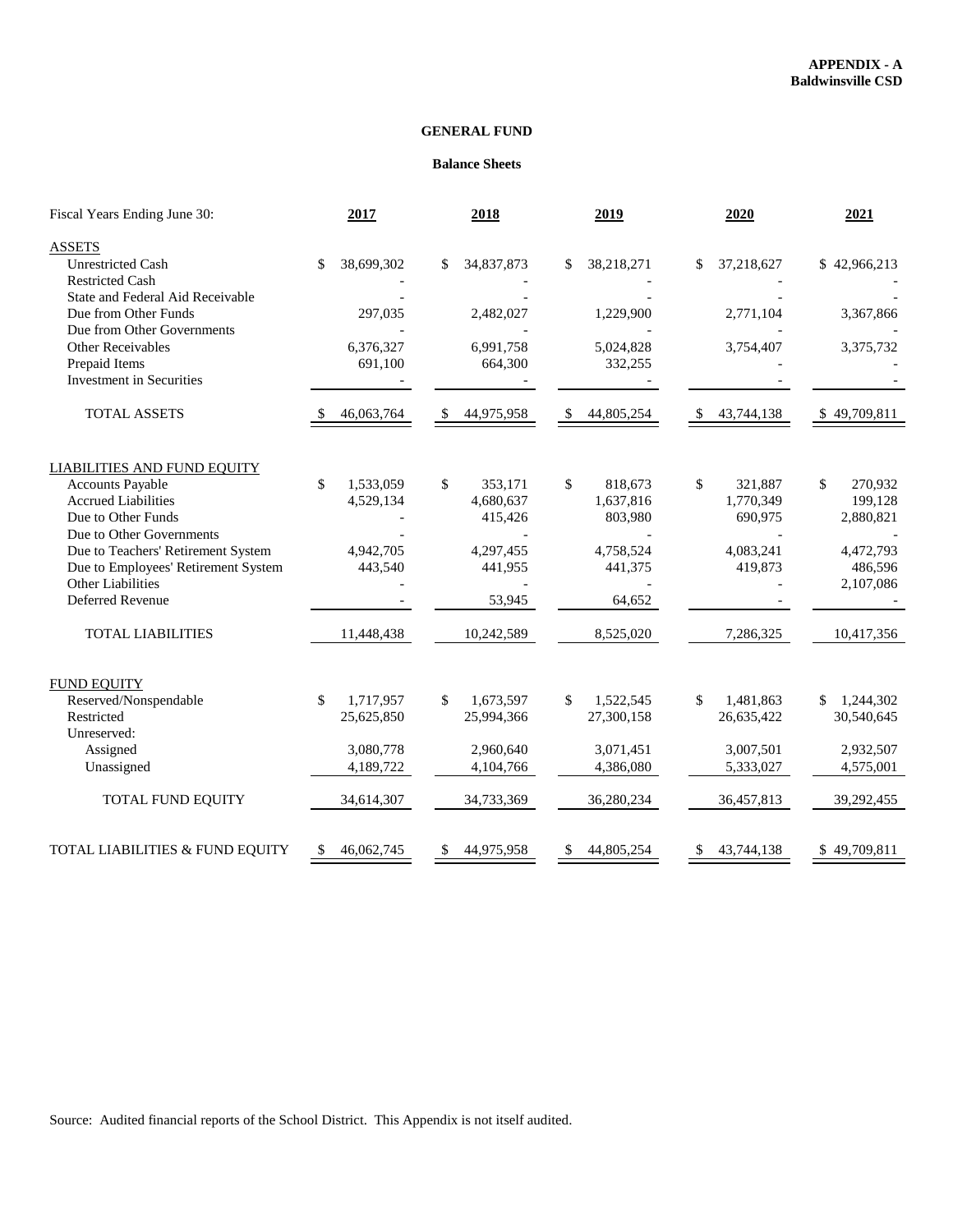# **GENERAL FUND**

# **Revenues, Expenditures and Changes in Fund Balance**

| Fiscal Years Ending June 30:            | 2016             | 2017             | 2018                       | 2019                       | 2020            |
|-----------------------------------------|------------------|------------------|----------------------------|----------------------------|-----------------|
| <b>REVENUES</b>                         |                  |                  |                            |                            |                 |
| <b>Real Property Taxes</b>              | \$<br>44,046,292 | \$<br>44,957,504 | \$<br>46,435,846           | \$<br>48,525,885           | \$50,344,058    |
| Real Property Tax Items                 | 10,539,971       | 10,285,468       | 10,198,855                 | 9,880,752                  | 9,456,619       |
| Non-Property Tax Items                  | 287,308          | 182,163          | 185,980                    | 194,046                    | 192,527         |
| <b>Charges for Services</b>             | 200,744          | 625,319          | 326,645                    | 252,966                    | 205,265         |
| Use of Money & Property                 | 36,021           | 41,439           | 154,236                    | 757,024                    | 533,219         |
| Sale of Property and                    |                  |                  |                            |                            |                 |
| Compensation for Loss                   | 114,234          | 177,405          | 159,350                    | 168,027                    | 164,065         |
| Miscellaneous                           | 1,056,167        | 724,638          | 1,495,393                  | 3,985,977                  | 1,290,997       |
| <b>Interfund Revenue</b>                |                  |                  |                            |                            |                 |
| <b>Revenues from State Sources</b>      | 39,480,590       | 41,400,500       | 42,373,232                 | 43,642,518                 | 42,947,832      |
| <b>Revenues from Federal Sources</b>    | 143,370          | 167,459          | 164,581                    | 316,712                    | 318,354         |
| <b>Total Revenues</b>                   | 95,904,697       | 98,561,895<br>\$ | \$101,494,118              | \$107,723,907              | \$105,452,936   |
| Other Sources:                          |                  |                  |                            |                            |                 |
| <b>Interfund Transfers</b>              |                  |                  |                            |                            |                 |
| <b>Total Revenues and Other Sources</b> | 95,904,697       | 98,561,895       | 101,494,118                | 107,723,907                | 105,452,936     |
|                                         |                  |                  |                            |                            |                 |
| <b>EXPENDITURES</b>                     |                  |                  |                            |                            |                 |
| General Support                         | \$<br>7,827,501  | \$<br>7,809,562  | 8,000,082<br>\$            | \$<br>8,254,195            | 8,178,100<br>\$ |
| Instruction                             | 49,188,175       | 52,138,699       | 54,106,491                 | 55,426,762                 | 55,808,059      |
| <b>Pupil Transportation</b>             | 5,038,081        | 4,981,091        | 5,239,897                  | 5,551,173                  | 5,333,695       |
| <b>Employee Benefits</b>                | 25,763,865       | 24,809,941       | 26,401,704                 | 28,924,865                 | 29,693,364      |
| Other                                   |                  |                  |                            |                            |                 |
| Debt Service                            |                  |                  |                            |                            |                 |
| <b>Total Expenditures</b>               | 87,817,622       | 89,739,293<br>\$ | 93,748,174<br>\$           | \$<br>98,156,995           | \$99,013,218    |
| Other Uses:                             |                  |                  |                            |                            |                 |
| <b>Interfund Transfers</b>              | 9,389,305        | 6,489,692        | 7,626,882                  | 8,020,047                  | 6,262,139       |
| Total Expenditures and Other Uses       | 97,206,927       | 96,228,985       | 101,375,056                | 106, 177, 042              | 105,275,357     |
| Excess (Deficit) Revenues Over          |                  |                  |                            |                            |                 |
| Expenditures                            | (1,302,230)      | 2,332,910        | 119,062                    | 1,546,865                  | 177,579         |
| <b>FUND BALANCE</b>                     |                  |                  |                            |                            |                 |
| Fund Balance - Beginning of Year        | 33,583,627       | 32,281,397       | 34,614,307                 | 34,733,369                 | 36,280,234      |
| Prior Period Adjustments (net)          |                  |                  |                            |                            |                 |
| Fund Balance - End of Year              | 32,281,397<br>\$ | 34,614,307<br>\$ | $\mathbb{S}$<br>34,733,369 | $\mathbb{S}$<br>36,280,234 | \$ 36,457,813   |

Source: Audited financial reports of the School District. This Appendix is not itself audited.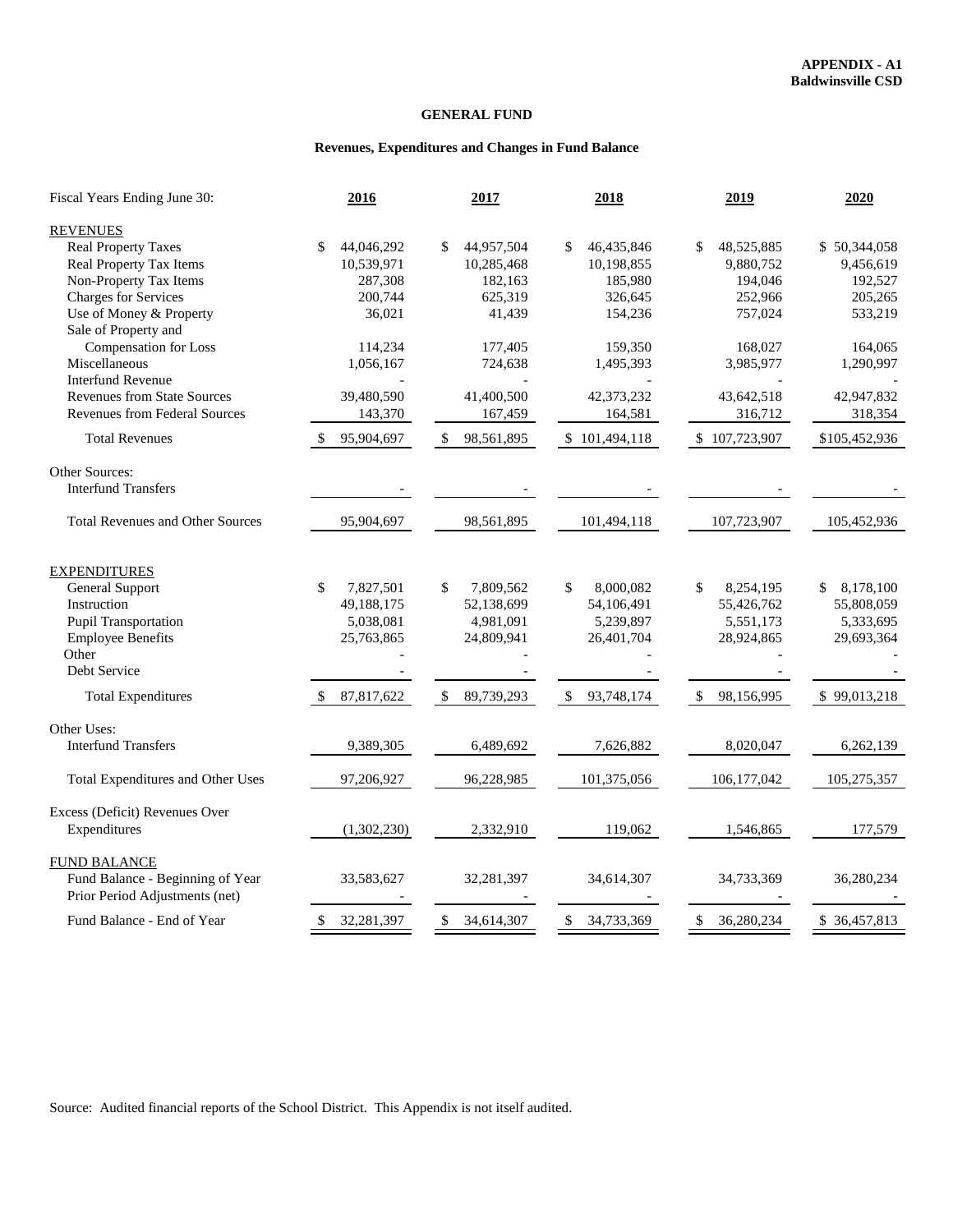# **GENERAL FUND**

# **Revenues, Expenditures and Changes in Fund Balance - Budget and Actual**

| Fiscal Years Ending June 30:                                                                                                                                      |                                                                                        | 2021                                                                      | 2022                                                                         | 2023                                                                                   |                                                                                     |
|-------------------------------------------------------------------------------------------------------------------------------------------------------------------|----------------------------------------------------------------------------------------|---------------------------------------------------------------------------|------------------------------------------------------------------------------|----------------------------------------------------------------------------------------|-------------------------------------------------------------------------------------|
|                                                                                                                                                                   | Adopted                                                                                | Modified                                                                  |                                                                              | Adopted                                                                                | Adopted                                                                             |
| <b>REVENUES</b>                                                                                                                                                   | <b>Budget</b>                                                                          | <b>Budget</b>                                                             | <b>Actual</b>                                                                | <b>Budget</b>                                                                          | <b>Budget</b>                                                                       |
| <b>Real Property Taxes</b><br><b>Real Property Tax Items</b><br>Non-Property Tax Items<br>Charges for Services<br>Use of Money & Property<br>Sale of Property and | \$<br>58,965,771<br>2,207,439<br>200,000<br>237,500<br>100,000                         | 51,998,916<br>\$<br>9,174,294<br>200,000<br>237,500<br>100,000            | \$<br>51,991,953<br>9,028,582<br>206,489<br>86,732<br>28,202                 | \$<br>60,182,572<br>2,318,596<br>175,000<br>150,000<br>25,000                          | \$61,557,316<br>2,431,403<br>150,000<br>150,000<br>18,000                           |
| Compensation for Loss<br>Miscellaneous<br><b>Interfund Revenue</b>                                                                                                | 100,000<br>565,000                                                                     | 100,000<br>765,000                                                        | 136,064<br>2,815,164                                                         | 1,053,500                                                                              | 964,500                                                                             |
| <b>Revenues from State Sources</b><br><b>Revenues from Federal Sources</b>                                                                                        | 45,177,527<br>300,000                                                                  | 44,549,626<br>727,901                                                     | 43,730,582<br>953,565                                                        | 46,063,784                                                                             | 50,740,500                                                                          |
| <b>Total Revenues</b>                                                                                                                                             | \$107,853,237                                                                          | \$107,853,237                                                             | \$108,977,333                                                                | \$109,968,452                                                                          | \$116,011,719                                                                       |
| Other Sources:<br><b>Interfund Transfers</b><br>Appropriation of Fund Balance<br>Appropriation from Reserves                                                      | 2,604,365<br>1,802,222                                                                 |                                                                           |                                                                              | 2,604,365<br>1,802,222                                                                 |                                                                                     |
| <b>Total Revenues and Other Sources</b>                                                                                                                           | 112,259,824                                                                            | 107,853,237                                                               | 108,977,333                                                                  | 114,375,039                                                                            | 116,011,719                                                                         |
| <b>EXPENDITURES</b><br>General Support<br>Instruction<br>Pupil Transportation<br><b>Employee Benefits</b><br>Other<br>Debt Service<br><b>Total Expenditures</b>   | \$<br>9,636,931<br>58,362,721<br>6,038,841<br>31,320,978<br>6,900,353<br>\$112,259,824 | \$<br>9,154,386<br>58,854,532<br>6,033,267<br>31,729,178<br>\$105,771,363 | \$<br>7,816,519<br>54,949,055<br>5,586,076<br>30,558,444<br>\$<br>98,910,094 | \$<br>9,372,904<br>58,091,961<br>6,238,614<br>33,492,760<br>7,078,800<br>\$114,275,039 | \$10,017,186<br>60,487,434<br>6,651,213<br>34,752,034<br>7,029,480<br>\$118,937,347 |
| Other Uses:<br><b>Interfund Transfers</b>                                                                                                                         |                                                                                        | 7,232,597                                                                 | 7,232,597                                                                    | 100,000                                                                                |                                                                                     |
| Total Expenditures and Other Uses                                                                                                                                 | 112,259,824                                                                            | 113,003,960                                                               | 106,142,691                                                                  | 114,375,039                                                                            | 118,937,347                                                                         |
| Excess (Deficit) Revenues Over<br>Expenditures                                                                                                                    |                                                                                        | (5,150,723)                                                               | 2,834,642                                                                    |                                                                                        | (2,925,628)                                                                         |
| <b>FUND BALANCE</b><br>Fund Balance - Beginning of Year<br>Prior Period Adjustments (net)                                                                         |                                                                                        | 5,150,723                                                                 | 36,457,813                                                                   |                                                                                        | 2,925,628                                                                           |
| Fund Balance - End of Year                                                                                                                                        | $\mathcal{S}$<br>$\overline{\phantom{a}}$                                              | $\sqrt[6]{3}$                                                             | \$<br>39,292,455                                                             | $\mathbb{S}$                                                                           | $\mathcal{S}$                                                                       |

Source: Audited financial reports of the School District. This Appendix is not itself audited.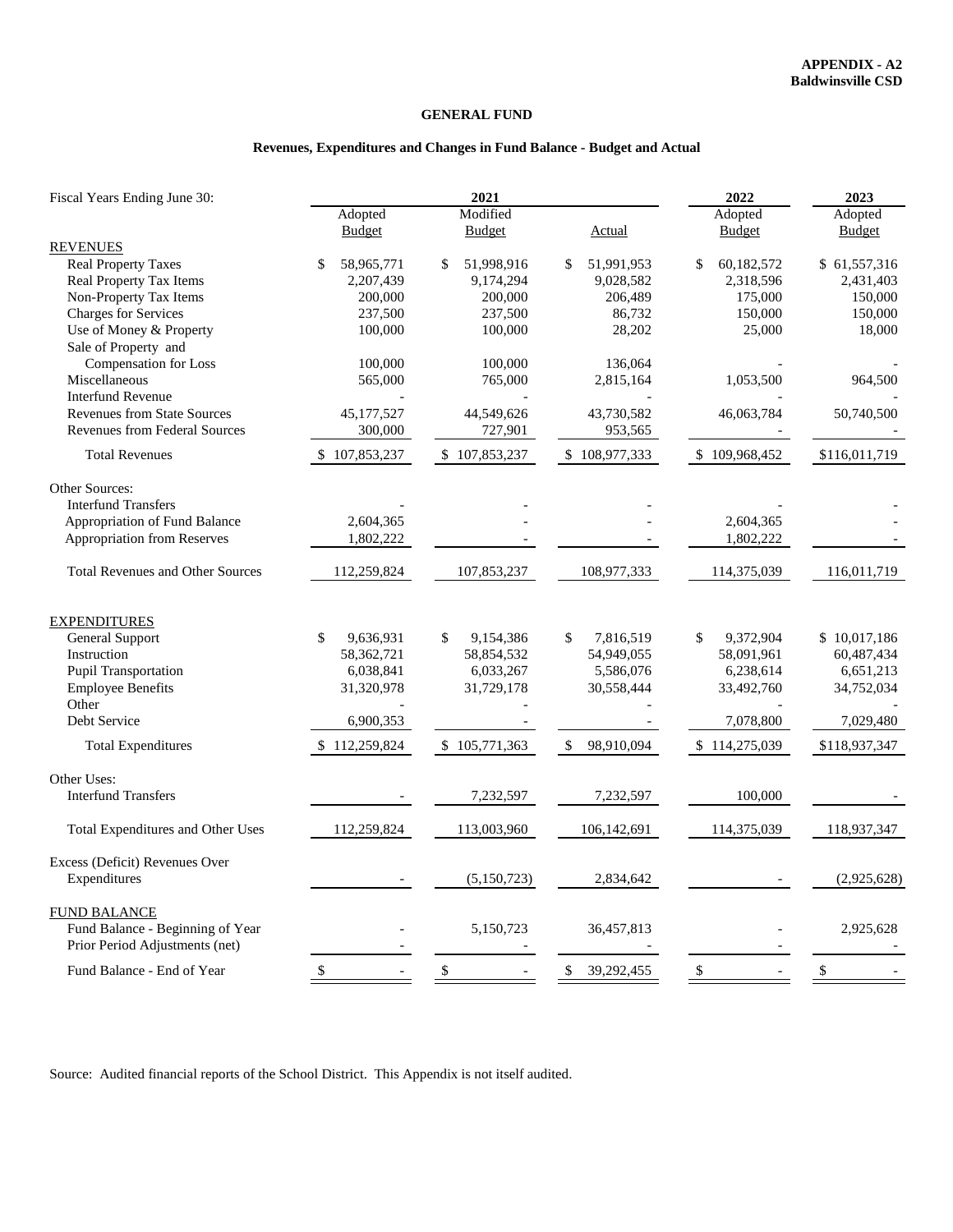# **BONDED DEBT SERVICE**

| <b>Fiscal Year</b> |                  |                    |       |                 |  |  |  |
|--------------------|------------------|--------------------|-------|-----------------|--|--|--|
| Ending             |                  |                    |       |                 |  |  |  |
| June 30th          | Principal        | Interest           | Total |                 |  |  |  |
| 2022               | \$<br>4,574,146  | 2,298,610.51<br>\$ | \$    | 6,872,756.51    |  |  |  |
| 2023               | 4,632,954        | 2,134,926.24       |       | 6,767,880.24    |  |  |  |
| 2024               | 4,550,000        | 1,945,971.88       |       | 6,495,971.88    |  |  |  |
| 2025               | 4,515,000        | 1,747,731.25       |       | 6,262,731.25    |  |  |  |
| 2026               | 4,470,000        | 1,549,131.25       |       | 6,019,131.25    |  |  |  |
| 2027               | 3,355,000        | 1,388,987.50       |       | 4,743,987.50    |  |  |  |
| 2028               | 3,265,000        | 1,250,550.00       |       | 4,515,550.00    |  |  |  |
| 2029               | 3,415,000        | 1,104,918.75       |       | 4,519,918.75    |  |  |  |
| 2030               | 2,740,000        | 952,387.50         |       | 3,692,387.50    |  |  |  |
| 2031               | 2,865,000        | 823,437.50         |       | 3,688,437.50    |  |  |  |
| 2032               | 3,005,000        | 688,237.50         |       | 3,693,237.50    |  |  |  |
| 2033               | 1,760,000        | 546,412.50         |       | 2,306,412.50    |  |  |  |
| 2034               | 1,530,000        | 469,150.00         |       | 1,999,150.00    |  |  |  |
| 2035               | 1,305,000        | 410,900.00         |       | 1,715,900.00    |  |  |  |
| 2036               | 1,020,000        | 369,400.00         |       | 1,389,400.00    |  |  |  |
| 2037               | 800,000          | 335,500.00         |       | 1,135,500.00    |  |  |  |
| 2038               | 835,000          | 306,975.00         |       | 1,141,975.00    |  |  |  |
| 2039               | 855,000          | 281,625.00         |       | 1,136,625.00    |  |  |  |
| 2040               | 885,000          | 255,525.00         |       | 1,140,525.00    |  |  |  |
| 2041               | 910,000          | 228,600.00         |       | 1,138,600.00    |  |  |  |
| 2042               | 935,000          | 200,925.00         |       | 1,135,925.00    |  |  |  |
| 2043               | 965,000          | 172,425.00         |       | 1,137,425.00    |  |  |  |
| 2044               | 995,000          | 143,025.00         |       | 1,138,025.00    |  |  |  |
| 2045               | 1,025,000        | 112,725.00         |       | 1,137,725.00    |  |  |  |
| 2046               | 1,050,000        | 81,600.00          |       | 1,131,600.00    |  |  |  |
| 2047               | 1,080,000        | 49,650.00          |       | 1,129,650.00    |  |  |  |
| 2048               | 1,115,000        | 16,725.00          |       | 1,131,725.00    |  |  |  |
| <b>TOTALS</b>      | \$<br>58,452,100 | \$19,866,052.38    |       | \$78,318,152.38 |  |  |  |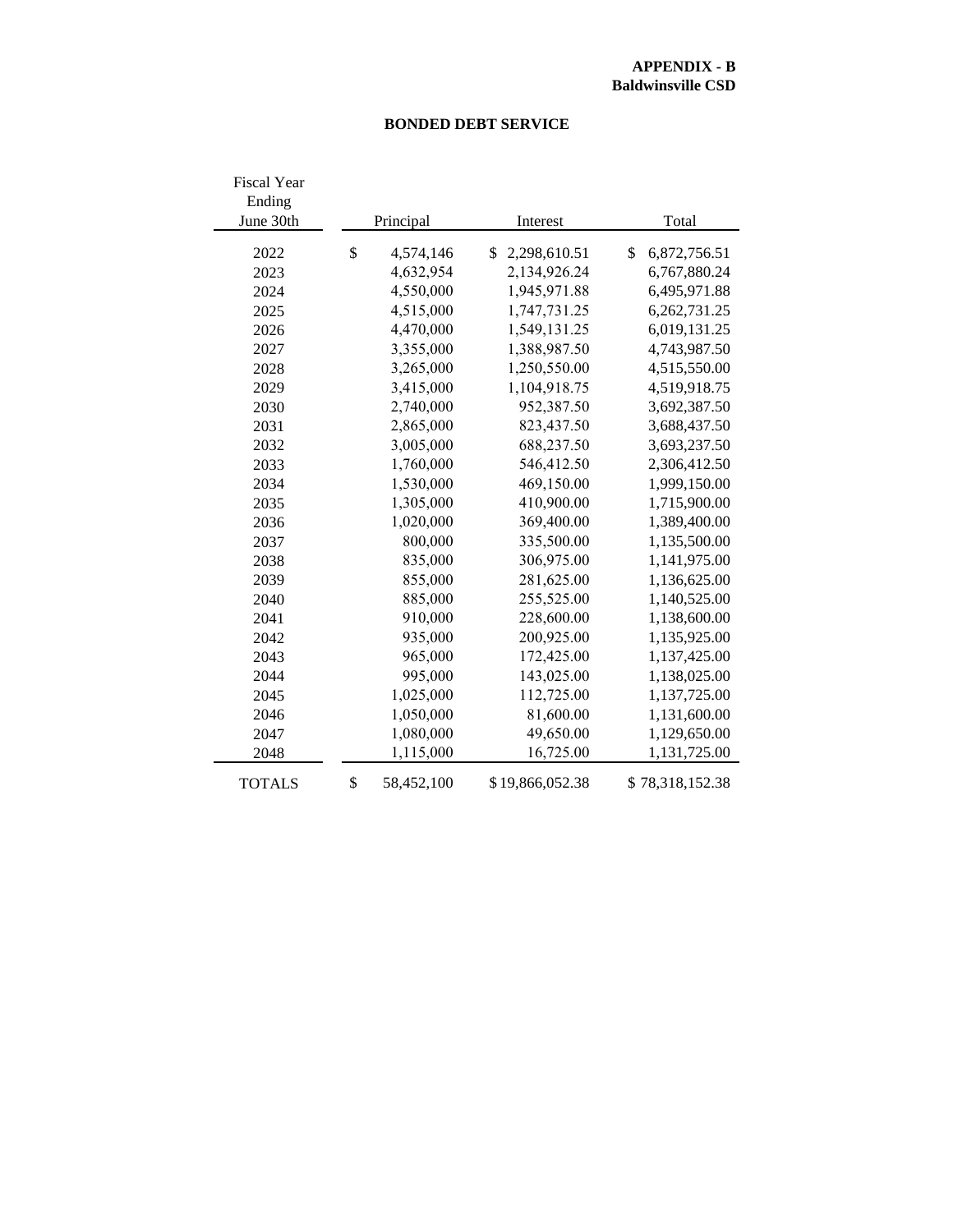#### **CURRENT BONDS OUTSTANDING**

| <b>Fiscal Year</b><br>Ending |                 |     | 2012                 | <b>DASNY</b> |              |    | 2014<br><b>DASNY</b> |               |                      |     |                          |  |  |
|------------------------------|-----------------|-----|----------------------|--------------|--------------|----|----------------------|---------------|----------------------|-----|--------------------------|--|--|
| June 30th                    | Principal       |     | Interest             |              | Total        |    | Principal            |               | Interest             |     | Total                    |  |  |
| 2022                         | \$<br>810,000   | \$  | 204,500.00           | \$.          | 1,014,500.00 | \$ | 575,000              | -S            | 221,193.75           | \$. | 796,193.75               |  |  |
| 2023                         | 855,000         |     | 162,875.00           |              | 1,017,875.00 |    | 600,000              |               | 192,443.75           |     | 792,443.75               |  |  |
| 2024                         | 895,000         |     | 119,125.00           |              | 1,014,125.00 |    | 630,000              |               | 162,443.75           |     | 792,443.75               |  |  |
| 2025                         | 945,000         |     | 73,125.00            |              | 1,018,125.00 |    | 660,000              |               | 130,943.75           |     | 790,943.75               |  |  |
| 2026                         | 990,000         |     | 24,750.00            |              | 1,014,750.00 |    | 695,000              |               | 97,943.75            |     | 792,943.75               |  |  |
| 2027                         |                 |     |                      |              |              |    | 715,000              |               | 76,225.00            |     | 791,225.00               |  |  |
| 2028                         |                 |     |                      |              | ٠            |    | 775,000              |               | 52,987.50            |     | 827,987.50               |  |  |
| 2029                         |                 |     |                      |              |              |    | 795,000              |               | 26,831.25            |     | 821,831.25               |  |  |
| <b>TOTALS</b>                | \$<br>4,495,000 | \$  | 584,375.00           | \$           | 5,079,375.00 | \$ | 5,445,000            | <sup>\$</sup> | 961,012.50           | \$  | 6,406,012.50             |  |  |
| <b>Fiscal Year</b><br>Ending |                 |     | 2016<br><b>Buses</b> |              |              |    |                      |               | 2017<br><b>Buses</b> |     |                          |  |  |
| June 30th                    | Principal       |     | Interest             |              | Total        |    | Principal            |               | Interest             |     | Total                    |  |  |
| 2022<br>2023                 | \$<br>220,000   | \$. | 1,298.00             | \$.          | 221,298.00   | \$ | 235,000<br>250,000   | <sup>\$</sup> | 7,350.00<br>2,500.00 | \$. | 242,350.00<br>252,500.00 |  |  |
| <b>TOTALS</b>                | \$<br>220,000   | \$  | 1,298.00             | \$           | 221,298.00   | \$ | 485,000              | S.            | 9,850.00             | \$  | 494,850.00               |  |  |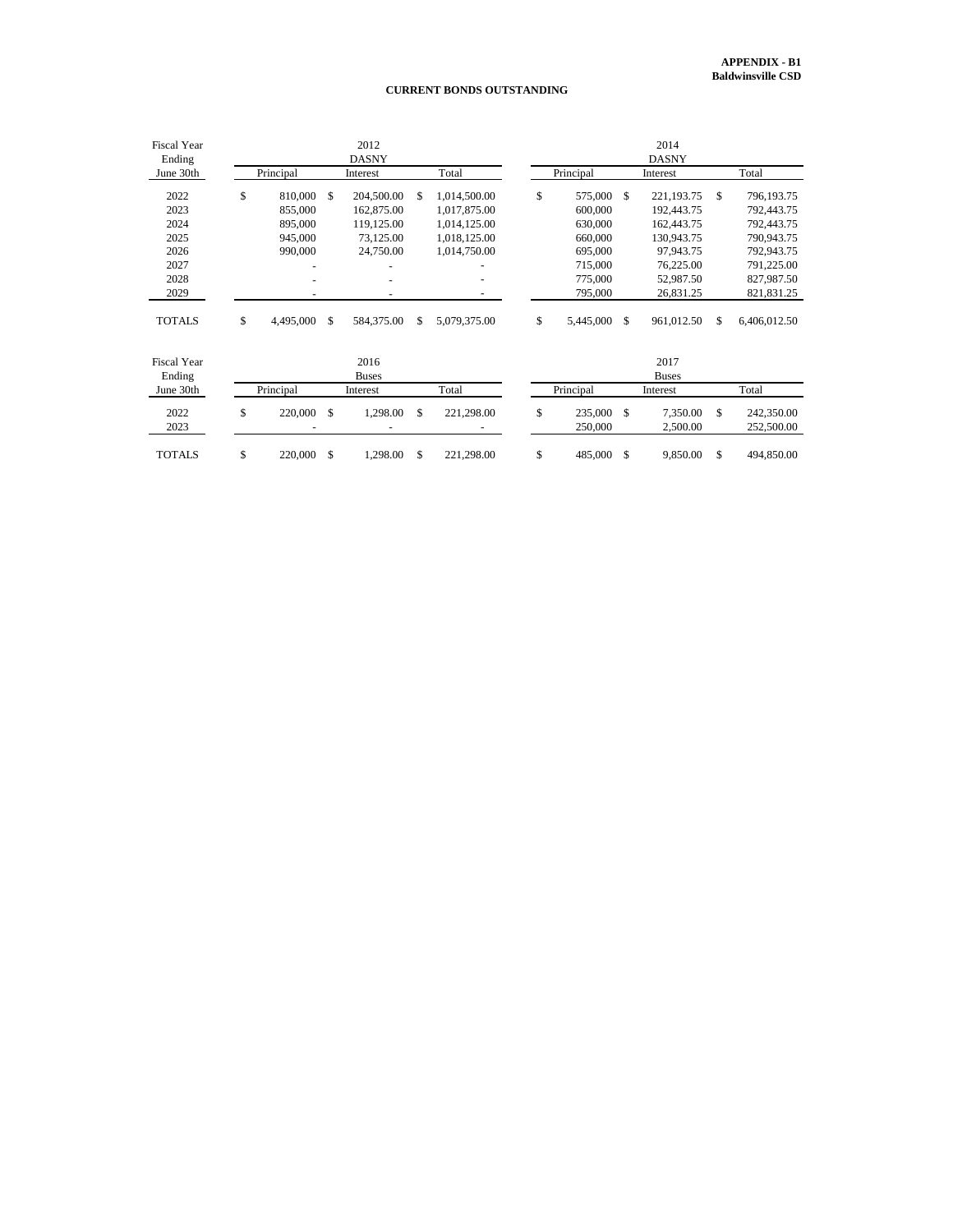| <b>Fiscal Year</b><br>Ending |                  |               | 2017<br><b>DASNY</b> |                    |                  |      | 2018<br><b>DASNY</b> |    |              |
|------------------------------|------------------|---------------|----------------------|--------------------|------------------|------|----------------------|----|--------------|
| June 30th                    | Principal        |               | Interest             | Total              | Principal        |      | Interest             |    | Total        |
| 2022                         | \$<br>815,000    | \$            | 567,400.00           | \$<br>1,382,400.00 | \$<br>180,000 \$ |      | 122,287.50           | \$ | 302,287.50   |
| 2023                         | 860,000          |               | 526,650.00           | 1,386,650.00       | 190,000          |      | 115,087.50           |    | 305,087.50   |
| 2024                         | 895,000          |               | 492,250.00           | 1,387,250.00       | 190,000          |      | 107,487.50           |    | 297,487.50   |
| 2025                         | 935,000          |               | 447,500.00           | 1,382,500.00       | 200,000          |      | 97,987.50            |    | 297,987.50   |
| 2026                         | 985,000          |               | 400,750.00           | 1,385,750.00       | 210,000          |      | 87,987.50            |    | 297,987.50   |
| 2027                         | 1,035,000        |               | 351,500.00           | 1,386,500.00       | 225,000          |      | 77,487.50            |    | 302,487.50   |
| 2028                         | 1,085,000        |               | 299,750.00           | 1,384,750.00       | 235,000          |      | 66,237.50            |    | 301,237.50   |
| 2029                         | 1,140,000        |               | 245,500.00           | 1,385,500.00       | 250,000          |      | 54,487.50            |    | 304,487.50   |
| 2030                         |                  |               | 188,500.00           | 1,383,500.00       |                  |      |                      |    | 301,987.50   |
| 2031                         | 1,195,000        |               | 128,750.00           | 1,383,750.00       | 260,000          |      | 41,987.50            |    |              |
| 2032                         | 1,255,000        |               | 66,000.00            |                    | 270,000          |      | 31,587.50            |    | 301,587.50   |
| 2033                         | 1,320,000        |               |                      | 1,386,000.00       | 280,000          |      | 20,787.50            |    | 300,787.50   |
|                              |                  |               |                      |                    | 295,000          |      | 9,587.50             |    | 304,587.50   |
| <b>TOTALS</b>                | \$<br>11,520,000 | \$            | 3,714,550.00         | \$15,234,550.00    | \$<br>2,785,000  | \$   | 833,000.00           | -S | 3,618,000.00 |
| Fiscal Year                  |                  |               | 2018                 |                    |                  |      | 2019                 |    |              |
| Ending                       |                  |               | <b>Buses</b>         |                    |                  |      | <b>Buses</b>         |    |              |
| June 30th                    | Principal        |               | Interest             | Total              | Principal        |      | Interest             |    | Total        |
| 2022                         | \$<br>225,000    | <sup>\$</sup> | 11,953.13            | \$<br>236,953.13   | \$<br>225,000    | - \$ | 41,875.00            | \$ | 266,875.00   |
| 2023                         | 225,000          |               | 7,171.88             | 232,171.88         | 230,000          |      | 30,500.00            |    | 260,500.00   |
| 2024                         | 225,000          |               | 2,390.63             | 227,390.63         | 240,000          |      | 18,750.00            |    | 258,750.00   |
| 2025                         |                  |               |                      |                    | 255,000          |      | 6,375.00             |    | 261,375.00   |
| <b>TOTALS</b>                | \$<br>675,000    | - \$          | 21,515.64            | \$<br>696,515.64   | \$<br>950,000    | \$   | 97,500.00            | \$ | 1,047,500.00 |
| Fiscal Year                  |                  |               | 2020                 |                    |                  |      | 2020                 |    |              |
| Ending                       |                  |               | <b>DASNY</b>         |                    |                  |      | <b>Buses</b>         |    |              |
| June 30th                    | Principal        |               | Interest             | Total              | Principal        |      | Interest             |    | Total        |
| 2022                         | \$<br>715,000    | \$            | 1,040,875.00         | \$<br>1,755,875.00 | \$<br>224,146 \$ |      | 27,891.46            | \$ | 252,037.46   |
| 2023                         | 750,000          |               | 1,004,250.00         | 1,754,250.00       | 240,000          |      | 15,900.00            |    | 255,900.00   |
| 2024                         | 790,000          |               | 965,750.00           | 1,755,750.00       | 240,000          |      | 12,300.00            |    | 252,300.00   |
| 2025                         | 825,000          |               | 925,375.00           | 1,750,375.00       | 245,000          |      | 7,450.00             |    | 252,450.00   |
| 2026                         | 875,000          |               | 882,875.00           | 1,757,875.00       | 250,000          |      | 2,500.00             |    | 252,500.00   |
| 2027                         | 910,000          |               | 838,250.00           | 1,748,250.00       |                  |      |                      |    |              |
| 2028                         | 955,000          |               | 791,625.00           | 1,746,625.00       |                  |      |                      |    |              |
| 2029                         | 1,010,000        |               | 742,500.00           | 1,752,500.00       |                  |      |                      |    |              |
| 2030                         | 1,060,000        |               | 690,750.00           | 1,750,750.00       |                  |      |                      |    |              |
| 2031                         | 1,110,000        |               | 636,500.00           | 1,746,500.00       |                  |      |                      |    |              |
| 2032                         | 1,170,000        |               | 579,500.00           | 1,749,500.00       |                  |      |                      |    |              |
| 2033                         | 1,225,000        |               | 519,625.00           | 1,744,625.00       |                  |      |                      |    |              |
| 2034                         | 1,290,000        |               | 456,750.00           | 1,746,750.00       |                  |      |                      |    |              |
| 2035                         | 1,055,000        |               | 403,400.00           | 1,458,400.00       |                  |      |                      |    |              |
| 2036                         | 770,000          |               | 366,900.00           | 1,136,900.00       |                  |      |                      |    |              |
| 2037                         | 800,000          |               | 335,500.00           | 1,135,500.00       |                  |      |                      |    |              |
| 2038                         | 835,000          |               | 306,975.00           | 1,141,975.00       |                  |      |                      |    |              |
| 2039                         | 855,000          |               | 281,625.00           | 1,136,625.00       |                  |      |                      |    |              |
| 2040                         | 885,000          |               | 255,525.00           | 1,140,525.00       |                  |      |                      |    |              |
| 2041                         | 910,000          |               | 228,600.00           | 1,138,600.00       |                  |      |                      |    |              |
| 2042                         | 935,000          |               | 200,925.00           | 1,135,925.00       |                  |      |                      |    |              |
| 2043                         | 965,000          |               | 172,425.00           | 1,137,425.00       |                  |      |                      |    |              |
| 2044                         | 995,000          |               | 143,025.00           | 1,138,025.00       |                  |      |                      |    |              |
| 2045                         | 1,025,000        |               | 112,725.00           | 1,137,725.00       |                  |      |                      |    |              |
| 2046                         | 1,050,000        |               | 81,600.00            | 1,131,600.00       |                  |      |                      |    |              |
| 2047                         | 1,080,000        |               | 49,650.00            | 1,129,650.00       |                  |      |                      |    |              |
| 2048                         | 1,115,000        |               | 16,725.00            | 1,131,725.00       |                  |      |                      |    |              |
| <b>TOTALS</b>                | \$<br>25,960,000 |               | \$13,030,225.00      | \$ 38,990,225.00   | \$<br>1,199,146  | \$   | 66,041.46            | \$ | 1,265,187.46 |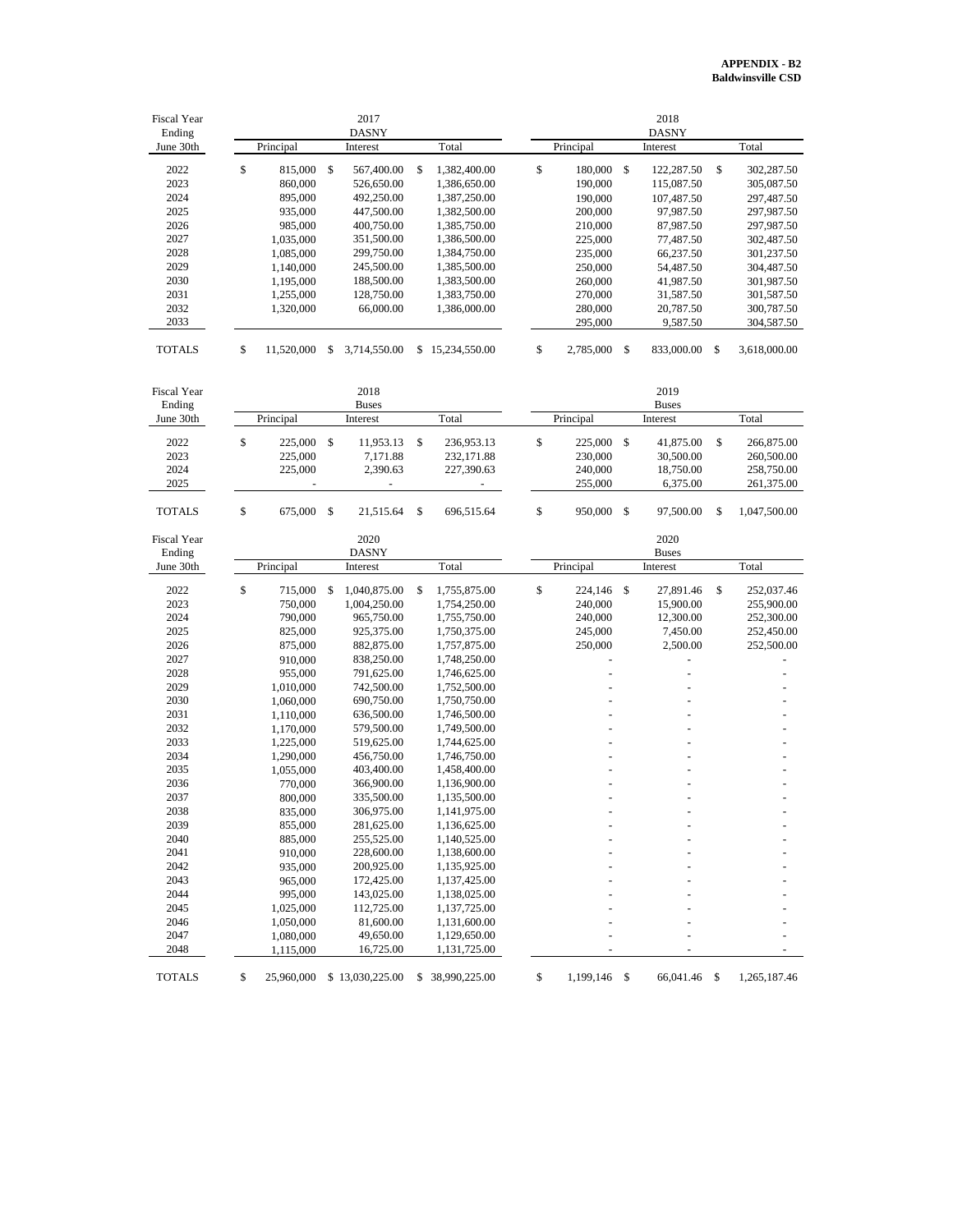# **APPENDIX - B3 Baldwinsville CSD**

| <b>Fiscal Year</b> | 2021         |           |    |            |    |              |    | 2021         |    |           |    |              |  |  |
|--------------------|--------------|-----------|----|------------|----|--------------|----|--------------|----|-----------|----|--------------|--|--|
| Ending             | <b>DASNY</b> |           |    |            |    |              |    | <b>Buses</b> |    |           |    |              |  |  |
| June 30th          |              | Principal |    | Interest   |    | Total        |    | Principal    |    | Interest  |    | Total        |  |  |
|                    |              |           |    |            |    |              |    |              |    |           |    |              |  |  |
| 2022               | \$           | 350,000   | \$ | 51,986.67  | \$ | 401,986.67   | \$ |              | \$ |           | \$ |              |  |  |
| 2023               |              | 195,000   |    | 60,650.00  |    | 255,650.00   |    | 237,954      |    | 16,898.11 |    | 254,852.11   |  |  |
| 2024               |              | 200,000   |    | 56,700.00  |    | 256,700.00   |    | 245,000      |    | 8,775.00  |    | 253,775.00   |  |  |
| 2025               |              | 205,000   |    | 52,650.00  |    | 257,650.00   |    | 245,000      |    | 6,325.00  |    | 251,325.00   |  |  |
| 2026               |              | 210,000   |    | 48,500.00  |    | 258,500.00   |    | 255,000      |    | 3,825.00  |    | 258,825.00   |  |  |
| 2027               |              | 215,000   |    | 44,250.00  |    | 259,250.00   |    | 255,000      |    | 1,275.00  |    | 256,275.00   |  |  |
| 2028               |              | 215,000   |    | 39,950.00  |    | 254,950.00   |    |              |    |           |    |              |  |  |
| 2029               |              | 220,000   |    | 35,600.00  |    | 255,600.00   |    |              |    |           |    |              |  |  |
| 2030               |              | 225,000   |    | 31,150.00  |    | 256,150.00   |    |              |    |           |    |              |  |  |
| 2031               |              | 230,000   |    | 26,600.00  |    | 256,600.00   |    |              |    |           |    |              |  |  |
| 2032               |              | 235,000   |    | 21,950.00  |    | 256,950.00   |    |              |    |           |    |              |  |  |
| 2033               |              | 240,000   |    | 17,200.00  |    | 257,200.00   |    |              |    |           |    |              |  |  |
| 2034               |              | 240,000   |    | 12,400.00  |    | 252,400.00   |    |              |    |           |    |              |  |  |
| 2035               |              | 250,000   |    | 7,500.00   |    | 257,500.00   |    |              |    |           |    |              |  |  |
| 2036               |              | 250,000   |    | 2,500.00   |    | 252,500.00   |    |              |    |           |    |              |  |  |
| 2037               |              |           |    |            |    |              |    |              |    |           |    |              |  |  |
| 2038               |              |           |    |            |    |              |    |              |    |           |    |              |  |  |
| 2039               |              |           |    |            |    |              |    |              |    |           |    |              |  |  |
| 2040               |              |           |    |            |    |              |    |              |    |           |    |              |  |  |
| 2041               |              |           |    |            |    |              |    |              |    |           |    |              |  |  |
| 2042               |              |           |    |            |    |              |    |              |    |           |    |              |  |  |
| 2043               |              |           |    |            |    |              |    |              |    |           |    |              |  |  |
| 2044               |              |           |    |            |    |              |    |              |    |           |    |              |  |  |
| 2045               |              |           |    |            |    |              |    |              |    |           |    |              |  |  |
| 2046               |              |           |    |            |    |              |    |              |    |           |    |              |  |  |
| 2047               |              |           |    |            |    |              |    |              |    |           |    |              |  |  |
| 2048               |              |           |    |            |    |              |    |              |    |           |    |              |  |  |
| <b>TOTALS</b>      | \$           | 3,480,000 | \$ | 509,586.67 | \$ | 3,989,586.67 | \$ | 1,237,954    | \$ | 37,098.11 | \$ | 1,275,052.11 |  |  |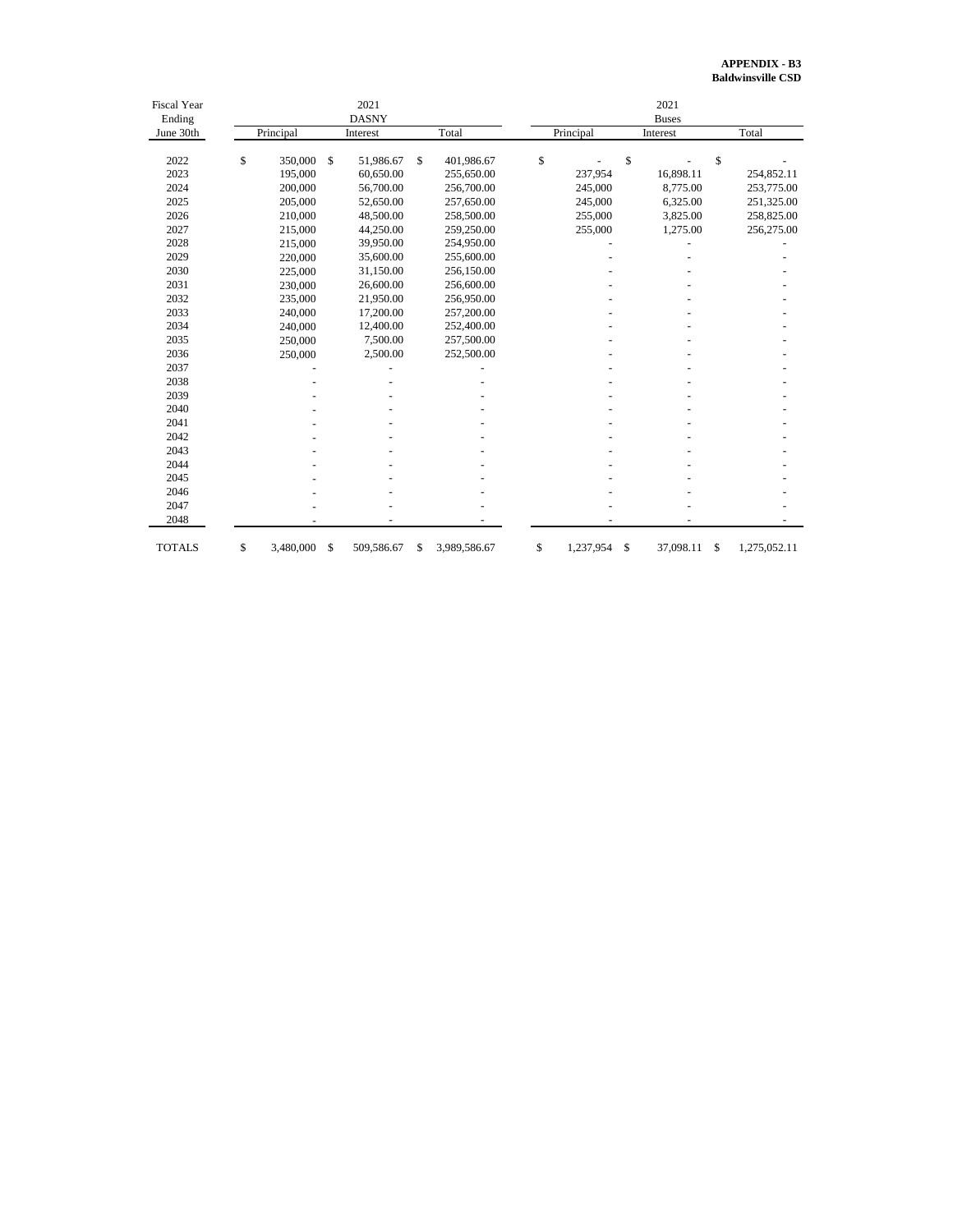# **MATERIAL EVENT NOTICES**

In accordance with the provisions of Rule 15c2-12, as the same may be amended or officially interpreted from time to time (the "Rule"), promulgated by the Commission pursuant to the Securities Exchange Act of 1934, the District has agreed to provide or cause to be provided, in a timely manner not in excess of ten (10) business days after the occurrence of the event, during the period in which the Notes are outstanding, to the EMMA system of the Municipal Securities Rulemaking Board ("MSRB") or any other entity designated or authorized by the Commission to receive reports pursuant to the Rule, notice of the occurrence of any of the following events with respect to the Notes:

- (a) principal and interest payment delinquencies
- (b) non-payment related defaults, if material
- (c) unscheduled draws on debt service reserves reflecting financial difficulties
- (d) in the case of credit enhancement, if any, provided in connection with the issuance of the securities, unscheduled draws on credit enhancements reflecting financial difficulties
- (e) substitution of credit or liquidity providers, or their failure to perform
- (f) adverse tax opinions, the issuance by the Internal Revenue Service of proposed or final determinations of taxability, Notices of Proposed Issue (IRS Form 5701 TEB) or other material notices or determinations with respect to the tax status of the securities, or other material events affecting the tax status of the Notes
- (g) modifications to rights of security holders, if material
- (h) note calls, if material and tender offers
- (i) defeasances
- (j) release, substitution, or sale of property securing repayment of the securities
- (k) rating changes
- (l) bankruptcy, insolvency, receivership or similar event of the District
- (m) the consummation of a merger, consolidation, or acquisition involving the District or the sale of all or substantially all of the assets of the District, other than in the ordinary course of business, the entry into a definitive agreement to undertake such an action or the termination of a definitive agreement relating to any such actions, other than pursuant to its terms, if material
- (n) appointment of a successor or additional trustee or the change of name of a trustee, if material
- (o) incurrence of a financial obligation of the District, if material, or agreement to covenants, events of default, remedies, priority rights, or other similar terms of a financial obligation of the School District, any of which affect security holders, if material; and
- (p) default, event of acceleration, termination event, modification of terms, or other similar events under the terms of a financial obligation of the District, any of which reflect financial difficulties.

Event (c) is included pursuant to a letter from the SEC staff to the National Association of Bond Lawyers dated September 19, 1995. However, event (c) is not applicable, since no "debt service reserves" will be established for the Notes.

With respect to event (d) the District does not undertake to provide any notice with respect to credit enhancement added after the primary offering of the Notes.

With respect to event (I) above, the event is considered to occur when any of the following occur: the appointment of a receiver, fiscal agent or similar officer for the District in a proceeding under the U.S. Bankruptcy Code or in any other proceeding under state or federal law in which a court or government authority has assumed jurisdiction over substantially all of the assets or business of the District, or if such jurisdiction has been assumed by leaving the existing governing body and officials or officers in possession but subject to the supervision and orders of a court or governmental authority, or the entry of an order confirming a plan of reorganization, arrangement or liquidation by a court or governmental authority having supervision or jurisdiction over substantially all of the assets or business of the District.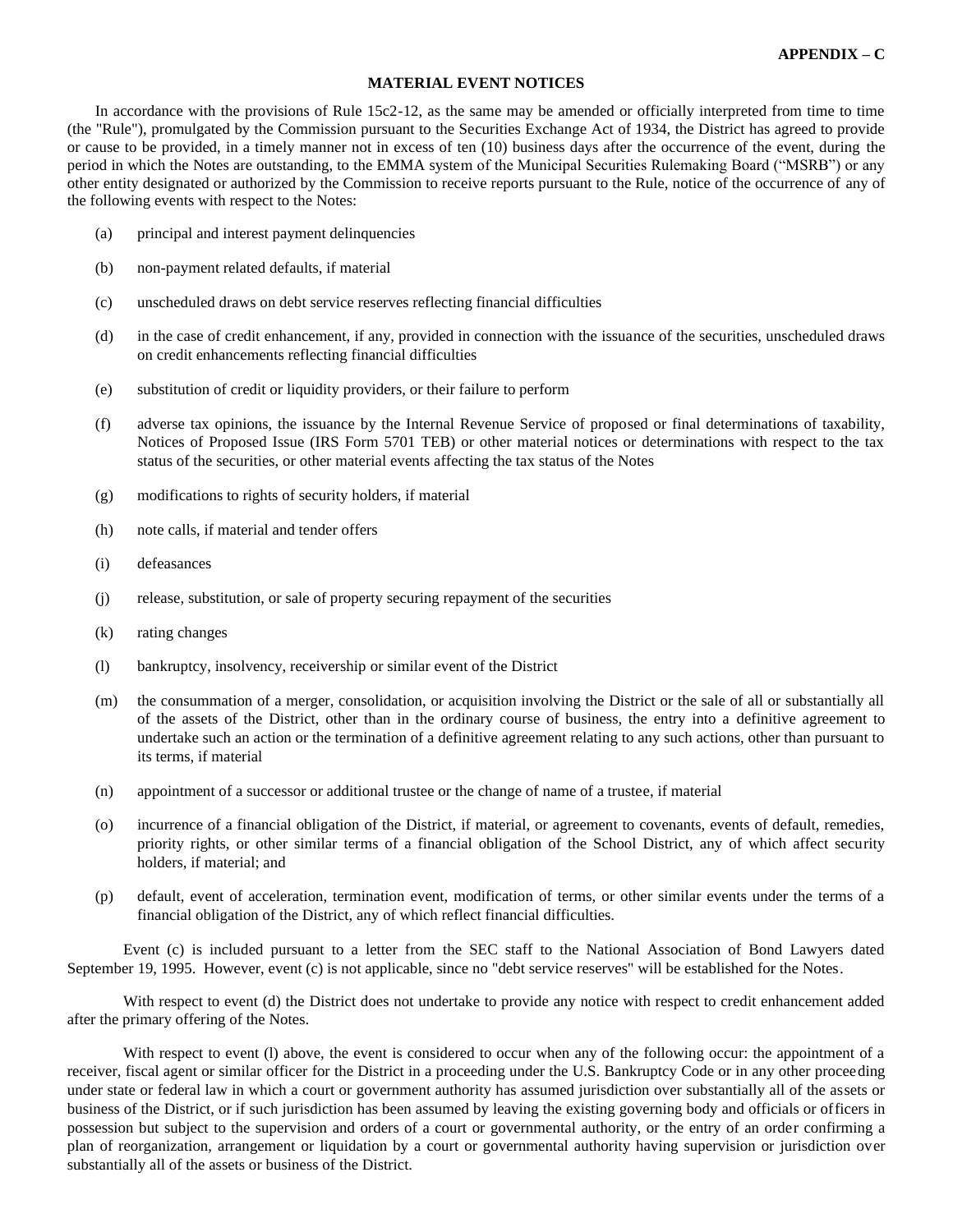With respect to events (o) and (p), the term "financial obligation" means a (i) debt obligation; (ii) derivative instrument entered into in connection with, or pledged as security or a source of payment for, an existing or planned debt obligation; or (iii) guarantee of (i) or (ii). The term "financial obligation" shall not include municipal securities as to which a final official statement has been provided to the Municipal Securities Rulemaking Board consistent with the Rule.

The District has agreed to provide, or cause to be provided, during the period in which the Notes are outstanding in a timely manner, to EMMA or any other entity designated or authorized by the SEC to receive reports pursuant to the Rule, notice of its failure to provide the material event notices described above, if any, on or before the date specified.

The District may from time to time choose to provide notice of the occurrence of certain other events, in addition to those listed above, if the District determines that any such other event is material with respect to the Notes; but the District does not undertake to commit to provide any such notice of the occurrence of any material event except those events listed above.

The District reserves the right to terminate its obligation to provide the aforedescribed notices of material events, as set forth above, if and when the District no longer remains an obligated person with respect to the Notes within the meaning of the Rule. The District acknowledges that its undertaking pursuant to the Rule described under this heading is intended to be for the benefit of the holders of the Notes (including holders of beneficial interests in the Notes). The right of holders of the Notes to enforce the provisions of the undertaking will be limited to a right to obtain specific enforcement of the District's obligations under its material event notices undertaking and any failure by the District to comply with the provisions of the undertaking will neither be a default with respect to the Notes nor entitle any holder of the Notes to recover monetary damages.

The District reserves the right to modify from time to time the specific types of information provided or the format of the presentation of such information, to the extent necessary or appropriate in the judgment of the District; provided that the District agrees that any such modification will be done in a manner consistent with the Rule.

# **THE REMAINDER OF THIS PAGE IS INTENTIONALLY LEFT BLANK**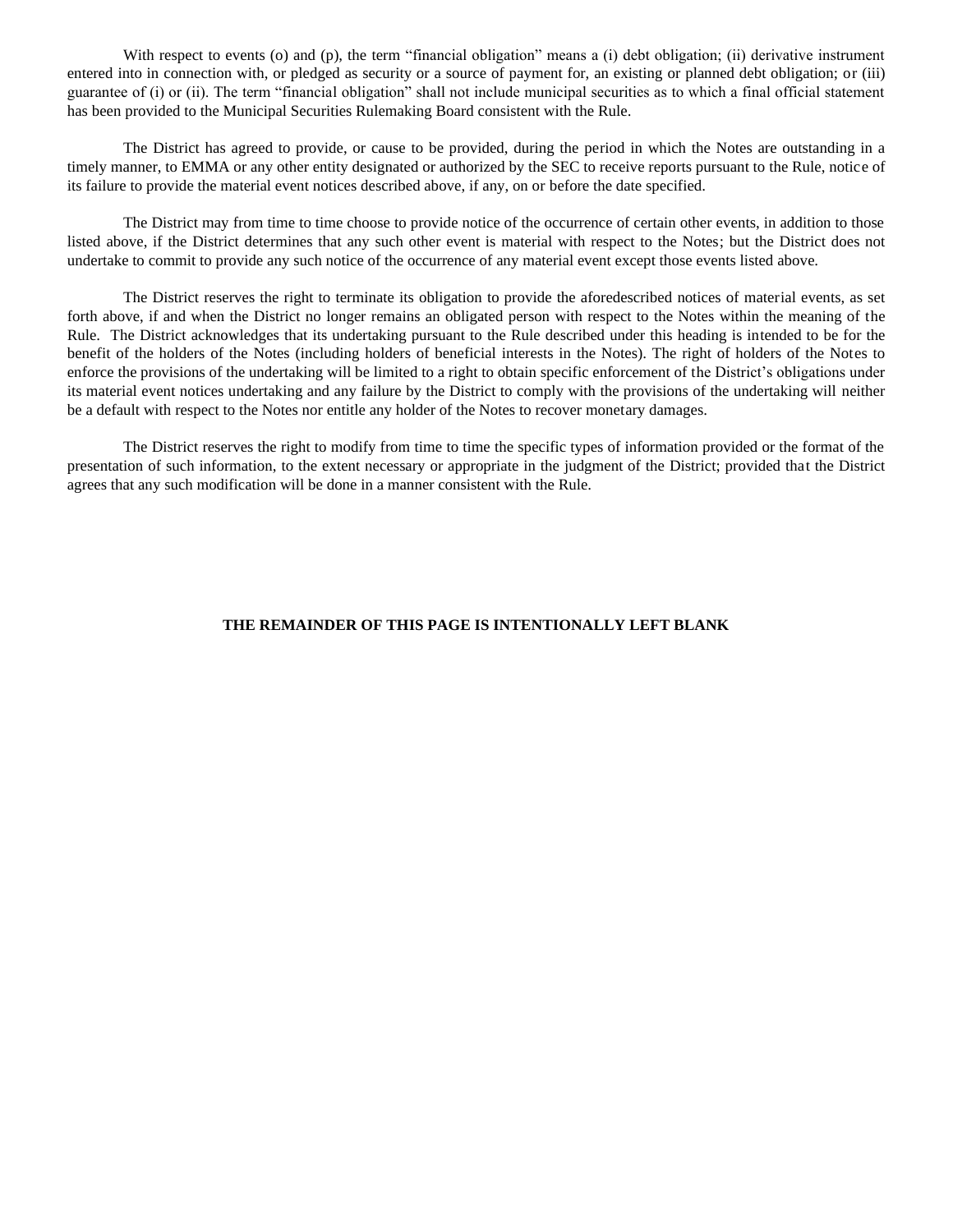**APPENDIX – D**

# **BALDWINSVILLE CENTRAL SCHOOL DISTRICT ONONDAGA COUNTY, NEW YORK**

# **FINANCIAL STATEMENTS AND OTHER FINANCIAL INFORMATION**

**JUNE 30, 2021**

**Such Financial Report and opinions were prepared as of date thereof and have not been reviewed and/or updated in connection with the preparation and dissemination of this Official Statement.**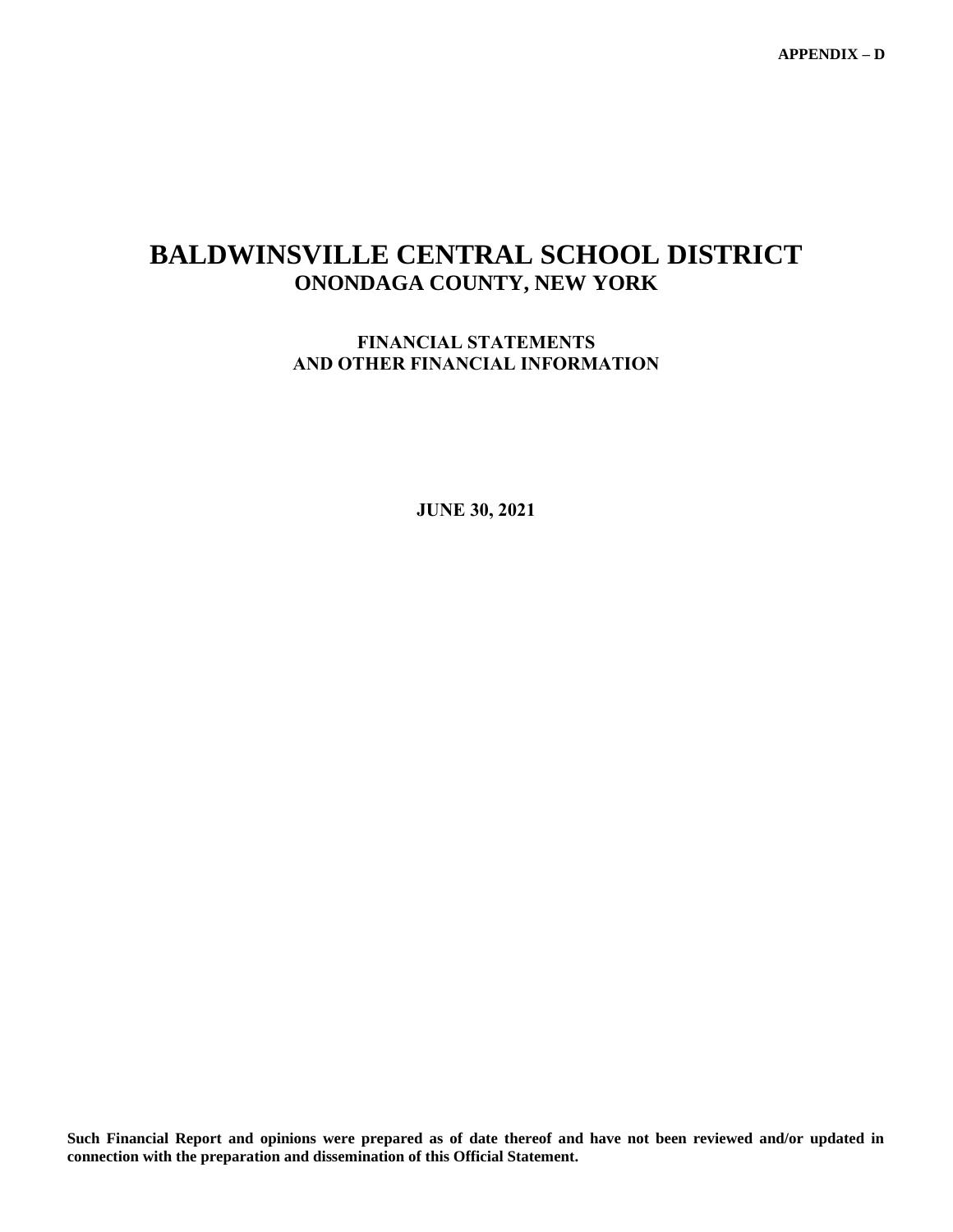# **FORM OF OPINION OF BOND COUNSEL**

July 20, 2022

Baldwinsville Central School District 29 East Oneida Street Baldwinsville, New York 13027

Re: Baldwinsville Central School District, Onondaga County, New York \$3,813,200 Bond Anticipation Notes, 2022, CUSIP No.:

Ladies and Gentlemen:

We have examined a record of proceedings relating to the issuance of \$3,813,200 Bond Anticipation Notes, 2022 (the "Notes") of the Baldwinsville Central School District, County of Onondaga, State of New York (the "District"). The Notes are dated July 20, 2022 and are being issued pursuant to the Constitution and laws of the State of New York, including the Education Law and Local Finance Law, resolutions of the District and a Certificate of Determination dated on or before July 20, 2022 of the President of the Board of Education relative to the form and terms of the Notes.

In our opinion, the Notes are valid and legally binding general obligations of the District for which the District has validly pledged its faith and credit and, unless paid from other sources, all taxable real property within the District is subject to levy of ad valorem real estate taxes to pay the Notes and interest thereon, without limitation as to rate or amount. The enforceability of rights or remedies with respect to the Notes may be limited by bankruptcy, insolvency, or other laws affecting creditors' rights or remedies heretofore or hereinafter enacted.

The Internal Revenue Code of 1986, as amended (the "Code"), establishes certain requirements that must be met subsequent to the issuance and delivery of the Notes in order that interest on the Notes be and remain excluded from gross income under Section 103 of the Code. The President of the Board of Education of the District, in executing the Arbitrage and Use of Proceeds Certificate, has certified to the effect that the District will comply with the provisions and procedures set forth therein and that it will do and perform all acts and things necessary or desirable to assure that interest on the Notes is excluded from gross income under Section 103 of the Code. We have examined such Arbitrage and Use of Proceeds Certificate of the District delivered concurrently with the delivery of the Notes, and, in our opinion, such certificate contains provisions and procedures under which such requirements can be met.

In our opinion, interest on the Notes is excluded from gross income for federal income tax purposes under Section 103 of the Code, and is excluded from adjusted gross income for purposes of New York State and New York City personal income taxes. Interest on the Notes is not a specific preference item for purposes of the federal individual alternative minimum tax. We express no opinion regarding other tax consequences related to the ownership or disposition of, or the accrual or receipt of interest on, the Notes.

The opinions expressed herein are based on an analysis of existing laws, regulations, rulings and court decisions and cover certain matters not directly addressed by such authorities. Such opinions may be affected by actions taken or omitted or events occurring after the date hereof. We have not undertaken to determine or to inform any person, whether any such actions are taken or omitted or events do occur or any other matters come to our attention after the date hereof. Our engagement with respect to the Notes has concluded with their issuance, and we disclaim any obligation to update this opinion. We have assumed, without undertaking to verify, the accuracy of the factual matters represented, warranted or certified in the documents. Furthermore, we have assumed compliance with all covenants and agreements contained in the Arbitrage and Use of Proceeds Certificate, including without limitation covenants and agreements compliance with which is necessary to assure that future actions, omissions or events will not cause interest on the Notes to be included in gross income for federal income tax purposes or adjusted gross income for purposes of personal income taxes imposed by the State of New York and the City of New York. We call attention to the fact that the rights and obligations under the Notes and the Arbitrage and Use of Proceeds Certificate and their enforceability may be subject to bankruptcy, insolvency, reorganization, arrangement, fraudulent conveyance, moratorium or other laws relating to or affecting creditors' rights, to the application of equitable principles, to the exercise of judicial discretion in appropriate cases and to the limitations on legal remedies against New York municipal corporations such as the School District. We express no opinion with respect to any indemnification, contribution, penalty, choice of law, choice of forum, or waiver provisions contained in the foregoing documents.